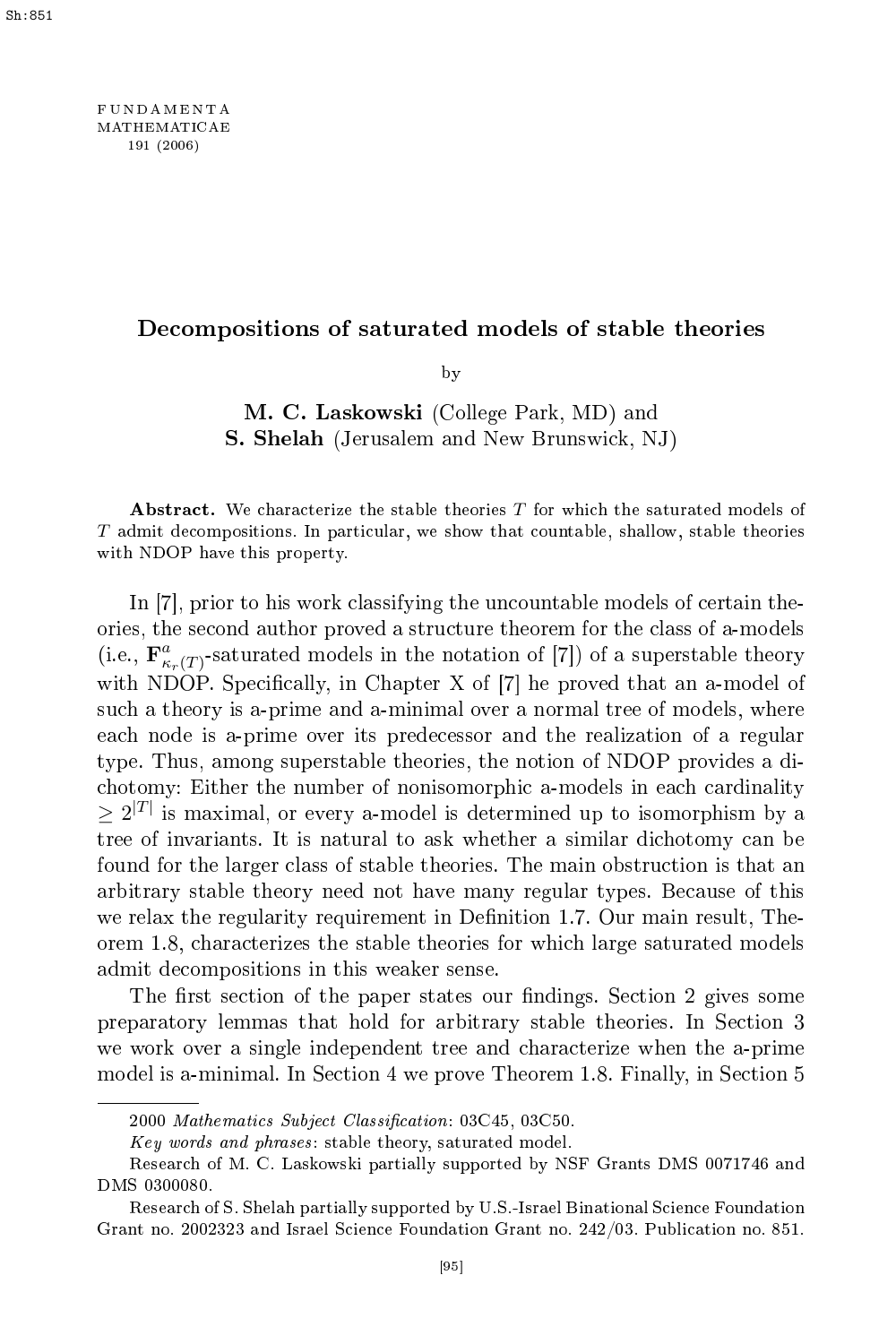we investigate the effect of restricting to a countable language. By using methods of des
riptive set theory we derive unexpe
ted (to us) onsequen
es of NDOP (Theorem 1.11 and Corollary 1.12).

We assume some familiarity with the notions and notational conventions of stability theory, specifically the forking calculus and orthogonality. Knowledge of the material in any of the basic articles or texts in stability (e.g., [1],  $[5]$ , or  $[6]$ ) should be sufficient. Also, since many of the arguments that appear here are variants of what occurs in the superstable, NDOP situation, it might be helpful for the reader to skim Chapter X of  $[7]$ . We assume that we are working in a large, saturated structure  ${\mathfrak C}$  and that our language admits elimination of quantifiers, so the notions of submodel and elementary submodel are inter
hangeable. To ease notation we do not distinguish between elements of  $\mathfrak C$  and finite tuples. We write  $S(A)$  to denote the union of the Stone spaces  $S_n(A)$  of complete types over A in n free variables. For brevity we sometimes write AB in place of  $A \cup B$ .

Acknowledgements. Both authors are extremely grateful to the anonymous referee for spotting several errors and vastly improving the larity of the exposition.

## 1. Statement of results

HYPOTHESIS. Throughout this paper all theories T are stable and  $\kappa$  always denotes the cardinal  $\kappa_r(T)$ .

We work in the category of a-models of  $T$ . That is,  $M$  is an a-model if and only if every type that is almost over a subset of M of size less than  $\kappa$  is realized in M. An a-model M is a-prime over a set X if M embeds over X into any a-model N that contains X. We rely heavily on Theorems IV 3.12 and 4.14 of  $[7]$ , which assert that a-prime models exist over any set X, and are unique up to isomorphism over X. An a-model M is a-minimal over X if there is no proper a submodel of M containing X.

We first describe two species of trees of a-models and characterize when the a-prime model over the union of such a tree is in fact a-minimal over the union.

DEFINITION 1.1. A tree I is a nonempty, downward closed subset of  $\omega_{\delta}$ for some ordinal  $\delta$ . For  $\eta, \nu \in I$ , we write  $\eta \leq \nu$  if  $\eta$  is an initial segment of  $\nu$ . For  $\eta \neq \langle \rangle$ ,  $\eta^-$  denotes the (unique) immediate predecessor of  $\eta$ .

DEFINITION 1.2. An *independent tree of sets* is a set  $\{X_\eta : \eta \in I\}$  indexed by a tree I such that  $X_{\eta} \subseteq X_{\nu}$  whenever  $\eta \leq \nu$  and  $X_{\eta} \cup \bigcup_{X_{\eta}} \bigcup_{\eta} \{X_{\nu} : \eta \nleq \nu\}$ for all  $\eta \neq \langle \rangle$ . We set  $X_J = \bigcup \{ X_\eta : \eta \in J \}$  for any subtree  $J \subseteq I$ .

An independent tree is *normal* if, in addition,  $tp(X_\nu/X_\eta) \perp X_{\eta^-}$  for all  $\eta, \nu \in I$  satisfying  $\eta \neq \langle \rangle$  and  $\eta = \nu^{-}$ .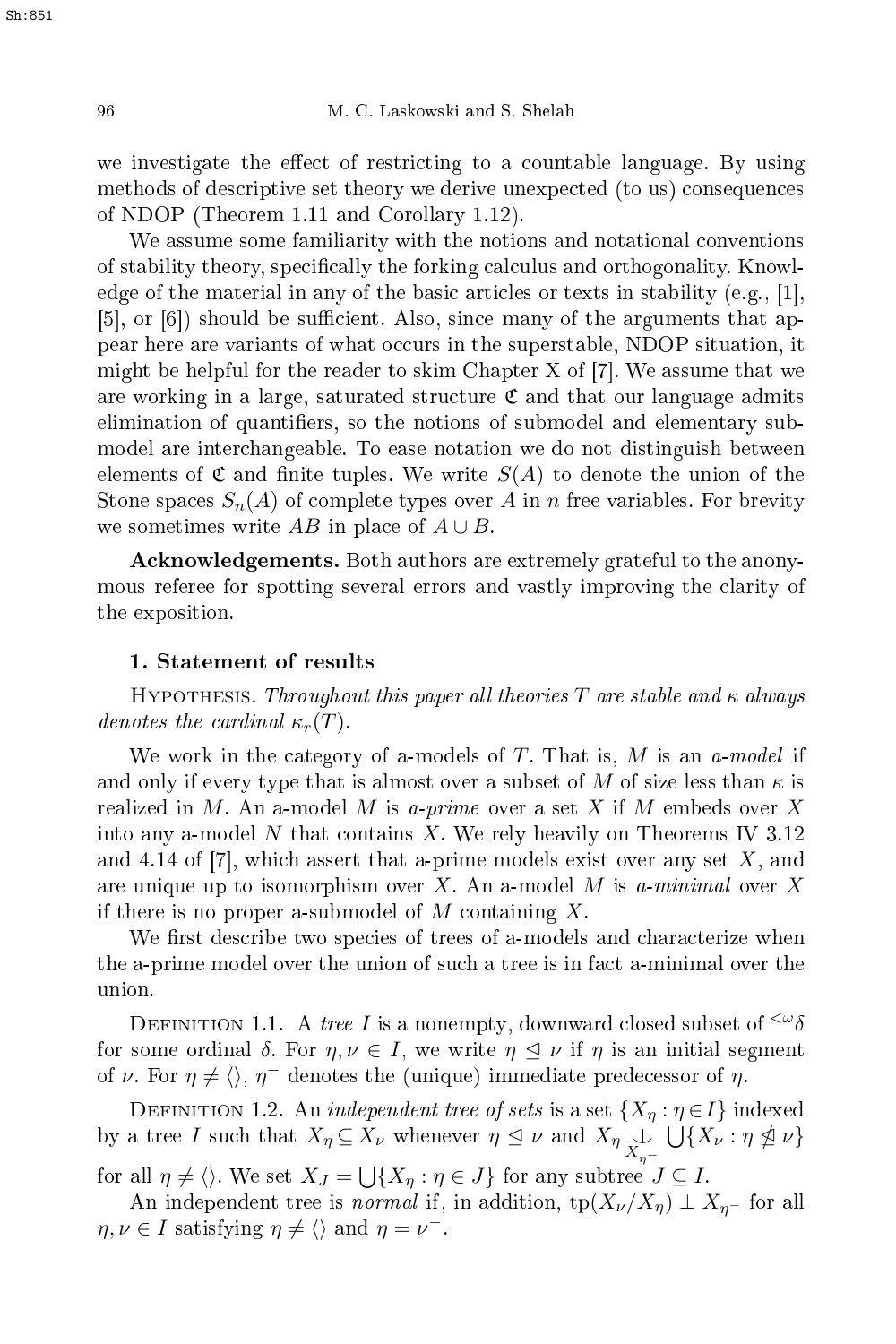THEOREM 1.3. Let  $\{M_n : \eta \in I\}$  be any independent tree of a-models and let  $M_I^*$  be a-prime over  $M_I$ . Then the following properties are equivalent:

- (i)  $M_I^*$  is a-minimal over  $M_I$ ;
- (ii)  $M_I^*$  does not contain any infinite indiscernible sequences over  $M_I$ ;
- (iii) For all nonalgebraic  $p \in S(M_I^*), p \nperp M_\eta$  for some  $\eta \in I$ ;
- (iv) For all types p, if  $p \not\perp M_I^*$  then  $p \not\perp M_\eta$  for some  $\eta \in I$ .

Two orollaries follow easily from this theorem.

COROLLARY 1.4. Let  $\{M_n : \eta \in I\}$  be any independent tree of a-models and let  $M_I^*$  be a-prime over  $M_I$ . If  $M_I^*$  is a-minimal over  $M_I$  then  $M_J^*$  is a-minimal over  $M_J$  for any subtree  $J \subseteq I$ .

COROLLARY 1.5. Fix a cardinal  $\lambda \geq \kappa$ . Let  $\{M_{\eta} : \eta \in I\}$  be any independent tree of  $\lambda$ -saturated models and let  $M_I^*$  be a-prime over  $M_I$ . If  $M_I^*$  is a-minimal over  $M_I$  then  $M_I^*$  is  $\lambda$ -saturated.

Next we describe classes of theories  $T$  for which a-prime models over ertain spe
ies of trees are always a-minimal. The strongest su
h property is the *minimality property for independent trees*, which asserts that for a given theory T, the a-prime model over any independent tree of a-models of T is a-minimal. We say that T has the minimality property for normal trees if this holds for all normal trees. We will see below that these notions coincide.

The following definitions are weakenings of these global notions. They only require that a-prime models be a-minimal for independent trees indexed by some very simple index sets.

DEFINITION 1.6. For  $\alpha$  any ordinal, let  $I_{\alpha}$  be the tree of height two with a unique root and whose successors are indexed by  $\alpha$ . In particular,  $I_2$ denotes the 3-element tree with two in
omparable elements. Let J denote the linearly ordered tree of length  $\omega$ .

A theory T has NDOP if a-prime models over any independent tree of a-models indexed by  $I_2$  are necessarily a-minimal. For  $\mu$  any infinite cardinal, T has  $\mu$ -NDOP if for all  $\alpha < \mu$ , every a-prime model over every independent tree of a-models indexed by  $I_{\alpha}$  is a-minimal. T has NDIDIP if a-prime models over independent trees of a-models indexed by  $J$  are a-minimal. T has normal  $NDIDIP$  if a-prime models over a normal tree of a-models indexed by  $J$  are a-minimal.

The reader who is disgusted with the phrase "normal NDIDIP" can relax—for stable theories with  $\kappa$ -NDOP, it is equivalent to NDIDIP.

An easy inductive argument shows that if T has NDOP, then T has  $\omega$ -NDOP. Additionally, since every type over an a-model is based and stationary over a set of size  $\lt \kappa$ , it follows from Theorem 1.3 that if T has  $\kappa$ -NDOP then T has  $\mu$ -NDOP for all cardinals  $\mu$ . In particular, when T is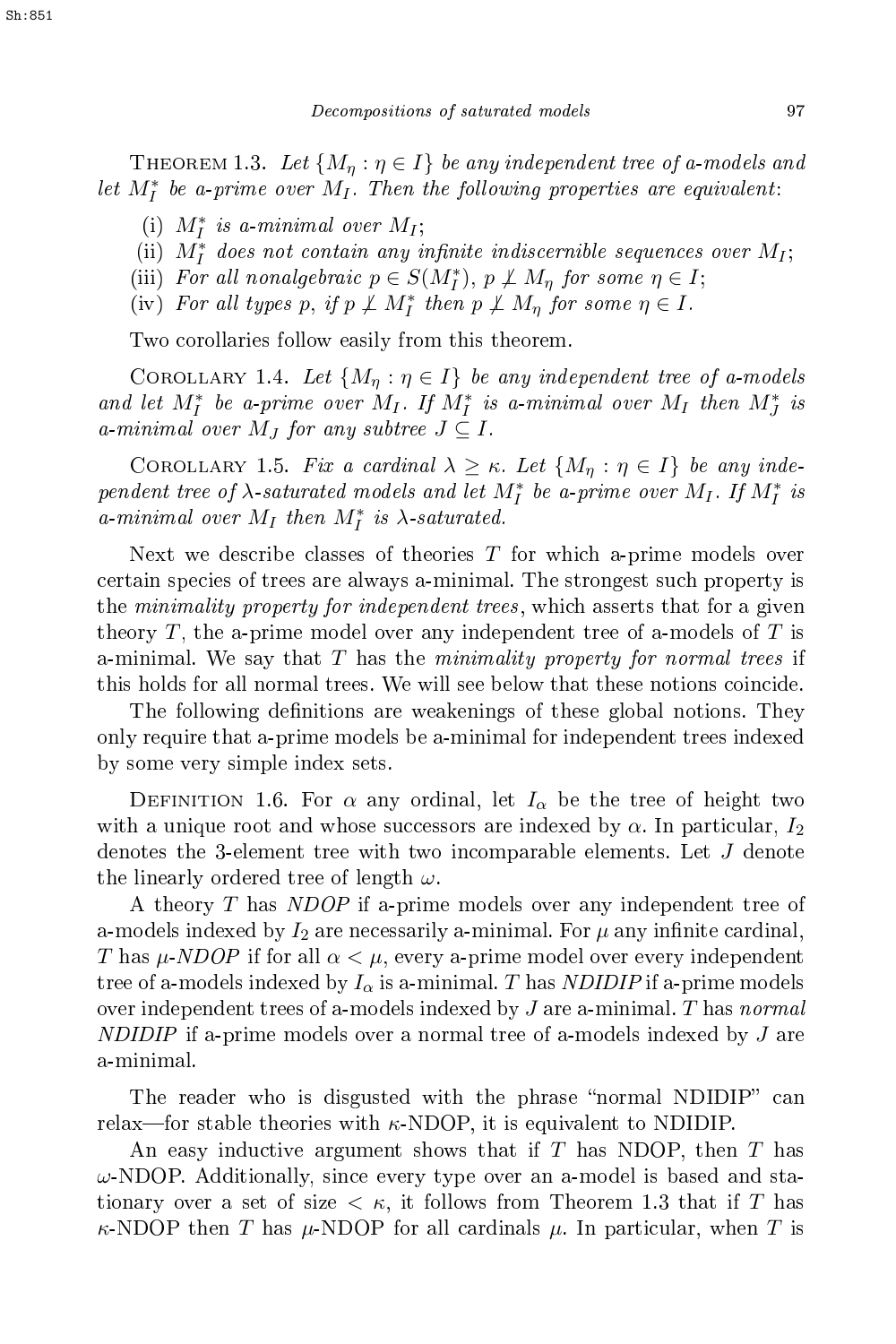superstable the notions of NDOP and  $\mu$ -NDOP coincide. However, when T is strictly stable there may be a gap between NDOP and  $\kappa$ -NDOP. It was a surprise to us to discover (see Theorem 1.11) that in fact the gap does not exist when  $T$  is countable.

The following notions are central to our attempts at finding invariants

DEFINITION 1.7. A partial decomposition of an a-model M is a normal tree of a-submodels  $\{M_n : \eta \in J\}$  of M, where  $M_{\Diamond}$  is a-prime over  $\emptyset$  and for every  $\eta \neq \langle \rangle$ ,  $M_{\eta}$  is a-prime over  $M_{\eta^-} \cup \{a_{\eta}\}\$ for some finite tuple  $a_{\eta}$ . A *decomposition* of M is a partial decomposition of M such that M is a-prime and a-minimal over  $M_J$ . A partial decomposition is small if  $|M_J^*| < |M|$ . We say that the partial decomposition  $\{N_{\eta} : \eta \in I\}$  extends  $\{M_{\eta} : \eta \in J\}$ simply if J is a subtree of I and  $N_{\eta} = M_{\eta}$  for all  $\eta \in J$ .

THEOREM 1.8. The following are equivalent for a stable theory  $T$ :

- (i)  $T$  has the minimality property for independent trees;
- (ii) Every small partial decomposition of every saturated N of size  $> 2^{|T|}$ extends to a decomposition of  $N$ ;
- (iii) T has  $\kappa$ -NDOP and NDIDIP;
- (iv) T has  $\kappa$ -NDOP and normal NDIDIP;
- $(v)$  T has the minimality property for normal trees.

Recall that a tree  $I$  is well-founded if it does not have an infinite branch.

PROPOSITION 1.9. Suppose that T has  $\kappa$ -NDOP and  $\{M_{\eta} : \eta \in I\}$  is an independent tree of a-models where the index tree  $I$  is well-founded. Then every a-prime model over  $M_I$  is a-minimal over  $M_I$ .

A (stable) theory T is shallow if there is no increasing sequence  $\langle M_n :$  $n \in \omega$  of a-models of T such that  $M_{n+1}$  is a-prime over  $M_n \cup \{a_n\}$  for some tuple  $a_n$  for every n and tp( $M_{n+1}/M_n$ )  $\perp$   $M_{n-1}$  for all  $n > 0$ . Clearly, if T is shallow and  $\{M_{\eta} : \eta \in I\}$  is a decomposition of an a-model M, then the indexing tree  $I$  is well-founded.

COROLLARY 1.10. If T has  $\kappa$ -NDOP and is shallow, then T has the minimality property for independent trees. In parti
ular , su
h <sup>a</sup> theory satises

Until this point, the cardinality of the language of  $T$  was not relevant. By contrast, the countability of  $T$  plays a crucial role in the following theorem, as it allows us to employ methods of descriptive set theory (specifically that every analytic subset of a Borel set has the property of Baire).

THEOREM 1.11. If T is countable, then NDOP implies  $\omega_1$ -NDOP (hence  $\mu$ -NDOP for all cardinals  $\mu$ ).

98

Sh:851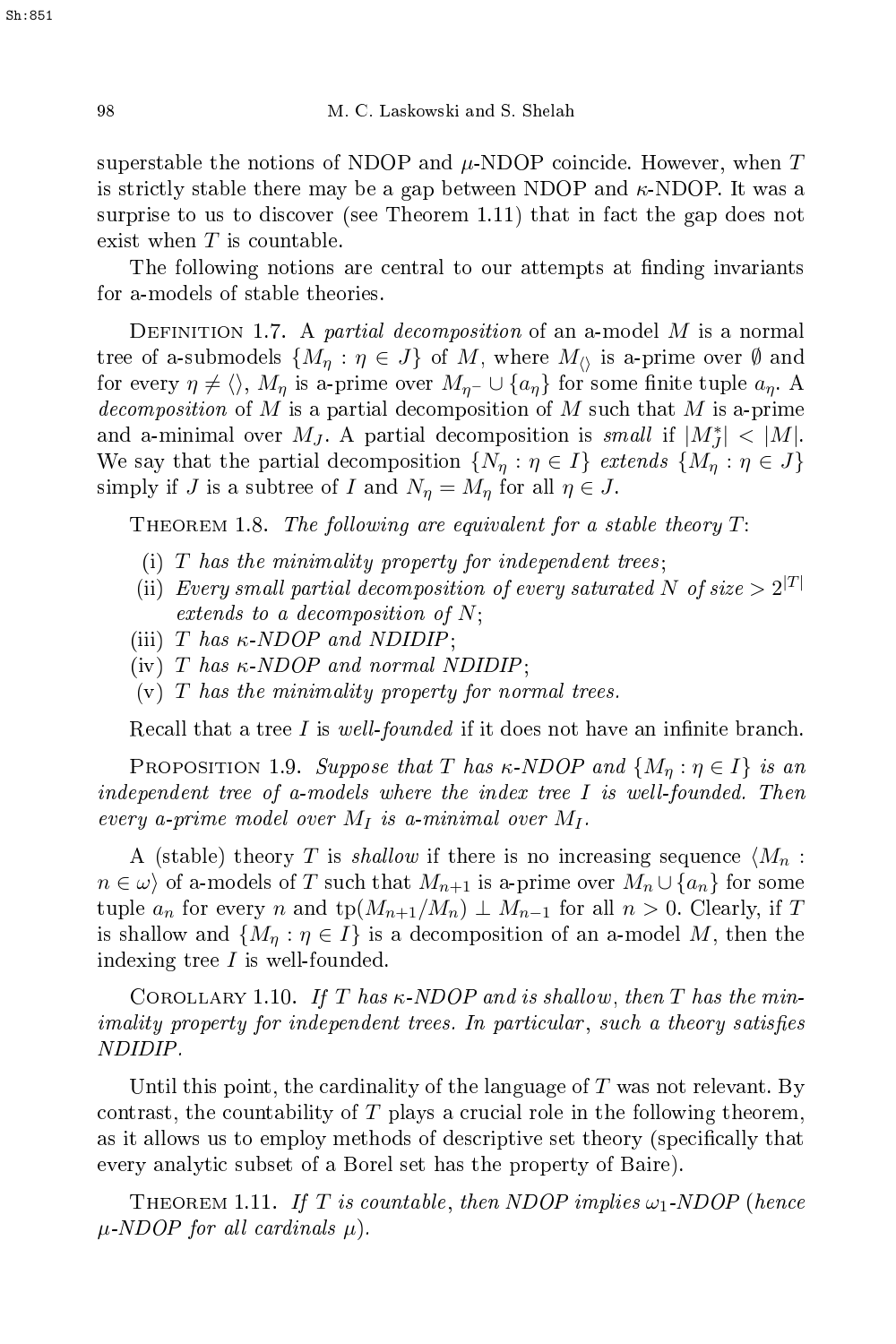Our final corollary follows immediately from the two preceding results. COROLLARY 1.12.  $T$  countable, NDOP, shallow implies NDIDIP.

2. Lemmas about saturation, nonforking and orthogonality. In this se
tion we prove some assorted lemmas about stable theories that will be used in the following sections. The first is an easy characterization of  $\lambda$ -saturation of models when  $\lambda \geq \kappa$ .

LEMMA 2.1. Suppose that  $\lambda \geq \kappa$  and M is an a-model such that for every subset  $A \subseteq M$  with  $|A| < \lambda$  and every nonalgebraic  $p \in S(A)$ , there is a forking extension  $q \in S(M)$ . Then M is  $\lambda$ -saturated.

*Proof.* The definition of an a-model implies that M is  $\kappa$ -saturated, so assume that  $\lambda > \kappa$ . Choose any  $A \subseteq M$  with  $|A| < \lambda$  and choose any nonalgebraic  $p \in S(A)$ . Clearly, if there is any set B with  $A \subseteq B \subseteq M$  and any type  $p' \in S(B)$  extending p that is algebraic, then p is realized in M. But, if we assume by way of ontradi
tion that this is not the ase, there would be no difficulty in constructing (by induction on  $\alpha$ ) a continuous, increasing sequence  $\langle A_\alpha : \alpha < \kappa \rangle$  of subsets of M, together with a sequence  $\langle p_\alpha : \alpha < \kappa \rangle$ of types, such that  $A_0 = A$ ,  $p_0 = p$ , each  $p_\alpha \in S(A_\alpha)$ ,  $|A_\alpha| \leq |A| + \kappa$ , and  $p_\beta$  is a forking extension of  $p_\alpha$  for all  $\alpha < \beta < \kappa$ . As stability contradicts the existence of such a sequence, the lemma is proved.

DEFINITION 2.2. Let  $\{X_n : \eta \in I\}$  be an independent tree of sets. A set B is self-based on  $\{X_{\eta} : \eta \in I\}$  if  $\text{tp}(B/X_H)$  does not fork over  $B \cap X_H$  for all subtrees  $H\subseteq I.$ 

The following lemma is straightforward.

LEMMA 2.3. If X and A are any sets and  $|A| < \kappa$ , then there is a set  $B \supseteq A$  such that  $|B| < \kappa$ ,  $B \setminus A \subseteq X$ , and  $tp(B/X)$  does not fork over  $B \cap X$ . Furthermore, if  $B' \supseteq B$  and  $B' \setminus B \subseteq X$ , then  $tp(B'/X)$  does not fork over  $B' \cap X$ .

*Proof.* Given A and X, let  $C \subseteq X$  be such that  $|C| < \kappa$  and  $tp(A/X)$  is based on C. Let  $B = A \cup C$ .

The next lemma is more substantial.

LEMMA 2.4. For every finite index tree I, for every independent tree  $\{X_\eta : \eta \in I\}$  of models, and for every set A of size  $<\kappa,$  there is a set  $B \supseteq A$ such that  $|B| < \kappa$ ,  $B \setminus A \subseteq X_I$ , and B is self-based on  $\{X_\eta : \eta \in I\}$ .

*Proof.* We argue by induction on |I|. If  $|I| = 1$ , this is immediate by Lemma 2.3. So assume that  $|I| \geq 2$  and  $I = J \cup \{\eta^*\}$ , where  $\eta^*$  is a leaf of I. Let  $\{X_n : \eta \in I\}$  be any independent tree of sets. We assume that the conclusion of the lemma holds for  $\{X_\eta : \eta \in J\}$ . Fix any set A with  $|A| < \kappa$ . By Lemma 2.3 choose  $B_0 \supseteq A$  such that  $|B_0| < \kappa$ ,  $B_0 \setminus A \subseteq X_I$ , and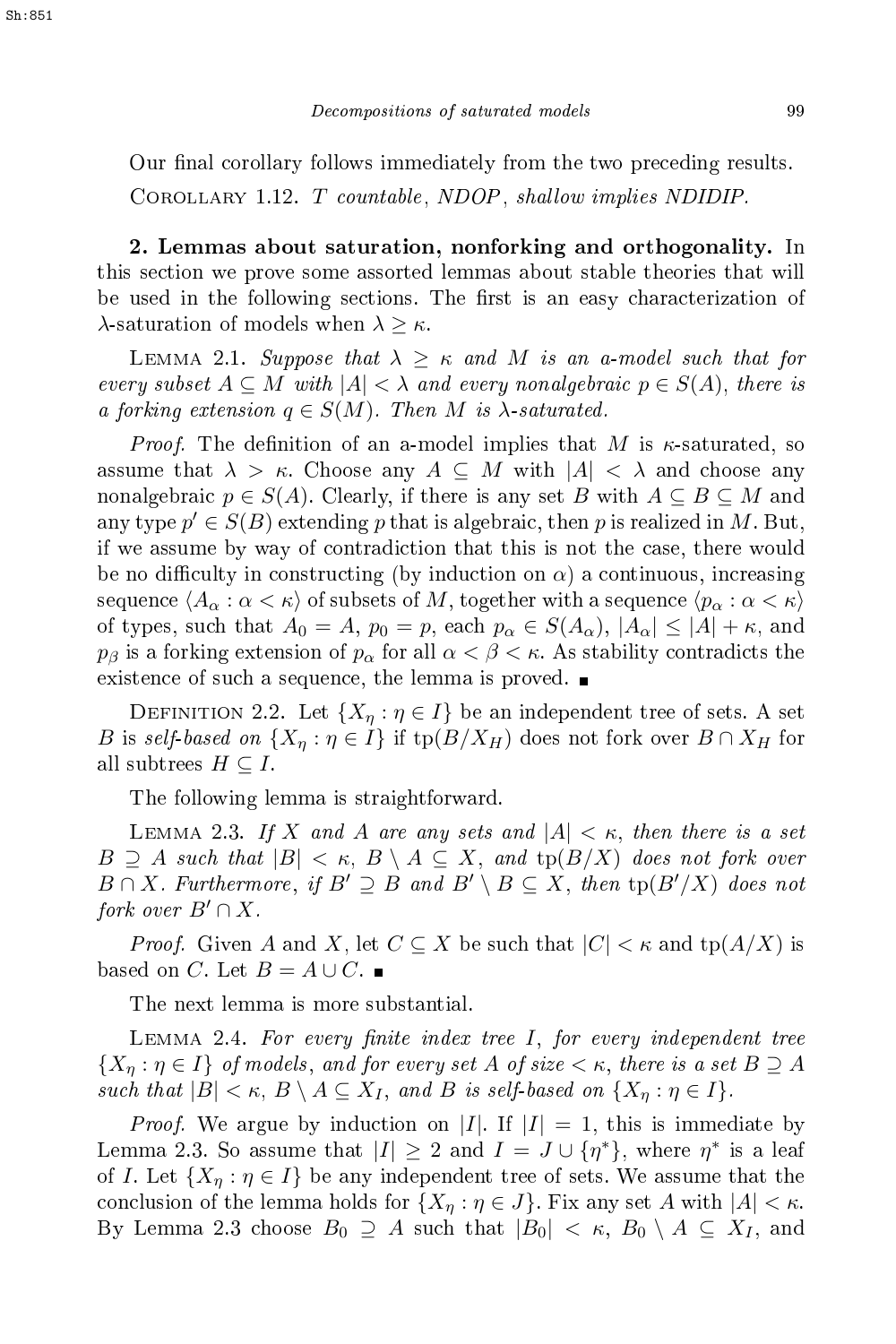$\operatorname{tp}(B_0/X_I)$  does not fork over  $B_0 \cap X_I$ . Now apply the inductive hypothesis to  $B_0$  to get  $B \supseteq B_0$  such that  $|B| < \kappa$ ,  $B \setminus B_0 \subseteq X_J$  (hence  $B \setminus A \subseteq X_I$ ), and B is self-based on  $\{X_\eta : \eta \in J\}$ . Finally, by employing Lemma 2.3  $\lg(\eta^*)$ times, beginning at  $\eta^*$  and working downward to  $\langle \rangle,$  choose a set  $C$  such that  $B \cap X_{\eta^*} \subseteq C \subseteq X_{\eta^*}, \, |C| < \kappa, \, \text{and} \, \text{tp}(C/X_\nu)$  does not fork over  $C \cap X_\nu$  for all  $\nu \leq \eta^*$ .

We argue that the set BC is self-based on  $\{X_n : \eta \in I\}$ . To see this we set some notation. Let  $\mu = (\eta^*)^-$ . For  $H \subseteq J$  a subtree, let  $H'$  be the smallest subtree of J containing H and  $\mu$ , and let  $H^* = H \cup \{\eta^*\}$ . Note that for any subtree  $H\subseteq J,\,X_{(H')^*}=X_{H^*}$  and  $X_{H^*}=X_HX_{\eta^*}=X_{H'}X_{\eta^*}.$  Furthermore, since  $B \cap X_{\eta^*} \subseteq C$ ,  $(B \cap X_H) \cup C = (B \cap X_{H'}) \cup C$ . We begin with the following claim.

CLAIM. For all subtrees  $H \subseteq J$ ,  $B \underset{(B \cap X_H)C}{\downarrow} X_{H^*}.$ 

*Proof.* Fix a subtree  $H \subseteq J$ . From our observations above we can replace H by H' without changing  $X_{H^*}$  or  $(B \cap X_H)C$ . Thus, we may assume that  $\mu\in H.$  Since  $X_I=X_JX_{\eta^*}$  and since  $\operatorname{tp}(B/X_I)$  does not fork over  $B\cap X_I,$ we have

$$
B\underset{(B\cap X_J)(B\cap X_{\eta^*})}{\cup}X_JX_{\eta^*}.
$$

Let  $D = (B \cap X_J) \setminus X_H$ , so  $B \cap X_J = D \cup (B \cap X_H)$ . Thus

(1)  $X_{\eta^*} \bigcup_{X_H D(B \cap X_{\eta^*})} B.$ 

Since the tree  $\{X_\eta : \eta \in I\}$  is independent,  $\text{tp}(X_J/X_{\eta^*})$  does not fork over  $X_\mu$ . Since  $\mu\in H,$  we have  $X_\mu\subseteq X_H,$  so  $X_H D\bigcup_{X_\mu}X_{\eta^*},$  so  $\operatorname{tp}(D/X_HX_{\eta^*})$ 

does not fork over  $X_H$ . Combining this with (1) and applying transitivity of nonforking yields

$$
(2) \t\t X_{\eta^*} \underset{X_H(B \cap X_{\eta^*})}{\perp} B.
$$

Since B is self-based on  $\{X_{\eta} : \eta \in J\}$ ,  $\text{tp}(B/X_H)$  does not fork over  $B \cap X_H$ , so

$$
B\bigcup_{(B\cap X_H)(B\cap X_{\eta^*})}X_H.
$$

Transitivity and (2) imply

$$
B\underset{(B\cap X_H)(B\cap X_{\eta^*})}{\cup}X_HX_{\eta^*},
$$

so the Claim follows since  $B \cap X_{\eta^*} \subseteq C \subseteq X_{\eta^*}.$ 

Now fix an arbitrary subtree  $H \subseteq J$ . We will show that  $tp(BC/X_{H^*})$  does not fork over  $(BC) \cap X_{H^*}$  and  $tp(BC/X_H)$  does not fork over  $(BC) \cap X_H$ . The former statement follows immediately from the Claim since  $(BC) \cap X_{H^*} =$  $(B \cap X_H)C$ . For the latter, choose the shortest  $\nu \leq \eta^*$  such that  $tp(X_H/X_{\eta^*})$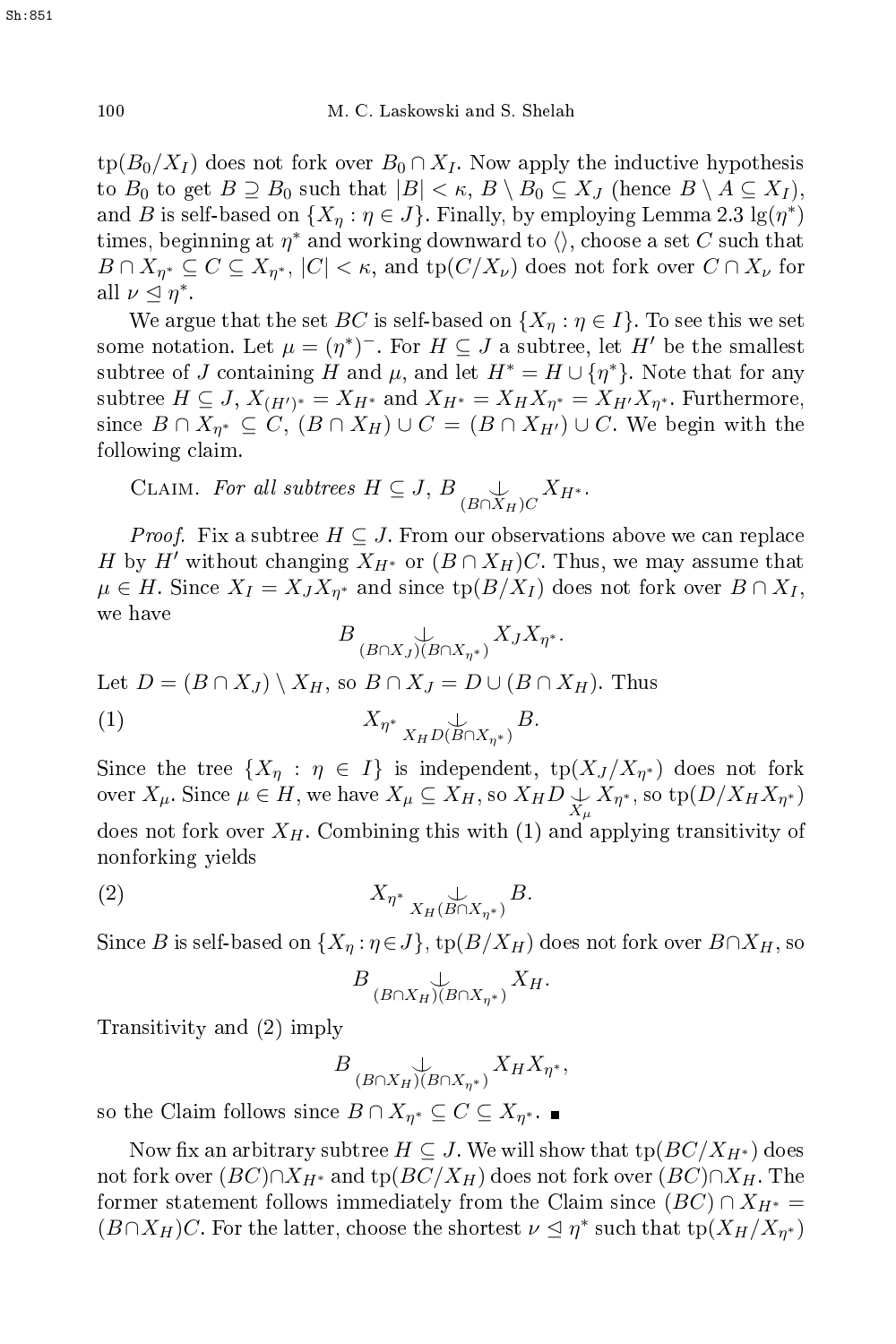does not fork over  $X_{\nu}$ . Since  $tp(C/X_{\nu})$  does not fork over  $C \cap X_{\nu}$  and since  $C \subseteq X_{\eta^*}, \, \operatorname{tp}(C/X_H)$  does not fork over  $C \cap X_\nu,$  hence

$$
X_H \bigcup_{(B \cap X_H)(C \cap X_\nu)} C.
$$

So the Claim and the transitivity of nonforking give

$$
X_H \bigcup_{(B \cap X_H)(C \cap X_\nu)} BC,
$$

which suffices since  $(BC) \cap X_H = (B \cap X_H) \cup (C \cap X_{\nu})$ .

PROPOSITION 2.5. Suppose that  $\{X_n : \eta \in I\}$  is an independent tree of sets with  $|I| < \kappa$  and suppose that  $|A| < \kappa$ . Then there is a set  $B \supseteq A$  such that  $|B| < \kappa$ ,  $B \setminus A \subseteq X_I$ , and B is self-based on  $\{X_\eta : \eta \in I\}$ .

*Proof.* When  $\kappa = \aleph_0$  this is precisely Lemma 2.4, so assume  $\kappa > \aleph_0$ . We begin by inductively constructing an increasing sequence  $\langle B_n : n \in \omega \rangle$  of sets, each of size  $\lt \kappa$ , such that  $B_0 = A$ ,  $B_n \setminus A \subseteq X_I$ , and  $tp(B_n/X_J)$  does not fork over  $B_{n+1} \cap X_J$  for all finite subtrees  $J \subseteq I$ . This is possible by repeated use of Lemma 2.4, since there are fewer than  $\kappa$  finite subtrees of I.

Let  $B^* = \bigcup \{B_n : n \in \omega\}$ . Since  $\kappa$  is regular and uncountable,  $|B^*| < \kappa$ . We argue that  $B^*$  is self-based on  $\{X_\eta : \eta \in I\}$ . Choose an arbitrary subtree  $H \subseteq I$  and a finite tuple b from  $B^*$ . To show that  $\text{tp}(b/X_H)$  does not fork over  $B^* \cap X_H$ , choose a finite tuple c from  $X_H$  and a formula  $\varphi(x, y)$  over  $B^* \cap X_H$  such that  $\varphi(b,c)$  holds. In order to show that  $\varphi(x,c)$  does not fork over  $B^* \cap X_H$  we show that  $\varphi(x, c)$  does not k-divide over  $B^* \cap X_H$  for any  $k \in \omega$ . If, by way of contradiction,  $\varphi(x, c)$  did k-divide over  $B^* \cap X_H$ , then choose  $n \in \omega$  and a finite subtree  $J \subseteq H$  such that  $b \in B_n$ ,  $c \in X_J$ , and  $\varphi(x, y)$  is over  $B_{n+1} \cap X_H$ . If  $\langle c_n : n \in \omega \rangle$  were a witness to  $\varphi(x, c)$ k-dividing over  $B^* \cap X_H$  (i.e.,  $tp(c_n/B^* \cap X_H) = tp(c/B^* \cap X_H)$  for all  $n \in \omega$  and  $\{\varphi(x,c_n) : n \in \omega\}$  is k-inconsistent) then the same sequence would witness  $\varphi(x, c)$  k-dividing (hence forking) over  $B_{n+1} \cap X_J$ . But this would imply tp $(B_n/X_J)$  forks over  $B_{n+1} \cap X_J$ , which is contrary to our construction of  $B_{n+1}$ .

Our third group of results uses the ideas in [8] (which in turn were motivated by ideas in  $[2]$  to prove a technical fact (Proposition 2.11) for arbitrary stable theories. Note that there is a much shorter proof of this when  $T$  is superstable, whi
h is due to the ubiquity of regular types over a-models.

DEFINITION 2.6. Let  $P \subseteq S(M)$  be a set of types over a model M. A set B is weakly dominated by  $P$  over M if there is an independent set I over M consisting of realizations of  $\mathcal P$  such that B is dominated by I over M. (It is possible that I contains many realizations of the same type in  $\mathcal{P}$ .)

DEFINITION 2.7. Let M be any a-model. A complete type p is an a-type above M if the domain of  $p$  is an a-model containing  $M$ . A class  $\mathcal P$  of a-types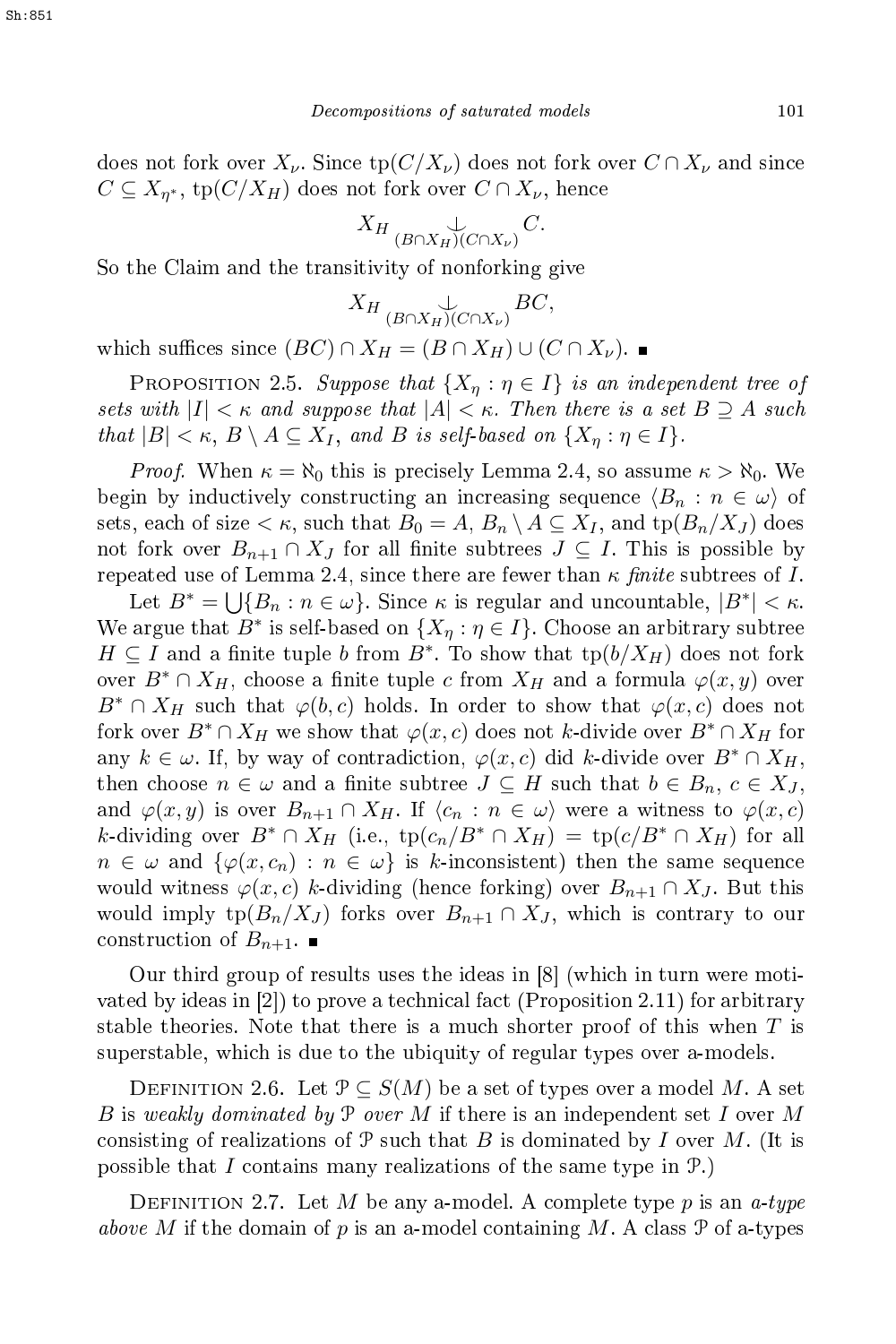above M is M-determined if for every  $p \in \mathcal{P}$ , either p does not fork over M or  $p \perp M$ . A class P of a-types above M is *dense above* M if, for all a-models  $N \supseteq M$ , every nonalgebraic type over N is nonorthogonal to some element of  $\mathcal{P} \cap S(N)$ .

DEFINITION 2.8. Let  $P$  be a class of a-types above M. A  $P$ -sequence over  $M$  is a sequence  $\langle M_i, a_j : i \leq \alpha, \, j < \alpha \rangle,$  where  $\langle M_i : i \leq \alpha \rangle$  is an increasing sequence of a-models,  $M_0 = M$ , for all  $i < \alpha$ ,  $tp(a_i/M_i) \in \mathcal{P}$  and  $M_{i+1}$  is a-prime over  $M_i \cup \{a_i\}$ , and  $M_i$  is a-prime over  $\bigcup_{j for all limit ordinals$  $i \leq \alpha$ .

LEMMA 2.9. If  $P$  is an M-determined class of a-types above M and  $\langle M_i, a_j : i \leq \alpha, j < \alpha \rangle$  is a P-sequence over M, then  $M_\alpha$  is weakly dominated over M by  $\{ \text{tp}(a_j/M_j) | M : j < \alpha, \text{tp}(a_j/M_j) \}$  does not fork over M $\}.$ 

*Proof.* Fix an  $M$ -determined class  $P$  of a-types above  $M$ . We will prove (by simultaneous induction on  $\alpha$ ) that if  $\langle M_i, a_j : i \leq \alpha, j < \alpha \rangle$  is a P-sequence over  $M, I = \{a_j : \text{tp}(a_j/M_j) \text{ does not fork over } M \}$  and  $J = \{a_i : \text{tp}(a_i/M_i) \perp M\}$ , then

- (i) I is independent over  $M$ ;
- (ii)  $M_{\alpha}$  is dominated by I over M.

The conclusions are vacuous when  $\alpha = 0$  and are trivially verified when  $\alpha$  is <sup>a</sup> limit ordinal. So assume that the two onditions hold for the P-sequen
e  $\langle M_i, a_j : i \leq \alpha, j < \alpha \rangle$ . Choose any  $a^*$  such that  $tp(a^*/M_\alpha) \in \mathcal{P}$  and let  $M^*$ be a-prime over  $M_{\alpha}a^*$ . We argue that the two conditions also hold for the concatenation of the original P-sequence with  $\langle M^*, a^* \rangle$ . Let  $p = \text{tp}(a^*/M_\alpha)$ .

We first check that (i) continues to hold: If  $p \perp M$ , then there is nothing to check. On the other hand, if p does not fork over M, then  $\text{tp}(a^*/MI)$  does not fork over M, hence  $I \cup \{a^*\}$  is independent over M.

We now check that (ii) continues to hold in both cases. First, assume that  $p \perp M$ . Then if any set X does not fork with I over M, then it follows from our inductive assumption that X does not fork with  $M_{\alpha}$  over M. Since  $p \perp M, \, \operatorname{tp}(a^*/M_{\alpha}X)$  does not fork over  $M_{\alpha}$ . Since  $M^*$  is a-prime over  $M_{\alpha}a^*,$ this implies that X does not fork with  $M^*$  over  $M_\alpha$ . Hence X does not fork with  $M^*$  over M by transitivity. On the other hand, suppose that p does not fork over M. In this case, assume that X does not fork with  $Ia^*$  over M. Then, since  $I \cup \{a^*\}$  is independent over M,  $a^*X$  does not fork with I over M. By our inductive hypothesis this implies that  $a^*X$  does not fork with  $M_{\alpha}$ over M. In particular, X does not fork with  $M_{\alpha}a^*$  over M. So, X does not fork with  $M^*$  over  $M$ , since  $a^*$  dominates  $M^*$  over  $M_\alpha$ .

LEMMA 2.10. Suppose that a class  $P$  of a-types above M is dense above M. Then for every  $b \in \mathfrak{C}$ , there is a P-sequence over M of length  $\alpha < \kappa$  such that  $b \in M_{\alpha}$ .

Sh:851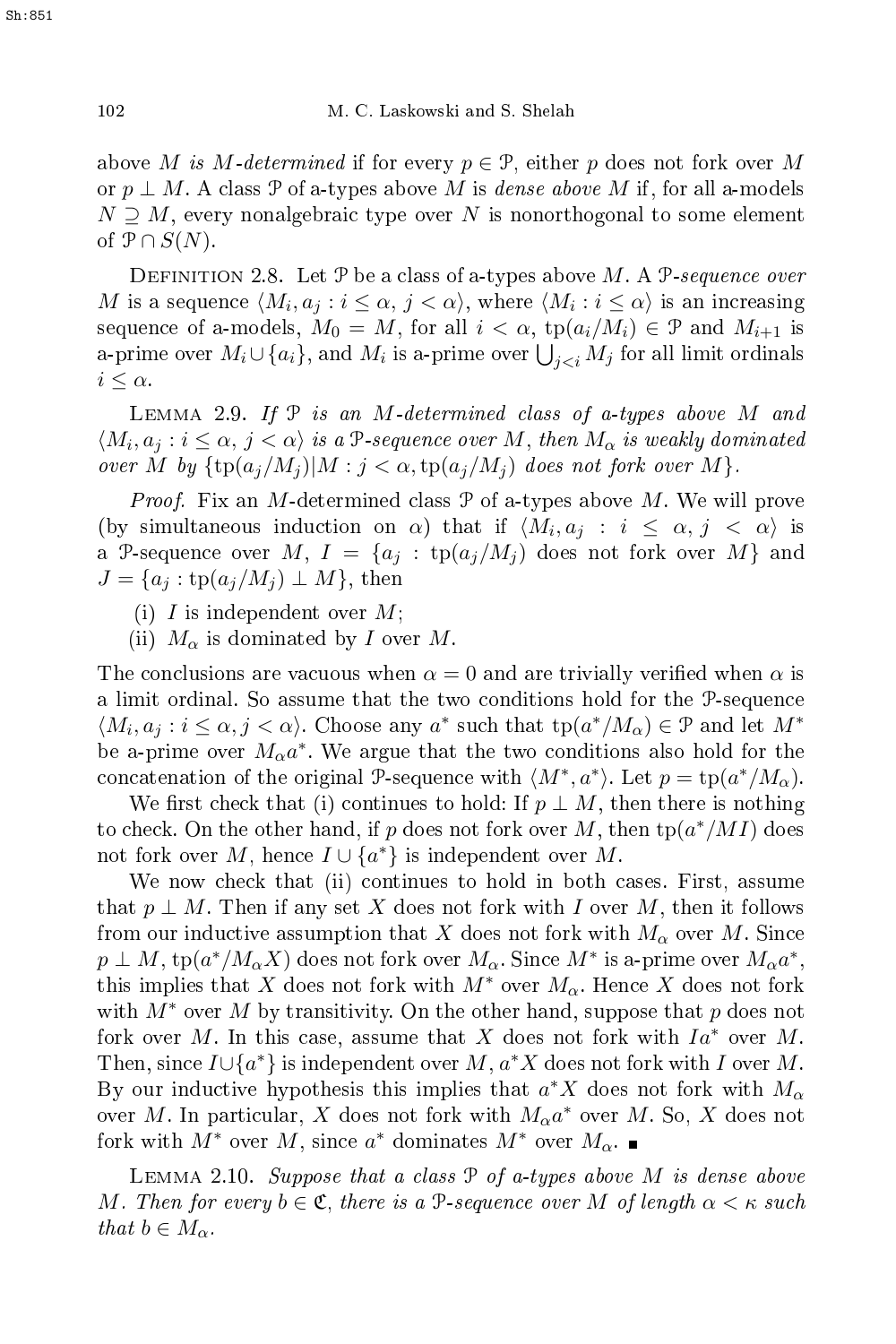*Proof.* Construct a P-sequence  $\langle M_i, a_j : i \leq \alpha, j < \alpha \rangle$  over M of maximal length such that  $\text{tp}(a_j/M_j b)$  forks over  $M_j$  for every  $j < \alpha$ . For any such sequence  $\text{tp}(b/M_{i+1})$  forks over  $M_i$  for all  $j < \alpha$ , hence  $\alpha < \kappa$ . But, since  $\mathcal{P}$ is dense above M, the only way the process can terminate is if  $tp(b/M_\alpha)$  is algebraic, so  $b \in M_{\alpha}$ .

PROPOSITION 2.11. Suppose that  $\{X_i : j \in \lambda\}$  is any collection of subsets of an a-model N. If a type p is not orthogonal to N but  $p \perp X_j$  for all  $j < \lambda$ , then there is a type  $q \in S(N)$  such that  $q \not\perp p$ , but  $q \perp X_j$  for all j.

*Proof.* Choose an a-model  $N_0 \supseteq N$  with  $\text{dom}(p) \subseteq N_0$  and let  $p_0$  be the nonforking extension of p to  $N_0$ . Choose  $A_0 \subseteq N_0$  of size  $\lt \kappa$  such that p<sub>0</sub> is definable over  $A_0$ . Choose  $C \subseteq N$  of size  $\lt \kappa$  such that tp $(A_0/N)$  is definable over C. Choose a set  $\{N_i : i < \kappa\}$  of a-models to be independent over N with  $tp(N_i/N) = tp(N_0/N)$  for all  $i < \kappa$ . For each  $0 < i < \kappa$  choose an automorphism  $\sigma_i$  of  $\mathfrak C$  fixing N pointwise and sending  $N_0$  onto  $N_i$ . Let  $A_i = \sigma_i(A_0)$  and  $p_i = \sigma_i(p_0)$ . Since  $p_0 \not\perp N$  it follows that  $p_i \not\perp p_j$  for all  $i < j < \kappa$  (see, e.g., 1.4.3.3 of [6]). Let  $N^*$  be an a-model containing  $\bigcup \{N_i : i < \kappa\}$  and let

 $\mathcal{P}_0 = \{r : r \text{ an a-type above } N \text{ and } \{i \leq \kappa : r \not\perp p_i\} \text{ has size } \leq \kappa\}.$ 

CLAIM. Some nonalgebraic  $q \in S(N)$  is orthogonal to every  $r \in \mathcal{P}_0$ .

*Proof.* We first argue that  $\mathcal{P}_0$  is not dense above  $N^*$ . Suppose it were. Let  $p_0^+$  denote the nonforking extension of  $p_0$  to  $N^*$  and let  $b$  be any realization of  $p_0^+$ . By Lemma 2.10 there would be a  $\mathcal{P}_0$ -sequence  $\langle M_i, a_j : i \leq \alpha, j < \alpha \rangle$ over  $N^*$  of length  $\alpha < \kappa$  such that  $b \in M_\alpha$ . For each  $j < \alpha$  let  $r_j =$  $\text{tp}(a_j/M_j)$ . Since  $\alpha < \kappa$  and each  $r_j \in \mathcal{P}_0$  we could find  $m < \kappa$  such that  $r_j \perp p_m$  for every  $j < \alpha$ . But now, if  $e$  is any realization of  $p_m^+$  (the nonforking extension of  $p_m$  to  $N^*$ ) then we argue by induction on  $i \leq \alpha$  that  $tp(e/M_i)$ does not fork over  $N^*$ . In particular,  $\text{tp}(e/M_\alpha)$  does not fork over  $N^*$ , hence  $p_m^+$  and  $p_0^+$  would be almost orthogonal over  $N^*$ . But this would contradict  $p_0 \not\perp p_m$  since  $N^*$  is an a-model.

So  $\mathcal{P}_0$  is not dense above  $N^*$ . Fix an a-model  $N' \supseteq N^*$  and a nonalgebraic type  $q' \in S(N')$  such that  $q'$  is orthogonal to every  $r \in \mathcal{P}_0 \cap S(N')$ . Choose D' of size  $\lt \kappa$  satisfying  $C \subseteq D' \subseteq N'$  over which  $q'$  is definable and choose  $D \subseteq N$  such that there is an automorphism f of C fixing C pointwise with  $D = f(D')$ . Let q be the nonforking extension of  $f(q'|D')$  to  $S(N)$ .

To see that q satisfies the Claim, choose any  $r \in \mathcal{P}_0$ . Say  $r \in S(N'')$ . Choose any  $E \subseteq N''$  of size  $\lt \kappa$  on which r is defined, and choose an automorphism  $\tau$  of  $\mathfrak C$  such that  $\tau |D = f^{-1}|D$  (so  $\tau$  fixes C pointwise and  $\tau(q)$  is parallel to q') and  $\tau(E) \subseteq N'$ . Let  $r' \in S(N')$  be parallel to  $\tau(r)$ . Since  $E \cup \tau(E)$  is independent of  $A_i$  over C for almost all  $i < \kappa$  (i.e., fewer than  $\kappa$  exceptions) and since  $r \in \mathcal{P}_0$ , it follows that  $\{i \leq \kappa : \tau(r) \not\perp p_i\}$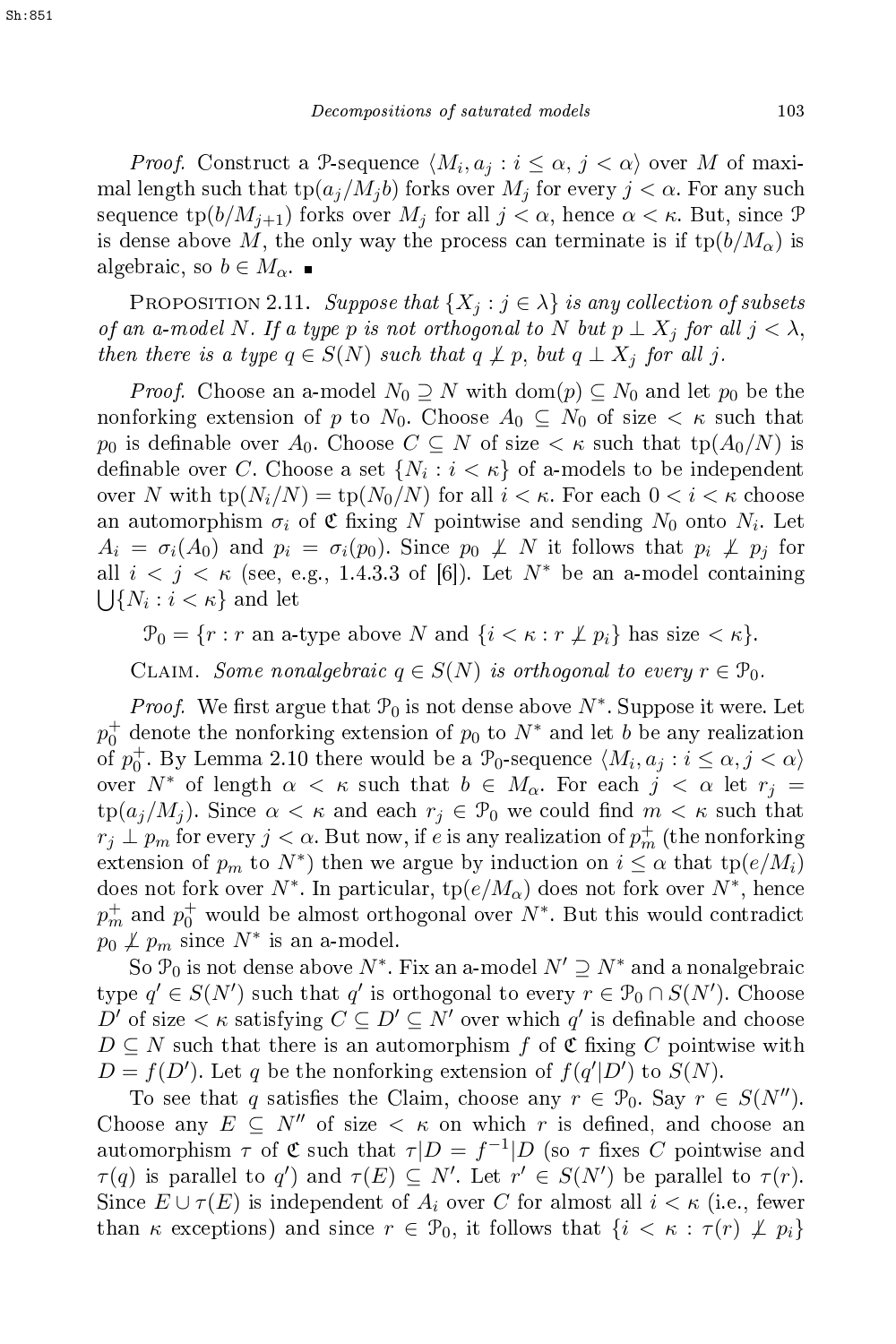has size  $\lt \kappa$ , so  $r' \in S(N') \cap \mathcal{P}_0$ . If, by way of contradiction,  $q \not\perp r$ , then since nonorthogonality is parallelism invariant, it would follow that  $q' \not\perp r'$ , contradicting our choice of q'. Thus  $q \perp r$  for all  $r \in \mathcal{P}_0$ .

We argue that any such  $q \in S(N)$  satisfies the conclusions of the proposition. Fix such a q and choose any  $j < \lambda$ . Let  $r \in S(N)$  be the nonforking extension of any strong type over  $X_j$ . Since  $p \perp X_j$  and since  $\{p_i : i \in \kappa\}$ are conjugate over N,  $r \perp p_i$  for all i, hence  $r \in \mathcal{P}_0$ . Thus  $q \perp r$ . That is,  $q \perp X_j$  for all  $j < \lambda$ .

It remains to show that  $q \not\perp p$ . Let  $q^+$  and  $p_i^+$   $(i < \kappa)$  denote the nonforking extensions of q and  $p_i$  (respectively) to  $N^*$ . Let  $\mathcal{P}^+ = \{p_i^+ :$  $i < \kappa$ , let

 $\mathcal{P}_0^{\perp \perp} = \{ p \in S(N^*) : p \text{ is orthogonal to every type } s \text{ that is }$ 

orthogonal to every type in  $\mathcal{P}_0$ 

and let

 $\mathcal{P}_1 = \{s : s \text{ is an a-type above } N^* \text{ such that either } s \perp N^* \text{ or }$ s is a nonforking extension of an element of  $\mathcal{P}^+ \cup \mathcal{P}_0^{\perp \perp}$ .

In a moment we will show that  $\mathcal{P}_1$  is dense above  $N^*$ , but we first show that this suffices. Once it is, then since  $\mathcal{P}_1$  is  $N^*$ -determined, it follows from Lemmas 2.9 and 2.10 that  $q^+$  is weakly dominated over  $N^*$  by  $\mathcal{P}^+ \cup \mathcal{P}_0^{\perp \perp}$ . Since  $q^+$  is nonalgebraic,  $q^+$  (and hence q) is nonorthogonal to at least one element of  $\mathcal{P}^+ \cup \mathcal{P}_0^{\perp \perp}$ . Since q is orthogonal to every element of  $\mathcal{P}_0$ , q is also orthogonal to every element of  $\mathcal{P}_0^{\perp\perp}$ , so  $q \not\perp p_i$  for some  $i < \kappa$ . But, since the  $p_i$ 's are all conjugate over  $N$  and since  $q \in S(N),$  it follows that  $q \not\perp p_0,$  so  $q \not\perp p$ .

Thus, it suffices to show that  $\mathcal{P}_1$  is dense above  $N^*$ . Choose any a-model  $M' \supseteq N^*$  and any nonalgebraic  $r \in S(M')$ . We argue that r is nonorthogonal to some element of  $\mathcal{P}_1 \cap S(M')$ . We may assume that  $r \not\perp N^*$  and  $r \perp p_i$  for all  $i < \kappa$ , otherwise r itself would be a witness. We complete the proof by constructing a conjugate type  $r^* \in \mathcal{P}_0^{\perp \perp}$  such that  $r \not\perp r^*$ . To accomplish this, first note that  $r \in \mathcal{P}_0$ , hence r is orthogonal to every type that is orthogonal to every type in  $\mathcal{P}_0$ . Since  $r \not\perp N^*$ , we can choose a type  $t \in S(N^*)$  such that  $r \not\perp t$ . Next, choose sets  $D \subseteq M'$  and  $E \subseteq N^*$  such that  $|D| < \kappa$ ,  $E = D \cap N^*, C \subseteq E$ , t is definable over E, and r is definable over D. Finally, choose  $D' \subseteq N^*$  such that D and D' realize the same strong type over E and are independent over E and let  $r^* \in S(N^*)$  be definable over D' in the same manner that r is over D. Since  $r \not\perp E$ ,  $r \not\perp r^*$ . Also, since D and D' realize the same type over  $C, r^*$  is also orthogonal to every type that is orthogonal to every element of  $\mathcal{P}_0$ . Thus,  $r^* \in \mathcal{P}_0^{\perp \perp}$ , so s, the nonforking extension of  $r^*$ to  $S(M')$ , is nonorthogonal to r and is in  $\mathcal{P}_1 \cap S(M')$ .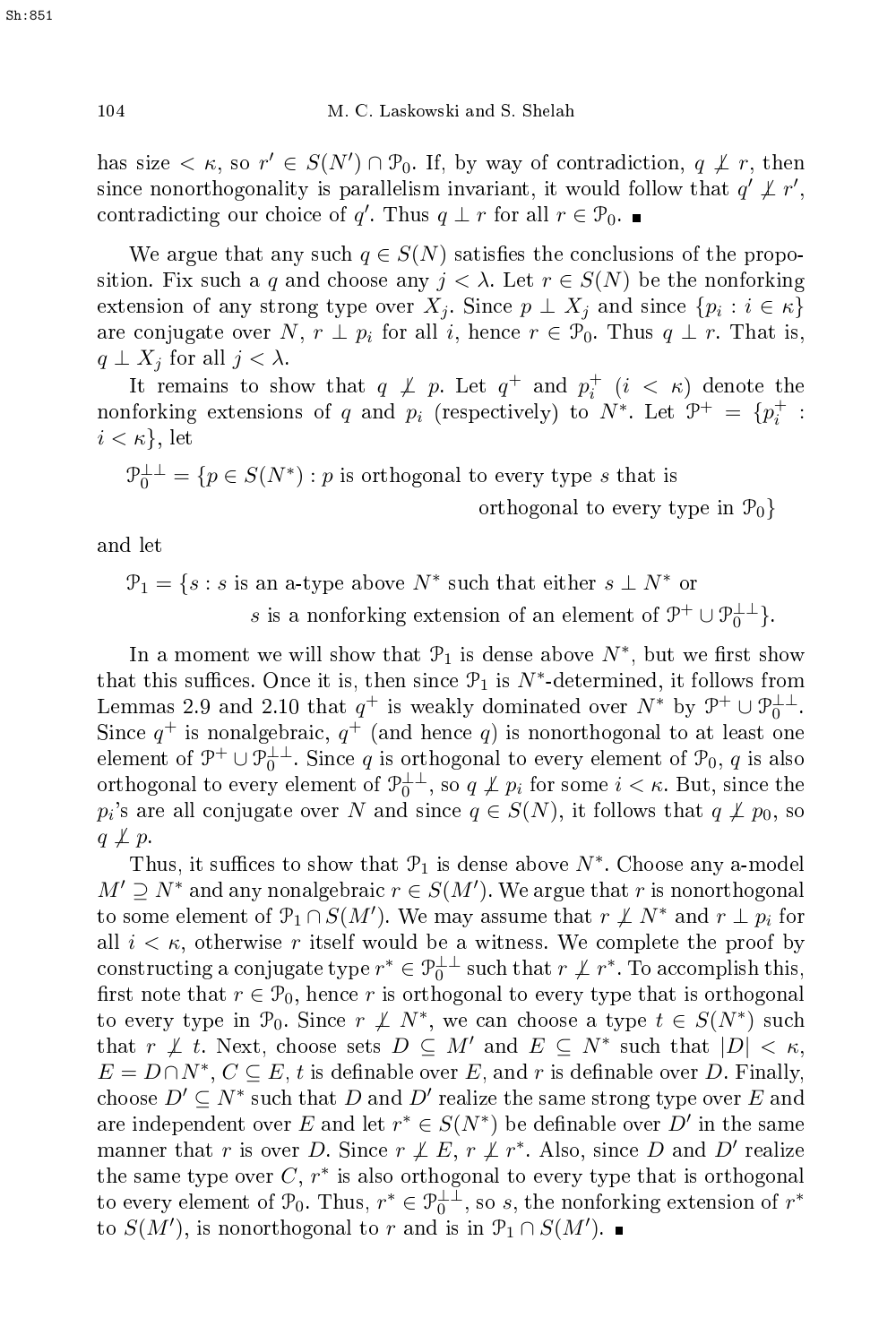Our final group of results is aimed at proving Proposition 2.16, which is a variant on the more familiar fact that if  $\{B_i : i \in \kappa\}$  are independent over a set  $A$  and a stationary type  $p$  is nonorthogonal to every  $B_i,$  then  $p\not\perp A.$  The buildup to the proof of this proposition develops the notion of nonforking in an ultrapower of the monster model. For the rest of this se
tion

Fix a nonprincipal ultrafilter  $\mathcal{D}$  on  $\omega$  and let  $\mathfrak{C}^* = \prod \mathfrak{C}/\mathfrak{D}$ .

We abuse notation slightly and consider  $\mathfrak{C}^*$  to be an elementary extension of  $\mathfrak{C}$ . Specifically, we identify an element  $a \in \mathfrak{C}$  with the diagonal element  $\langle a : i \in \omega \rangle / D \in \mathfrak{C}^*$ . For a subset  $X \subseteq \mathfrak{C}$  we let  $X^*$  denote  $\prod X/\mathfrak{D}$ . By our notational convention  $X \subseteq X^* \subseteq \mathfrak{C}^*$ .

LEMMA 2.12. For any  $a \in \mathfrak{C}$  and  $B \subseteq \mathfrak{C}$ ,  $\text{tp}(a/B^*)$  does not fork over B.

*Proof.* Choose any model M such that  $B \subseteq M \subseteq \mathfrak{C}$  and  $tp(a/M)$  does not fork over B. It clearly suffices to show that  $tp(a/M^*)$  does not fork over M. So suppose that  $\theta(a, b^*)$  holds (in  $\mathfrak{C}^*$ , where a is identified with its diagonal element) for some formula  $\theta(x, y)$  with no hidden parameters. By finite satisfiability, it suffices to find some  $b \in M$  such that  $\theta(a, b)$  holds. Choose a representation  $b^* = \langle b_i : i \in \omega \rangle / \mathcal{D}$  with each  $b_i \in M$ . Since  $\theta(a, b^*)$ holds,  $\{i \in \omega : \theta(a, b_i)\}\in \mathcal{D}$ , so is nonempty.

LEMMA 2.13. Suppose that  $A \subseteq B_i \subseteq \mathfrak{C}$  for all  $i \in \omega$ , and  $\{B_i : i \in \omega\}$ independent over A. Then  $\mathfrak{C} \downarrow \overline{B}$ , where  $\overline{B} = \prod_{i \in \omega} B_i / \mathfrak{D}$ .

*Proof.* Choose any  $d \in \mathfrak{C}$  and a model M satisfying  $A \subseteq M \subseteq \mathfrak{C}$  and  $M \downarrow \bigcup_{A} \bigcup_{i} \{B_i : i \in \omega\}$ d. Then  $\{B_i : i \in \omega\}$  is independent over M and by transitivity it suffices to prove that  $tp(d/M\overline{B})$  does not fork over M. Let  $\theta(x,y)$  be an  $L(M)$ -formula such that  $\theta(d,b^*)$  holds for some  $b^* \in \overline{B}$ . By finite satisfiability it suffices to find some  $m \in M$  such that  $\theta(d,m)$  holds.

Let  $E = M \cup \{B_i : i \in \omega\}$ . Since  $\text{tp}_{\theta}(d/E)$  is definable, there is an L-formula  $\psi(y, z)$  and an  $e \in E$  such that

$$
(3) \qquad \theta(d,c) \leftrightarrow \psi(c,e)
$$

for all  $c \in E$ . Choose a representation  $\langle b_i : i \in \omega \rangle / \mathcal{D}$  for  $b^*$  with  $b_i \in B_i$  for all  $i \in \omega$ . Since  $\theta(d, b^*)$  holds,  $\{i \in \omega : \theta(d, b_i)\} \in \mathcal{D}$ . Since  $\mathcal D$  is nonprincipal and  $e$  is finite, and  $\{B_i : i \in \omega\}$  is independent over  $M,$  there is an  $i \in \omega$  such that both  $\theta(d, b_i)$  holds and  $e \downarrow b_i$ . Since  $b_i \in E$ , (3) implies that  $\psi(b_i, e)$ holds. Thus, by symmetry and finite satisfiability there is  $m \in M$  such that  $\psi(m, e)$  holds. By (3) again,  $\theta(d, m)$  holds and we finish.

LEMMA 2.14. Suppose that  $\{a_i : i \in \omega\} \subseteq \mathfrak{C}, N \subseteq \mathfrak{C}$  is a model, and for each  $i\in\omega,\ M_i\subseteq N$  is a model such that  $\text{tp}(a_i/N)$  does not fork over  $M_i$ . Then  $\text{tp}(a^*/N^*)$  does not fork over  $\overline{M}$ , where  $a^*=\langle a_i : i\in\omega \rangle/\mathfrak{D}$  and  $\overline{M} = \prod_{i \in \omega} M_i/D$ .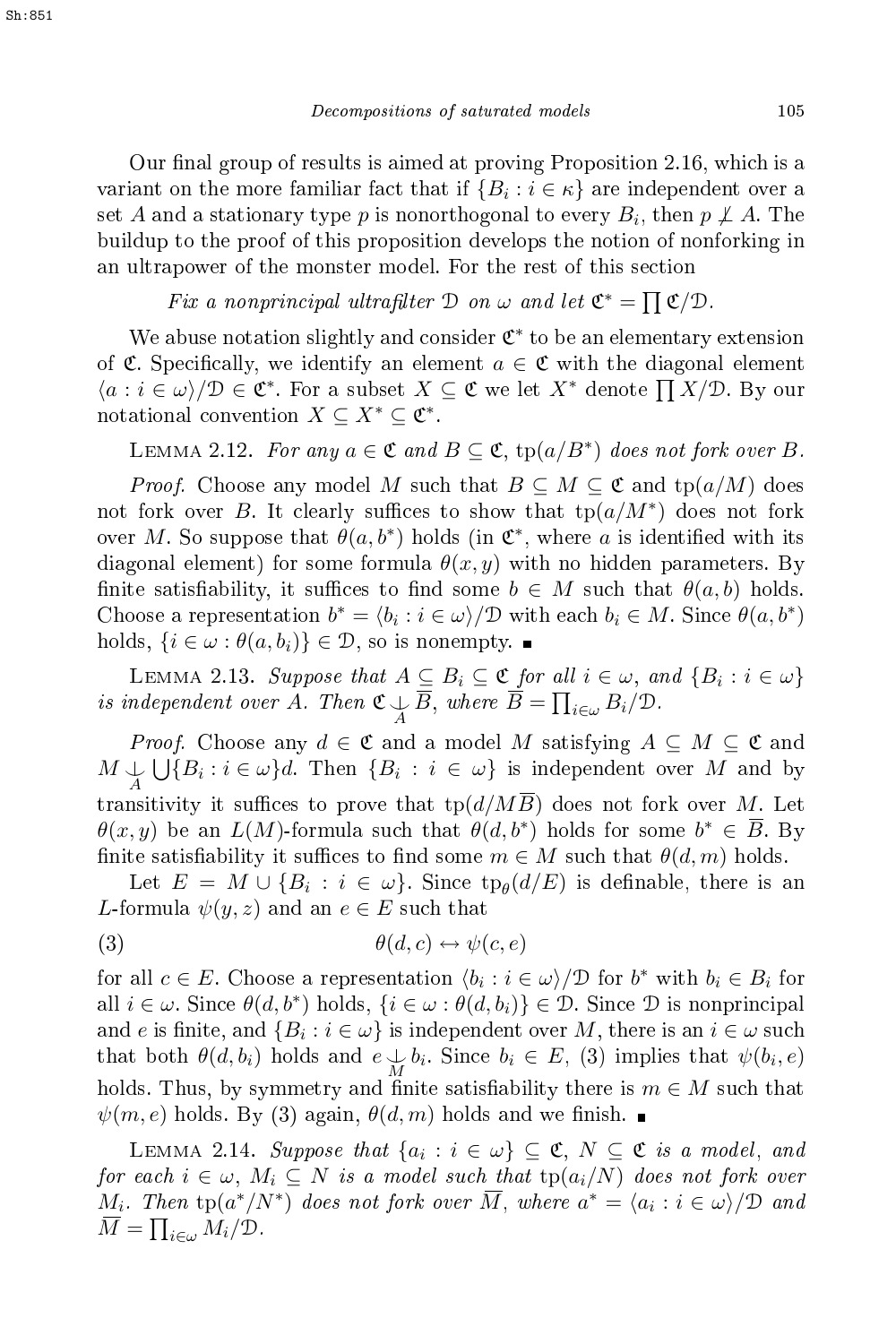*Proof.* First, note that  $\overline{M}$  is itself a submodel of  $\mathfrak{C}^*$ . Let  $\theta(x, y)$  be any L-formula and let  $c^* \in N^*$  be any element such that  $\theta(a^*, c^*)$  holds. By finite satisfiability it suffices to find  $b^* \in \overline{M}$  such that  $\theta(a^*,b^*)$ . Choose a representation  $\langle c_i : i \in \omega \rangle / \mathcal{D}$  for  $c^*$  with each  $c_i \in N$ . Let  $R = \{i \in \omega :$  $\theta(a_i, c_i)$ }. Since  $\theta(a^*, c^*)$  holds,  $R \in \mathcal{D}$ . We construct a sequence  $\langle b_i : i \in \omega \rangle$ as follows: For each  $i \in R$ , choose  $b_i \in M_i$  such that  $\theta(a_i, b_i)$ . (This is possible since tp $(a_i/N)$  does not fork over  $M_i$ .) For any  $i \notin R$ , let  $b_i$  be an arbitrary element of  $M_i$ . Let  $b^* = \langle b_i : i \in \omega \rangle / \mathcal{D}$ . Then  $b^* \in \overline{M}$  and  $\theta(a^*, b^*)$  holds.

We apply these three lemmas in the proof of Proposition 2.16 below.

DEFINITION 2.15. Let  $\Delta$  be a finite set of (partitioned) L-formulas and let B be any set. A stationary type p is  $\Delta$ -nonorthogonal to B, written  $p \not\perp^{\Delta} B$ , if there is a set  $D \supseteq \text{dom}(p) \cup B$ ,  $\varphi(x, yz) \in \Delta$ , and elements a realizing  $p|D, b \in D$ , and  $c \in \mathfrak{C}$  such that  $tp(c/D)$  does not fork over B,  $\varphi(a, bc)$  holds, and  $R_{\Delta}(p|D \cup {\varphi(x, bc)}) < R_{\Delta}(p)$ .

Clearly,  $p \not\perp B$  if and only if  $p \not\perp^{\Delta} B$  for some finite  $\Delta$ . Also, if  $B \subseteq B'$ and  $p \not\perp^{\Delta} B$  then  $p \not\perp^{\Delta} B'$ .

PROPOSITION 2.16. Let  $\Delta$  be a finite set of formulas and let p be any stationary type. If  $\{B_i : i \in \omega\}$  are independent over A and p  $\perp \Delta B_i$  for each  $i \in \omega$ , then  $p \not\perp A$ .

*Proof.* To begin we inductively find submodels  $\{M_i : i \in \omega\}$  of  $\mathfrak C$  such that  $B_i \subseteq M_i$  (hence  $p \not\perp^{\Delta} M_i$ ) for each  $i$ , yet  $\{M_i : i \in \omega\}$  are independent over A. For each i, choose  $D_i$  containing  $dom(p) \cup M_i$  as in the definition of  $\Delta$ nonorthogonality and let N be a substructure of  $\mathfrak C$  containing  $\bigcup\{D_i:i\in\omega\}.$ By replacing p by its nonforking extension to N, we may assume that  $p \in$  $S(N)$ . Let  $\mathcal{D}$  be any nonprincipal ultrafilter on  $\omega$ , let  $\overline{M} = \prod_{i \in \omega} M_i / \mathcal{D}$  and let  $N^* = \prod N/\mathcal{D}$ . It follows immediately from Lemma 2.13 that  $N \downarrow \overline{M}$ . So, in light of X 1.1 of [7], in order to conclude that  $p \not\perp A$  it suffices to show that  $p \not\perp \overline{M}$ . In fact we will show that p is  $\Delta$ -nonorthogonal to  $\overline{M}$  by demonstrating that  $N^*$  is a suitable choice of  $D$  in Definition 2.15.

Let  $a$  be any realization of  $p$ . It follows from Lemma 2.12 that  $a$  realizes the nonforking extension  $p^*$  of p to  $N^*$ . Let  $k = R_{\Delta}(p) = R_{\Delta}(p^*)$ . For each  $i \in \omega$ , since  $D_i \subseteq N$  we can find  $\varphi_i \in \Delta$ ,  $b_i \in N$ , and  $c_i \in \mathfrak{C}$  such that  $\varphi_i(a, b_i c_i)$  holds, tp $(c_i/N)$  does not fork over  $M_i$  and  $R_{\Delta}(p \cup {\varphi_i(x, b_i c_i)})$  < k. Since  $\Delta$  is finite we may assume that  $\varphi_i$  is identically  $\varphi$  for all *i*. Let  $b^* = \langle b_i :$  $i \in \omega$ /D and  $c^* = \langle c_i : i \in \omega \rangle / \mathcal{D}$ . Then  $b^* \in N^*$  and  $\varphi(a, b^*c^*)$  holds. Since p is stationary, its  $\Delta$ -multiplicity is 1, hence  $\{yz : R_{\Delta}(p \cup \{\varphi(x,yz)\}) < k\}$ is definable. So the Los theorem yields

$$
R_{\Delta}(p^* \cup {\varphi(x, b^*c^*)}) < k = R_{\Delta}(p^*).
$$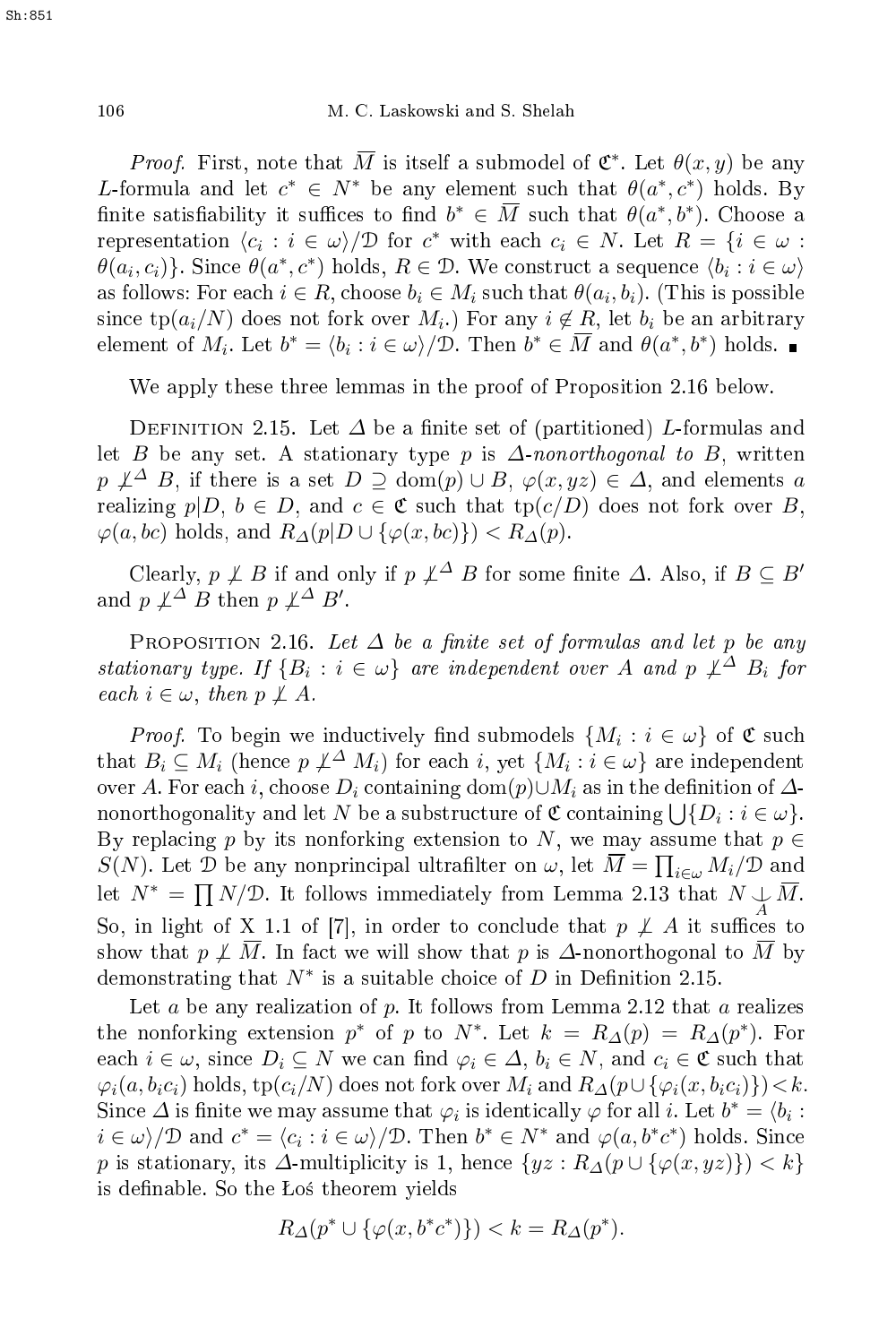Finally, since  $\text{tp}(c_i/N)$  does not fork over  $M_i$  for each  $i$ ,  $\text{tp}(c^*/N^*)$  does not fork over  $\overline{M}$  by Lemma 2.14. So  $N^*$  witnesses  $p \not\perp^{\Delta} \overline{M}$  and we finish. ■

**3. Local minimality: Proofs of 1.3–1.5.** In this section we work over a specific independent tree and investigate the consequences of the a-prime model over it being a-minimal. In particular, we prove Theorem 1.3 and two orollaries that follow from it.

LEMMA 3.1. Let  $\{M_{\eta} : \eta \in I\}$  be any independent tree of a-models, let  $J \subseteq I$  be any subtree, and let  $\overline{a} = \langle a_{\alpha} : \alpha < \beta \rangle$  be any a-construction sequence over  $M_J$ . Then  $\overline{a}$  is an a-construction sequence over  $M_I$  and  $\text{tp}(\overline{a}/M_I)$  does not fork over  $M_J$ . In particular, if  $M_J^*$  is a-prime over  $M_J,$ then  $M_J^*$  is the universe of an a-construction sequence over  $M_I$  and  $\operatorname{tp}(M_{J}^{*}/M_{I})$  does not fork over  $M_{J}.$ 

*Proof.* Let K be a maximal subtree such that  $J \subseteq K$  and  $\text{stp}(\overline{a}/M_J) \vdash$  $\frac{\text{stp}(\overline{a}/M_K)}{M_K}$ . It follows that  $\overline{a}$  is an a-construction sequence over  $M_K$ . By way of contradiction assume that  $K \neq I$ . Choose  $\nu \in K$  and an immediate successor  $\eta \in I \setminus K$ . Now  $M_K \bigcup_{M_{\nu}} M_{\eta}$  and  $M_{\nu}$  is an a-model, so, using either V 3.2 of [7] or I 4.3.4 of [6], an easy induction on  $\beta$  shows that  $K \cup \{\eta\}$ contradicts the maximality of K. The final sentence follows immediately.  $\blacksquare$ 

*Proof of Theorem 1.3.* The equivalences (i) $\Leftrightarrow$ (ii) and (iii) $\Leftrightarrow$ (iv) have nothing to do with trees. (i) $\Leftrightarrow$ (ii) is the content of IV 4.21 of [7], (iv) $\Rightarrow$ (iii) is trivial, and (iii)⇒(iv) follows immediately from Proposition 2.11 (take the sets  $X_i$  to be the submodels  $M_\eta$  of  $M$ ). The other two implications are generalizations of arguments that appear in the proof of  $X$  2.2 of [7].

(ii)⇒(iii). Let  $r \in S(M_I^*)$  be nonalgebraic and assume that  $r \perp M_{\eta}$ for all  $\eta \in I$ . Choose  $A \subseteq M_I^*$  of size less than  $\kappa$  over which  $r$  is based and stationary. Fix a subtree  $J \subseteq I$  of size  $<\kappa$  and an a-prime submodel  $M_J^* \subseteq M_I^*$  that contains A. Call a subset  $B \subseteq M_J^*$  suitable if  $A \subseteq B$ ,  $|B| < \kappa$ , and B is self-based on  $\{M_\eta : \eta \in J\}$ . It follows from Proposition 2.5 that for every set  $C \subseteq M_J^*$  of size  $\lt \kappa$ , there is a suitable B containing C. Thus, by iterating the Claim below  $\omega$  times we can construct an infinite Morley sequence **J** in r over A inside  $M_I^*$ , such that  $\text{tp}(\mathbf{J}/AM_I)$  does not fork over A. In particular, such a **J** is indiscernible over  $M<sub>I</sub>$ . So, it suffices to prove the following:

CLAIM. If B is suitable and c realizes r|B, then  $tp(c/B) \vdash tp(c/BM_I)$ .

*Proof.* Fix a suitable B and let c denote any realization of  $r|B$ . We write  $B_{\eta}$  for  $B \cap M_{\eta}$  and  $B_{J'} = B \cap M_{J'}$  for subtrees  $J'$  of  $J$ .

We first argue that  $tp(c/B) \vdash tp(c/BM_0)$ . Choose any finite tuple a from  $M_{\langle\rangle}$ . Since B is suitable, tp( $a/B$ ) does not fork over  $B_{\langle\rangle}$ . But tp( $a/B_{\langle\rangle}$ ) is parallel to a type over  $M_{\langle\rangle}$ , hence r is orthogonal to tp $(a/B)$ . This implies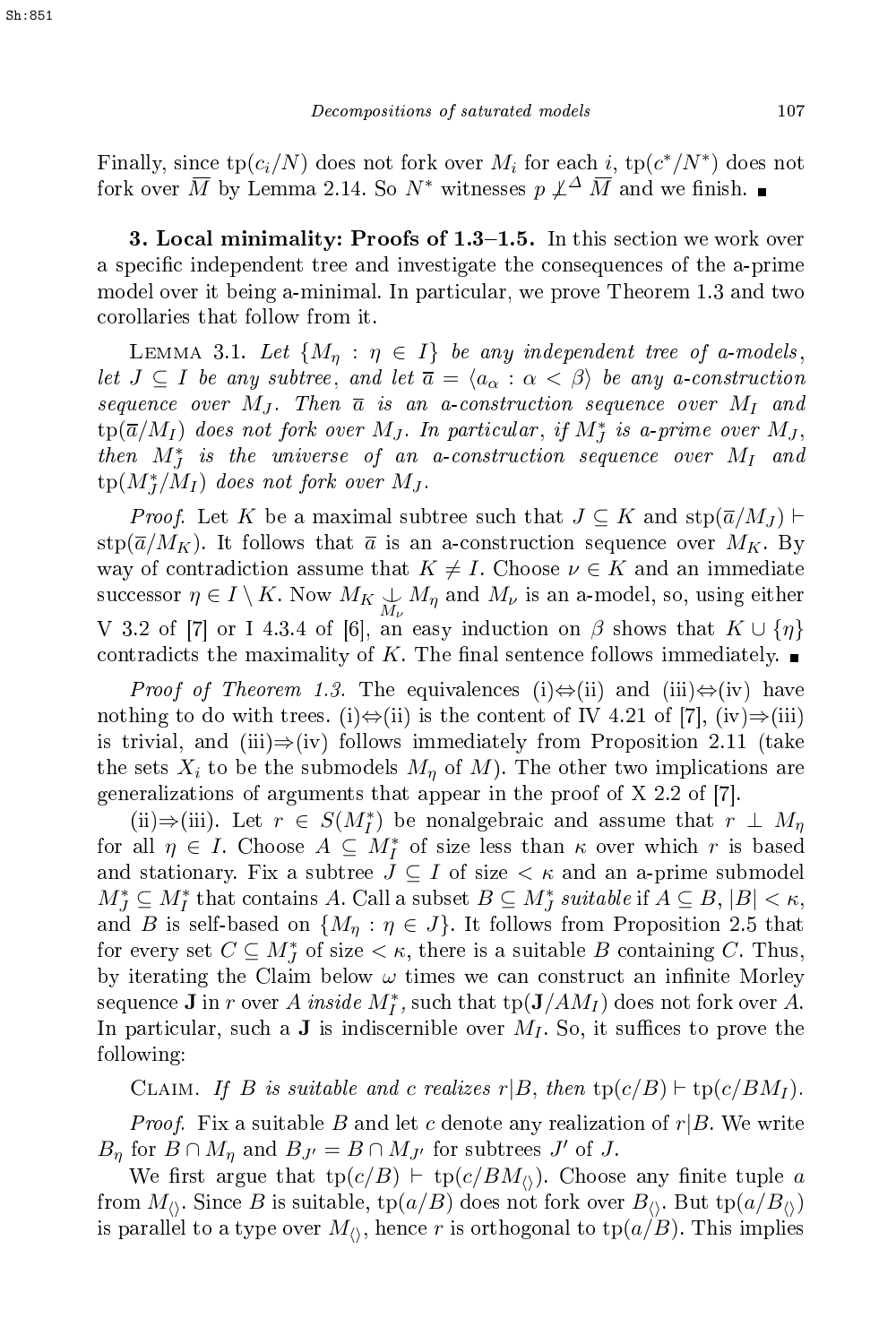that  $a \nightharpoonup c$ . Since c was an arbitrary realization of  $r|B$ , this implies tp $(c/B) \vdash$  $tp(c/Ba)$ , hence  $tp(c/B) \vdash tp(c/BM_0)$ .

Now let  $J'$  be a maximal subtree of  $J$  such that  $\text{tp}(c/B) \vdash \text{tp}(c/BM_{J'}).$ We demonstrate that  $J'=J$ . From the previous paragraph  $J'$  is nonempty. If  $J' \neq J$  then there is  $\nu \in J \setminus J'$  such that its immediate predecessor, denoted by  $\eta$ , is in J'. As above, choose  $a \in M_{\nu}$ . Since we know that tp $(c/B)$   $\vdash$  $tp(c/BM_{J'})$ , it suffices to show that  $tp(c/BM_{J'}) \vdash tp(c/BM_{J'}a)$ .

SUBCLAIM.  $a \underset{M_{\eta}B_{\nu}}{\cup} M_{J'}B$ .

Proof.Since the original tree is independent,  $M_{\nu} \underset{M_{\eta}}{\downarrow} M_{J'}$ . Since  $aB_{\nu} \subseteq$  $M_{\nu}$  this implies

$$
(4) \t a \underset{M_{\eta}B_{\nu}}{\downarrow} M_{J'} B_{\nu}.
$$

However, since B is suitable,  $\text{tp}(B/M_{J'}/M_{\nu})$  does not fork over  $B_{J'}B_{\nu}$ . Thus,  $B \nightharpoonup_{M_J/B_{\nu}} M_{\nu}$ . Since  $a \in M_{\nu}$ , symmetry provides  $a \nightharpoonup_{M_{J'}B_{\nu}} B$ , so the Subclaim follows from (4) and transitivity.  $\blacksquare$ 

Now let  $p = \text{tp}(a/M_{J'}B)$ . The type p does not fork over  $M_nB_\nu \subseteq M_\nu$ , so  $p \perp r$ . Thus,  $\text{tp}(c/BM_{J'}) \vdash \text{tp}(c/BM_{J'}a)$ . Hence  $J' = J$ .

We have now established that  $tp(c/B) \vdash tp(c/BM_J)$ . We argue that in fact  $\text{tp}(c/B) \vdash \text{tp}(c/BM_I)$ . To see this, let I' be a maximal subtree that contains  $M_J$  such that  $tp(c/B) \vdash tp(c/BM_{I'})$ . As above, if  $I' \neq I$ , then there would be  $\nu \in I \setminus I'$  whose immediate predecessor  $\eta$  is in I'. Since the tree is independent,  $M_{\nu} \underset{M_{\eta}}{\downarrow} M_{I'}$ . Since  $B \subseteq M_J^*$  and  $J \subseteq I'$ , Lemma 3.1 implies that  $B$  is a-constructible, hence a-atomic over  $M_{I'}$ . Since  $M_{\eta}$  is a-saturated,  $BM_{I'}$  is dominated by  $M_{I'}$  over  $M_{\eta}$ . Thus,  $M_{\nu} \bigcup_{M_{\eta}} M_{I'}B$ . Also, for any finite tuple a from  $M_{\nu}$ ,  $\text{tp}(a/M_{\eta}) \perp r$ . Thus,  $a \downarrow c$  for any such a. It follows that  $\text{tp}(c/B) \vdash \text{tp}(c/BM_{I'}M_{\nu})$ , contradicting the maximality of I'. Hence  $I' = I$  and the proof of (ii) $\Rightarrow$ (iii) is complete.

(iv)⇒(ii). Let  $J \subseteq M_I^*$  be a countably infinite, indiscernible sequence over  $M_I$ . By stability, **J** is an indiscernible set over  $M_I$ . Partition **J** into two infinite sets  $J_0$  and  $J_1$ . Then, by taking  $B = \bigcup J_0$  when  $\kappa \geq \omega_1$  or to be a sufficiently large finite subset of  $J_0$  when  $\kappa = \omega$ ,  $|B| < \kappa$  and  $J_1$  is an infinite, independent sequence over B such that  $J_1 \underset{B}{\downarrow} M_I$ . Let  $a \in J_1$  and let  $p = \text{tp}(a/B)$ . Without loss, we may assume that p is stationary.

CLAIM.  $p \perp M_n$  for all  $n \in I$ .

*Proof.* By way of contradiction, choose  $\eta$  such that  $p \not\perp r$  for some  $r \in$  $S(M_\eta).$  Since  $p^{(n)}$  is not almost orthogonal to  $r^{(n)}$  over  $BM_I,$  we can increase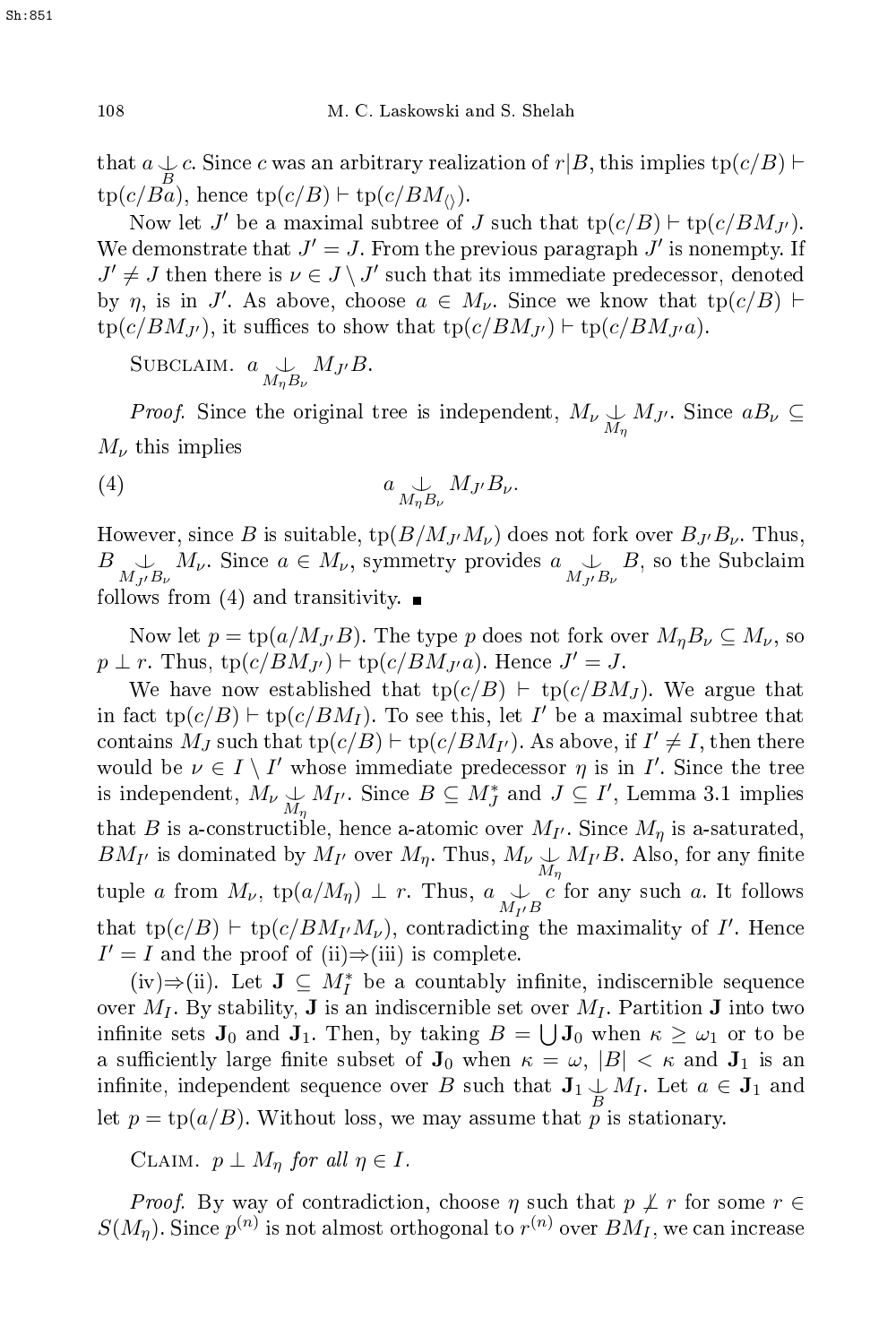$B$  by finitely many elements of  $J_1$  and replace  $r$  by  $r^{(n)}$  and thereby assume that

$$
p \nmid_{BM_I}^a r.
$$

Choose  $A \subseteq M_n$  of size less than  $\kappa$  such that r is based and stationary over A. Since  $M_I^*$  is a-prime over  $M_I$ , we can choose  $C \subseteq M_I$ , also of size less than  $\kappa$ , such that  $A \subseteq C$  and  $\text{stp}(aB/C) \vdash \text{stp}(aB/M_I)$ . Note that this ondition implies that

$$
(5) \t a^*B \underset{C}{\downarrow} M_I
$$

for any  $a^*$  such that  $tp(a^*/BC) = tp(a/BC)$ . Since forking is witnessed by a single formula, there is D with  $C \subseteq D \subseteq M_I$  such that  $D \setminus C$  is finite and  $\operatorname{tp}(a/B) \not\perp^a$  $\mathcal{L}^a$  r. Since  $M_\eta$  is a-saturated and r is based and stationary on A, there is  $e \in M_\eta$  such that  $tp(e/A)$  is parallel to r and  $tp(e/BD)$  does not fork over A. So, by the non-almost orthogonality condition, there is  $a^*$ realizing  $\operatorname{tp}(a/B)$  such that  $a^* \downarrow D$  and  $a^* \downarrow D$ .

But, since  $tp(a/M_I)$  does not fork and is stationary over B, this implies that  $a$  and  $a^*$  have the same type over  $BD$ , hence over  $BC$ . So (5) implies that  $\text{tp}(a^*B/M_I)$  does not fork over C. Since  $De \subseteq M_I$  this would imply that  $tp(a^*/BDe)$  does not fork over  $BD$ , which is a contradiction.

Proof of Corol lary 1.4. This is straightforward. Fix an independent tree  ${M_{\eta} : \eta \in I}$  of a-models such that the a-prime model  $M_I^*$  is a-minimal and fix a subtree  $J \subseteq I$ . To show that  $M_J^*$  is a-minimal over  $M_J$  it suffices to show that every nonalgebraic type  $p \in S(M^*_J)$  is nonorthogonal to some  $M_n$  with  $\eta \in J$ . So fix such a type p. Since p has a nonforking extension to  $S(M_I^*)$  and since  $M_I^*$  is a-minimal,  $p \not\perp M_\eta$  for some  $\eta \in I$ . Choose such an  $\eta$  of least length and assume by way of contradiction that  $\eta \notin J$ . Then  $\lg(\eta) \neq 0$  and there is  $\nu \leq \eta$  of maximal length such that  $\nu \in J$ . Since the tree is independent,  $\text{tp}(M_{\eta}/M_J)$  does not fork over  $M_{\nu}$ . Since  $M_{\nu}$  is an a-model, this implies that  $\text{tp}(M_\eta/M_{J}^*)$  does not fork over  $M_\nu$ . But then, since  $p \perp M_{\nu}$ , forking symmetry and X 1.1 of [7] imply that  $p \perp M_{\eta}$ , which is a contradiction.  $\blacksquare$ 

*Proof of Corollary 1.5.* If  $\lambda = \kappa$  there is nothing to prove since a-models are  $\kappa$ -saturated. So fix  $\lambda > \kappa$  and an independent tree  $\{M_\eta : \eta \in I\}$  of  $\lambda$ -saturated a-models. Suppose that the a-prime model  $M_I^*$  over  $M_I$  is aminimal over M<sub>I</sub>. Choose  $A \subseteq M$  with  $|A| < \lambda$  and choose a nonalgebraic  $q \in S(A)$ . Because of Lemma 2.1 it suffices to show that q has a forking extension in  $S(M_I^*)$ . Choose a subset  $A_0 \subseteq A$  of size less than  $\kappa$  over which q is based and let  $q_0$  denote the restriction of q to  $A_0$ . By appending a countable Morley sequence in  $q_0$  to  $A_0$ , we may additionally assume that  $q_0$  is stationary. Since  $M_I^*$  is a-minimal over  $M_I$ ,  $q_0 \not\perp M_\eta$  for some  $\eta \in I$ .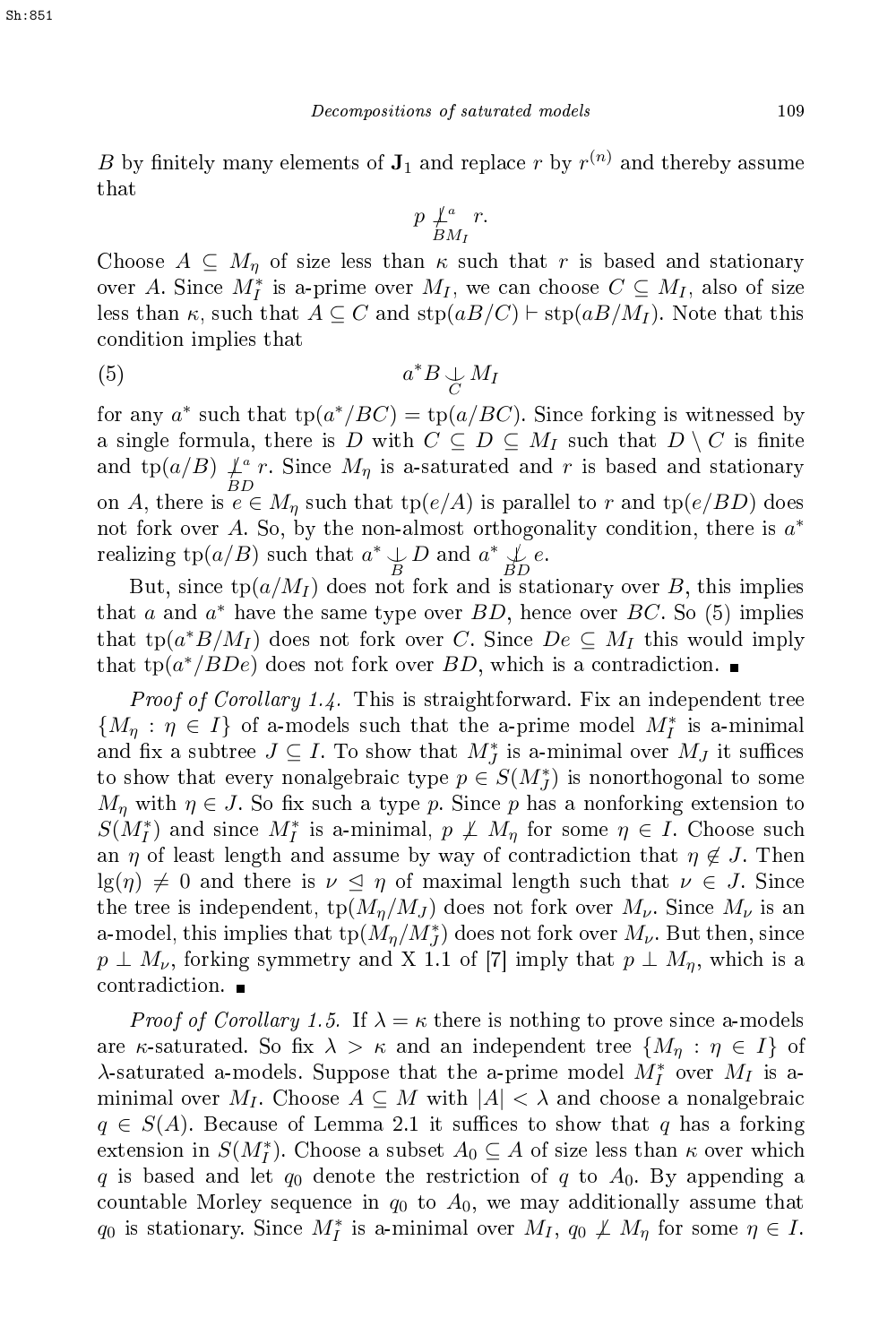Choose  $p \in S(M_n)$  such that  $p \not\perp q_0$  and choose  $B \subseteq M_n$  of size less than  $\kappa$ over which p is based and stationary. Let  $p_0$  denote the restriction of p to B. Since  $p_0 \not\perp q_0$ , there is an  $n \in \omega$  such that  $p_0^{(n+1)}$ 0 is not almost orthogonal to  $q_0^{(n+1)}$  $\binom{n+1}{0}$  over  $BA_0$ . Since  $M_I^*$  is an a-model, there are finite sequences C and D in  $M_I^*$  realizing  $p_0^{(n)}$  $\mathbf{q}_{0}^{(n)}$  and  $q_{0}^{(n)}$  $0$  respectively. Thus,

$$
p_0 \nperp_{A_0 BCD}^a q_0.
$$

Since  $M_{\eta}$  is  $\lambda$ -saturated there is a Morley sequence  $\langle e_i : i \in \lambda \rangle$  in  $M_I^*$  of (independent) realizations of  $p_0$  over B of length  $\lambda$ . Since  $|ABCD| < \lambda$  this implies that tp( $e_i/ABCD$ ) does not fork over B for some i. But then q has a forking extension to  $S(ABCDE_i)$  and we finish.

4. Global minimality: Proofs of  $1.8-1.10$ . We begin with a definition and a series of lemmas.

DEFINITION 4.1. A partial decomposition  $\{M_{\eta} : \eta \in J\}$  is  $\lambda$ -full if for every  $\eta \in J$  and every nonalgebraic  $p \in S(M_{\eta})$  satisfying  $p \perp M_{\eta^-}$  (when  $\eta \neq \langle \rangle$  there is a set  $H_{\eta} \subseteq J$  of  $\lambda$  immediate successors of  $\eta$  such that  $M_{\nu}$ realizes p for every  $\nu \in H_n$ .

The proof of the following lemma is a routine exercise in bookkeeping. (Note that if  $\{M_n : \eta \in J\}$  is a partial decomposition of  $\mathfrak{C}$ , then for each  $\eta$ ,  $|M_{\eta}| \leq 2^{|T|}$ , so  $|S(M_{\eta})| \leq 2^{|T|}$ .)

LEMMA 4.2. If  $\{M_\eta : \eta \in J\}$  is a partial decomposition of  $\mathfrak C$  and  $\lambda \geq$  $2^{|T|} + |J|$ , then there is a tree I of size  $\lambda$  and a  $\lambda$ -full partial decomposition  $\{M_{\eta} : \eta \in I\}$  of  $\mathfrak C$  extending it.

LEMMA 4.3. If  $|I| = \lambda > 2^{|T|}$ ,  $\{M_{\eta} : \eta \in I\}$  is a  $\lambda$ -full partial decomposition of  $\mathfrak{C}$ , and  $M_I^*$  is a-minimal over  $M_I$ , then  $M_I^*$  is  $\lambda$ -saturated. Moreover, if  $\lambda^{<\kappa} = \lambda$ , then  $M_I^*$  is saturated of power  $\lambda$ .

*Proof.* Fix  $A \subseteq M_I^*$  of size  $\langle \lambda \rangle$  and a nonalgebraic, stationary type  $p \in S(A)$ . We argue that p has a forking extension in  $S(M_I^*)$ .

Let  $\mu = |A| + 2^{|T|}$ . Choose a subtree  $J \subseteq I$  with  $|J| \leq \mu$  and an a-prime submodel  $M_J^* \preceq M_I^*$  such that  $A \subseteq M_J^*$ . Since  $M_I^*$  is a-minimal,  $M_J^*$  is a-minimal by Corollary 1.4. Thus by Theorem 1.3(iv) we can choose  $\eta \in J$ of minimal length such that  $p \not\perp M_n$ . By Proposition 2.11, there is  $q \in S(M_n)$ such that  $p \not\perp q$  and  $q \perp M_{\eta^-}$  when  $\eta \neq \langle \rangle$ .

Let  $p', q'$  denote the respective nonforking extensions of  $p, q$  to  $S(M_I^*)$ . Since  $M_I^*$  is an a-model,  $p' \downarrow_a$  $M_I^*$  $D \subseteq M_I^*$  such that  $|D| \leq \mu$  and  $p'' \nmid P$ q'. Choose a subset D such that  $AM_{\eta} \subseteq$ D  $q''$ , where  $p''$ ,  $q''$  denote the respective restrictions of p, q to D. Since  $\{M_{\eta} : \eta \in I\}$  is  $\lambda$ -full and  $|D| < \lambda$ , there is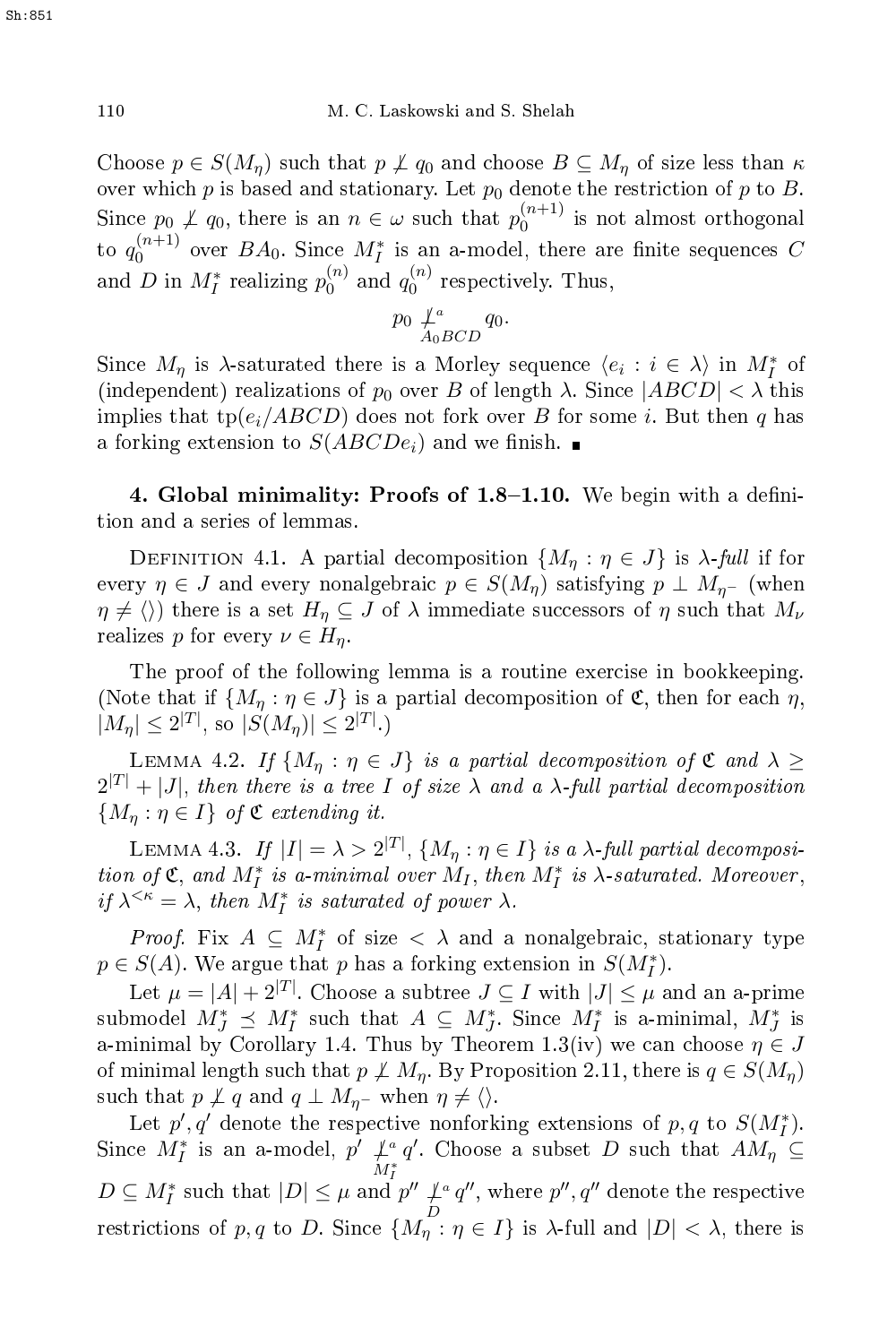$b \in M_I^*$  realizing  $q''$ . Thus, p has a forking extension to  $M_I^*$ , which implies that  $M_I^*$  is  $\lambda$ -saturated by Lemma 2.1.

Finally, since  $\{M_\eta: \eta \in I\}$  is  $\lambda$ -full,  $|M_I| = \lambda$ . Since  $\lambda \geq 2^{|T|}$ , the size of an a-prime model over a set of size  $\lambda$  has size at most  $\lambda^{\leq \kappa}$ . So, if  $\lambda^{\leq \kappa} = \lambda$ , then  $|M_I^*| = \lambda$ , hence is saturated.

LEMMA 4.4. Fix an independent tree  $\{M_n : \eta \in I\}$  of a-models. Suppose that  $\langle J_\alpha : \alpha \leq \delta \rangle$  is a continuous, increasing sequence of subtrees of I and  $\langle E_\alpha : \alpha < \delta \rangle$  is a sequence of sequences such that  $E_\alpha$  is an a-construction sequence over  $M_{J_\alpha}$  and  $E_\alpha$  is an initial segment of  $E_\beta$  whenever  $\alpha < \beta < \delta.$ Then any a-prime model over  $\bigcup E^*$  is a-prime over  $M_{J_\delta}$ , where  $E^*$  is the shortest sequence such that each  $E_{\alpha}$  is an initial segment.

*Proof.* It follows from Lemma 3.1 that each  $E_{\alpha}$  is a-constructible over  $M_{J_\delta}$ , so  $E^*$  is a-constructible over  $M_{J_\delta}$  as well. Thus, if N is a-prime (hence a-constructible) over  $\bigcup E^*$ , then N is a-constructible (hence a-prime) over  $M_{J_\delta}$ .

*Proof of Theorem 1.8*. The implications (i)⇒(iii)⇒(iv) as well as  $(v) \Rightarrow (iv)$  are trivial.

We begin by showing (iii) $\Rightarrow$ (i). Suppose (iii) holds and fix an independent tree of a-models  $\{M_\eta: \eta \in I\}$ . Let  $M_I^\ast$  be any a-prime model over  $M_I$ . Form an increasing sequence  $\langle N_n : n \in \omega \rangle$  of a-submodels of  $M_I^*$  as follows: For each  $n \in \omega$ , let  $I_n = \{ \eta \in I : \lg(\eta) \leq n \}$ . Let  $N_0 = M_0$ . We inductively define  $N_{n+1}$  as any a-prime submodel of  $M_I^*$  over  $N_n \cup M_{I_{n+1}}$ . Let  $N^*$  be any a-prime submodel of  $M_I^*$  over  $\bigcup \{N_n : n \in \omega\}$ . By Lemma 3.1,  $N^*$  is also a-prime over  $M_I$ , hence  $N^*$  and  $M_I^*$  are isomorphic over  $M_I$ . So it suffices to show that  $N^*$  is a-minimal over  $M_I$ . By Theorem 1.3(iii) it suffices to show that every nonalgebraic  $p \in S(N^*)$  is nonorthogonal to some  $M_\eta$ . So fix such a nonalgebraic type  $p$ . By NDIDIP and Theorem 1.3(iii) there is a smallest  $n \in \omega$  such that  $p \not\perp N_n$ . If  $n = 0$  then we finish since  $N_0 = M_0$ . So assume  $n > 0$ . Let  $J_n = \{ \eta \in I : \lg(\eta) = n \}$ . By Lemma 3.1,  $\{ M_\eta : \eta \in J_n \}$  are independent over  $N_{n-1}$ . Thus, we can find a set  $\{M'_{\eta} : \eta \in J_n\}$  of submodels of  $N_n$  such that each  $M'_\eta$  is a-prime over  $M_\eta \cup N_{n-1}$  and  $N_n$  is a-prime over  $\bigcup \{M'_\eta : \eta \in J_n\}.$  Since K-NDOP implies  $\mu$ -NDOP for any cardinal  $\mu$  and since  $p \not\perp N_n$ , it follows from Theorem 1.3(iv) that  $p \not\perp M'_\eta$  for some  $\eta \in J_n$ . But now, since  $M_{\eta}$  and  $N_{n-1}$  are independent over  $M_{\eta}$ , it follows from another instance of NDOP that  $p \not\perp M_n$ .

The verification of  $(iv) \Rightarrow (v)$  is identical once one checks that if the original tree  $M_I$  was normal, then the sequence  $\langle N_n : n \in \omega \rangle$  defined above is normal as well.

 $(v) \Rightarrow (ii)$ . Fix a cardinal  $\lambda > 2^{|T|}$ , a saturated model N of size  $\lambda$ , and a small partial decomposition  $\{M_n : \eta \in J\}$  of N. The existence of a saturated model of size  $\lambda \geq 2^{|T|}$  implies that  $\lambda^{<\kappa} = \lambda$  (see VIII 4.7 of [7]). Now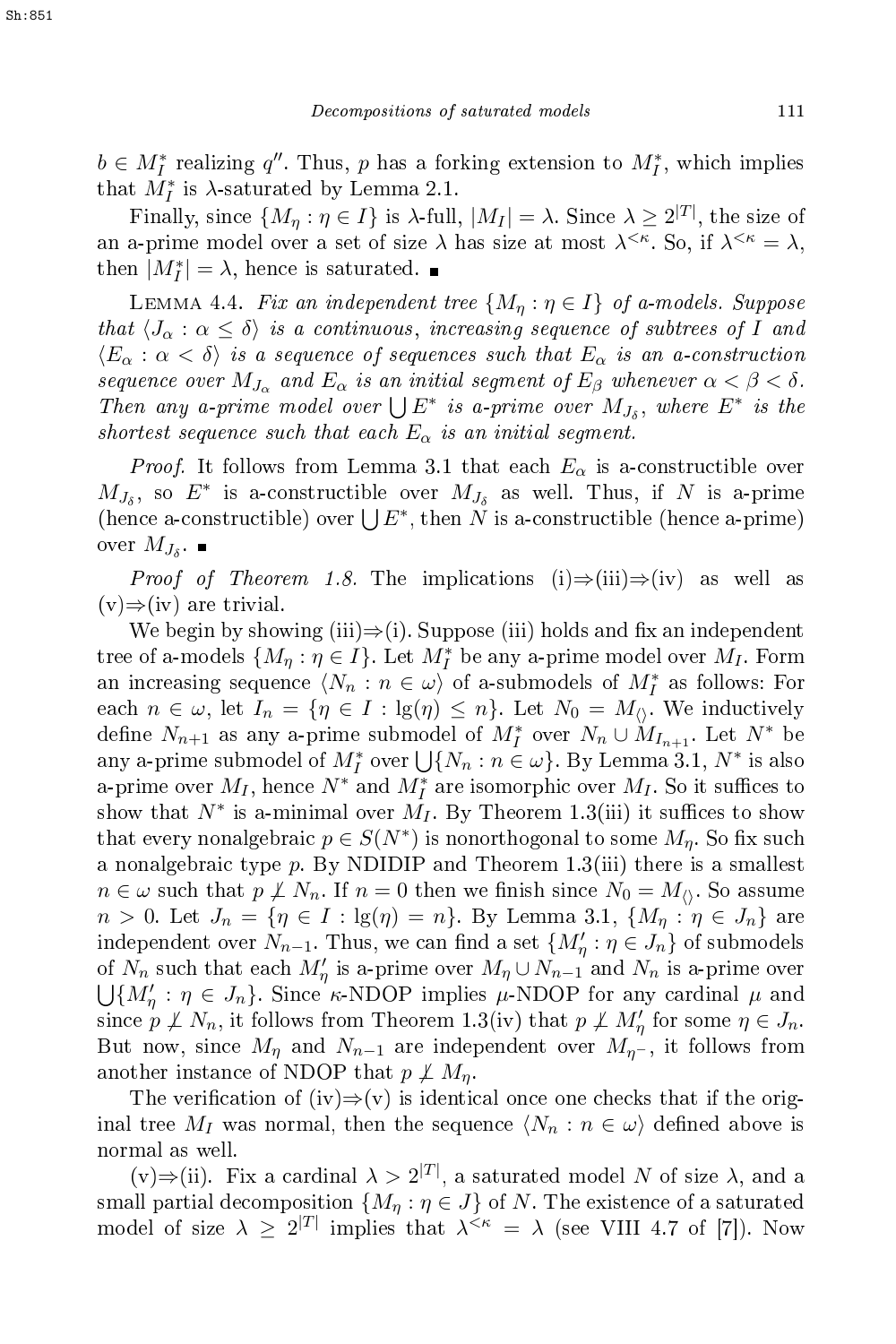${M_n : \eta \in J}$  is also a partial decomposition of  $\mathfrak{C}$ , so by Lemma 4.2 there is a tree I of size  $\lambda$  and a  $\lambda$ -full partial decomposition  $\{M_{\eta} : \eta \in I\}$  of  $\mathfrak C$ extending it. By (v),  $M_I^*$  is a-minimal over  $M_I$ , so Lemma 4.3 asserts that  $M_I^*$ is saturated of power  $\lambda$ . Thus, there is an isomorphism  $h: M_I^* \to N$  over  $M_J$ . Then  $\{h(M_n): \eta \in I\}$  is a decomposition of N extending  $\{M_n: \eta \in J\}$ .

(ii) $\Rightarrow$ (iii). Assume that (ii) holds. The heart of the argument is contained in the proof of the following laim.

CLAIM. If  $\{M_n : \eta \in H\}$  is any partial decomposition of  $\mathfrak{C}$ , then any a-prime model  $M_H^*$  over  $M_H$  is a-minimal over  $M_H$ .

*Proof.* Fix  $\mu > |M_H^*| + 2^{|T|}$  such that  $\mu^{< \kappa} = \mu$  and choose a saturated model N of size  $\mu$  containing  $M_H^*$ . By (ii) there is a decomposition  $\{M_\eta :$  $\eta \in H'$ } of N extending  $\{M_\eta : \eta \in H\}$ . Since N is a-minimal over  $M_{H'}$ ,  $M_H^*$ is a-minimal over  $M_H$  by Corollary 1.4.

We first verify that NDIDIP holds. Choose an increasing sequence  $\langle M_n :$  $n \in \omega$  of a-models. Let  $M_\omega = \bigcup \{M_n : n \in \omega\}$  and let  $M_\omega^*$  be a-prime over  $M_{\omega} = \bigcup \{M_n : n \in \omega\}$ . We will show that every nonalgebraic type over  $M^*_{\omega}$  is nonorthogonal to some  $M_n$ . Fix a regular cardinal  $\lambda > |M^*_{\omega}| + 2^{|T|}$ satisfying  $\lambda^{<\kappa} = \lambda$ . Note that  $(\lambda^{+n})^{<\kappa} = \lambda^{+n}$  for each  $n \in \omega$ . Inductively construct an increasing sequence  $\langle N_n : n \in \omega \rangle$  of models such that each  $N_n$ is saturated of size  $\lambda^{+n}$ , contains  $M_n,$   $\text{tp}(N_0/M^*_{\omega})$  does not fork over  $M_0,$  and  $\text{tp}(N_{n+1}/M^*_{\omega}N_n)$  does not fork over  $M_{n+1}N_n$  for each  $n \in \omega$ . It is an easy exercise in nonforking (using X 1.1 of  $[7]$ ) to see that if a nonalgebraic type in  $S(M^*_{\omega})$  were nonorthogonal to some  $N_n$ , then it would be nonorthogonal to  $M_n$ . So let  $N_\omega = \bigcup \{N_n : n \in \omega\}$ , let  $N_\omega^*$  be a-prime over  $N_\omega$  and let  $p \in S(N^*_{\omega})$  be nonalgebraic. It suffices to show that  $p \not\perp N_n$  for some  $n \in \omega$ .

Let  $M_{\Diamond} \subseteq N_0$  be any a-prime submodel over  $\emptyset$ . Since  $\{M_{\Diamond}\}\$ is a small, partial decomposition of  $N_0$ , (ii) implies there is an extension  $\{M_\eta : \eta \in J_0\}$ that is a decomposition of  $N_0$ . Continuing inductively, since a decomposition  ${M_{\eta}:\eta\in J_n}$  of  $N_n$  is a small, partial decomposition of the saturated model  $N_{n+1}$ , (ii) implies that there is an extension  $\{M_{\eta} : \eta \in J_{n+1}\}\)$  that is a decomposition of  $N_{n+1}$ .

Let  $J_{\omega} = \bigcup \{J_n : n \in \omega\}$ . Let  $E_0$  be an a-construction sequence for  $N_0$ over  $M_{J_0}.$  By Lemma 3.1,  $E_0$  is an a-construction sequence over  $M_{J_1},$  so as  $N_1$ is both a-prime and a-minimal over  $M_{J_1},$  there is an a-construction sequence  $E_1$  end extending  $E_0$  for  $N_1$  over  $M_{J_1}$ . Continuing inductively, we construct a sequence  $\langle E_n : n \in \omega \rangle$  of sequences such that  $E_n$  is an a-construction sequence over  $M_{J_n}$  and  $E_n$  is an initial segment of  $E_{n+1}$  for all  $n \in \omega$ . By Lemma 4.4,  $N^*_{\omega}$ , which was chosen to be a-prime over  $N_{\omega} = \bigcup E^*$ , is also a-prime over  $M_{J_{\omega}}$ . The Claim above implies that  $N_{\omega}^*$  is a-minimal over  $M_{J_{\omega}}$ , so  $p \not\perp M_n$  for some  $\eta \in J_\omega$ . Thus  $p \not\perp N_n$  for some  $n \in \omega$ .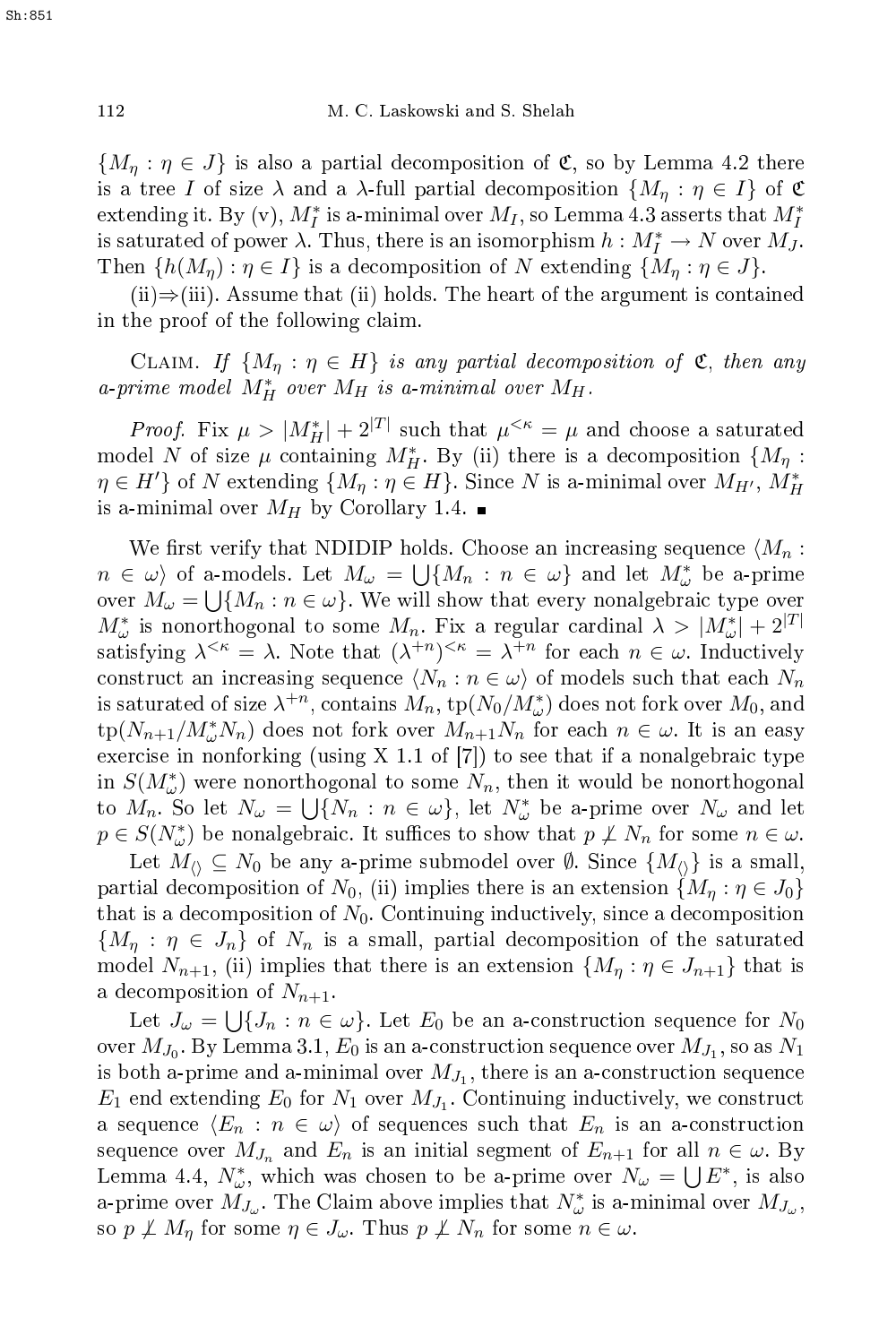Next we argue that T has  $\kappa$ -NDOP. Fix any a-model M and any set  $\{M_i : i < \alpha < \kappa\}$  of a-models that each contain  $M$  and collectively are independent over M. Let  $M^*$  be a-prime over  $\bigcup \{M_i : i < \alpha\}$  and choose  $\lambda > |M^*| + 2^{|T|}$  such that  $\lambda^{<\kappa} = \lambda$ . Arguing as above, first choose a saturated model N containing M of size  $\lambda$  such that  $\text{tp}(N/M^*)$  does not fork over M (so  $\{M_i : i < \alpha\}$  are independent over N) and then inductively choose a set  $\{N_i : i < \alpha\}$  of saturated models, each of size  $\lambda^+$  such that each  $N_i$  contains  $M_i \cup N$  and  $\text{tp}(N_i/M^* \cup N \cup \{N_j : j < i\})$  does not fork over  $M_i \cup N$ . Thus  $\{N_i : i < \alpha\}$  are independent over N. As in the case above, if a type in  $S(M^*)$  is nonorthogonal to some  $N_i$ , then it is nonorthogonal to  $M_i$ . So let  $N^*$  be a-prime over  $\bigcup \{N_i : i < \alpha\}$  and fix a nonalgebraic type  $p \in S(N^*)$ . It is certainly sufficient to show that  $p \not\perp N_i$  for some  $i < \alpha$ .

As before, use (ii) to choose a decomposition  $\{M_{\eta} : \eta \in H\}$  of N. Then for each  $i < \alpha$  use (ii) to get an extension  $\{M_{\eta} : \eta \in J_i\}$  that is a decomposition of  $N_i$ . Without loss assume that  $J_i \cap J_j = H$  for all  $i \neq j$ . Let  $I_i = H \cup \bigcup \{J_j :$  $j < i$ } for each  $i < \alpha$  and let  $I = \bigcup_{i=1}^{i} \{I_i : i < \alpha\}$ . Since  $\{N_i : i < \alpha\}$  are independent over  $N, \{M_n : \eta \in I\}$  is a partial decomposition of  $\mathfrak{C}$ . As in the NDIDIP case above, Lemmas 3.1 and 4.4 imply that  $N^*$  is a-prime over  $M_I =$ <br> $\cup$   $\{M_m : n \in I\}$ . By the Claim,  $N^*$  is a-minimal over  $M_I$ . Thus  $n \not\in M_m$  for  $\{M_{\eta} : \eta \in I\}$ . By the Claim,  $N^*$  is a-minimal over  $M_I$ . Thus  $p \not\perp M_{\eta}$  for some  $\eta \in I$  by Theorem 1.3(iii), which implies that  $p \not\perp N_i$  for some  $i < \alpha$ .

*Proof of Proposition 1.9.* Fix a theory T with  $\kappa$ -NDOP. We recall the usual definition of the depth dp<sub>I</sub> of a node  $\eta$  of a well-founded tree I, namely

$$
dp_I(\eta) = \sup\{dp_I(\nu) + 1 : \nu \text{ an immediate successor of } \eta\},\
$$

and we define the depth of  $I$  to be  $dp_I(\langle \rangle)$ . We prove Proposition 1.9 by induction on the depth of I. Fix an ordinal  $\alpha$  and assume that every a-prime model over a well-founded, independent tree of a-models of depth less than  $\alpha$  is a-minimal over the tree of a-models.

Suppose that I is well-founded of depth  $\alpha$  and that  $\{M_n : \eta \in I\}$  is an independent tree of a-models indexed by  $I$ . Let  $M_I^*$  be any a-prime model over  $M_I$  and choose any type  $p \not\perp M_I^*$ . We will show that  $p \not\perp M_{\eta}$  for some  $\eta \in I$ , whence  $M_I^*$  is a-minimal over  $M_I$  by Theorem 1.3. If  $I = \{\langle\rangle\}$ then there is nothing to prove. Otherwise, let  $A = \{ \beta : \langle \beta \rangle \in I \}$ . For each  $\beta \in A$ , let  $I(\beta) = \{ \nu : \langle \beta \rangle \hat{\ } \nu \in I \}$  and let  $M_{\nu}^{\beta} = M_{\langle \beta \rangle \hat{\ } \nu}$  for each  $\nu \in I(\beta)$ . Choose  $\{N_\beta : \beta \in A\}$  such that each  $N_\beta$  is an a-prime submodel of  $M_I^*$  over  $\bigcup \{ M^{\beta}_\nu : \nu \in I(\beta) \}$  and  $M^*_I$  is a-prime over  $\bigcup \{ N_\beta : \beta \in A \}.$  Since the original tree of a-models was independent,  $\{N_\beta : \beta \in A\}$  is independent over  $M_\beta$ . So, since  $\kappa\text{-NDOP}$  implies  $\mu\text{-NDOP}$  for any cardinal  $\mu,$  we can choose  $\beta^*\in A$  so that  $p \not\perp N_{\beta^*}$ . By our definition of depth,  $dp(I(\beta^*)) < dp(I) = \alpha$ , so  $N_{\beta}$  is a-minimal over  $\bigcup \{ M_{\nu}^{\beta^*} : \nu \in I(\beta^*) \}$ . So, by Theorem 1.3,  $p \not\perp M_{\eta}$  for some  $\eta \in I$ .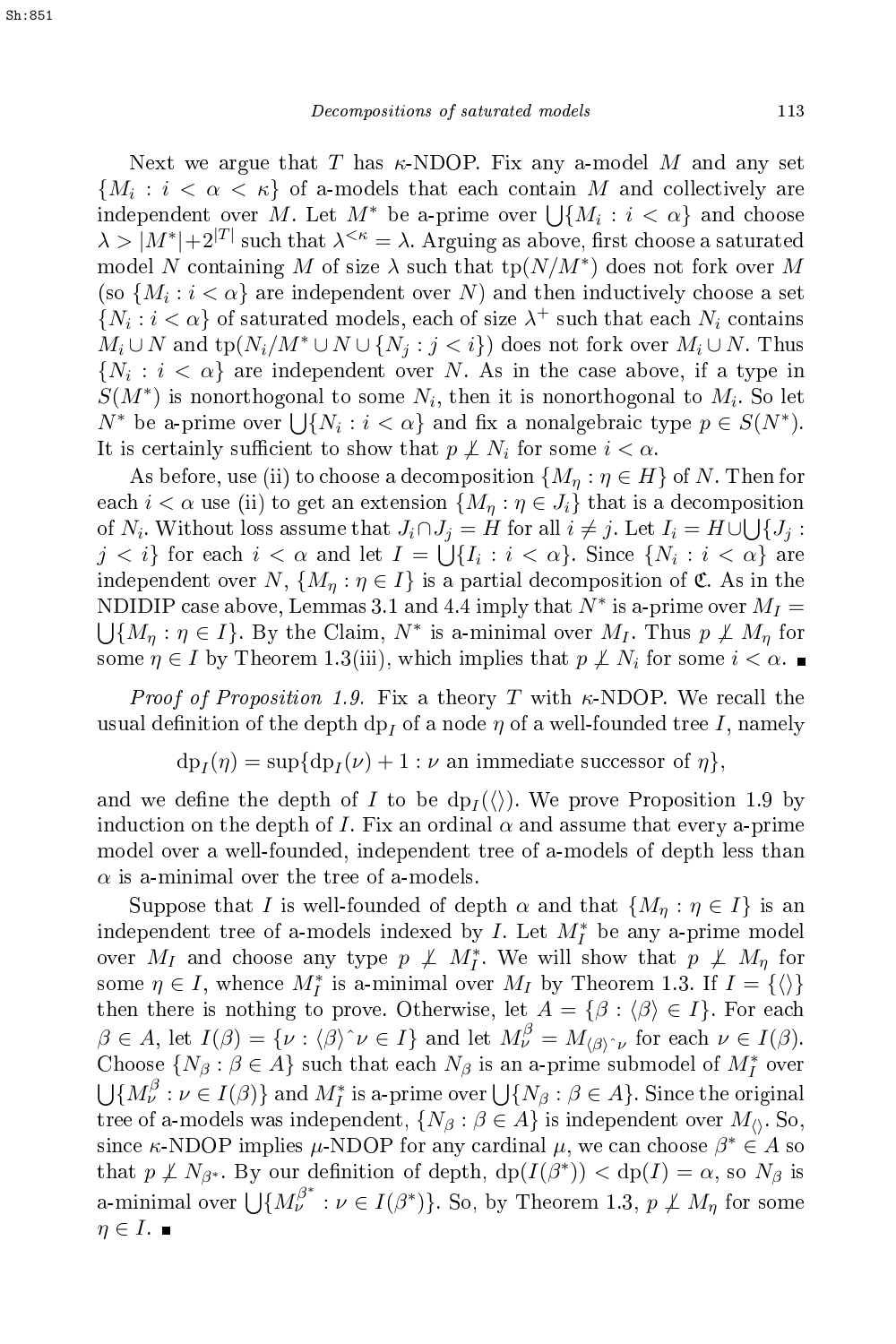*Proof of Corollary 1.10.* Suppose that T has  $\kappa$ -NDOP and is shallow. Fix any saturated model N with  $|N| > 2^{|T|}$  and any small partial decomposition  ${M_n : \eta \in J}$  of N. We will show that this partial decomposition can be extended to a decomposition of N, which suffices by Theorem 1.8. Let  $\lambda =$ |N|. By VIII 4.7 of [7] the existence of a saturated model of size  $\lambda > 2^{|T|}$ implies that  $\lambda^{<\kappa} = \lambda$ . Let  $\{M_\eta : \eta \in I\}$  be a  $\lambda$ -full partial decomposition of  $\mathfrak C$ extending  $\{M_n : \eta \in J\}$ , which exists by Lemma 4.2. Since T is shallow, the index tree I is well-founded. Since T has  $\kappa$ -NDOP as well, Proposition 1.9 implies that  $M_I^*$  is a-minimal over  $M_I$ , hence  $M_I^*$  is saturated of power  $\lambda$ by Lemma 4.3. So  $M_I^*$  and N are both saturated of size  $\lambda$  and contain  $M_J$ . Choose an isomorphism  $h: M_I^* \to N$  over  $M_J$ . Then  $\{h(M_\eta): \eta \in I\}$  is our desired decomposition of  $N$ .

5. Countable theories and the proof of Theorem 1.11. Until now, the cardinality of the language was irrelevant. In this section we restrict ourselves to ountable languages and prove Theorem 1.11. The assumption of ountability allows us to bring in some results from lassi
al des
riptive set theory. In particular, the proof given here relies on the fact that analytic subsets of Polish spa
es have the property of Baire, i.e., for every analyti A there is an open U such that  $A \Delta U$  is meagre (see, e.g., [3]). At its heart, the proof presented here is similar to the argument that every  $\mathbf{\Sigma}^1_1$ -definable ultrafilter on  $\omega$  is principal. The similarity between these two arguments is expounded upon in  $[4]$ .

THEOREM 5.1. If T is countable and has NDOP, then T has  $\mu\text{-NDOP}$ for all infinite cardinals  $\mu$ .

Proof. As noted in the remarks following Denition 1.6, the theorem follows immediately if  $T$  is superstable. Consequently, we assume for the whole of this se
tion that

T is countable, stable, but not superstable, with NDOP.

In particular,  $\kappa(T) = \aleph_1$  and the class of a-models of T is precisely the class of  $\aleph_1$ -saturated models of T. The first three subsections provide the requisite ba
kground and Theorem 5.1 is proved in Subse
tion 5.4.

**5.1.** On stable systems. In this subsection we set notation and prove an extension theorem for stable systems and an embedding theorem for pairs of stable systems.

DEFINITION 5.2. A good index set I is a nonempty, countable set of finite sets that is closed under subsets, i.e.,  $u \in I$  and  $v \subseteq u$  implies  $v \in I$ . An *I*-system  $\overline{X} = \{X_u : u \in I\}$  is a family of sets indexed by *I* such that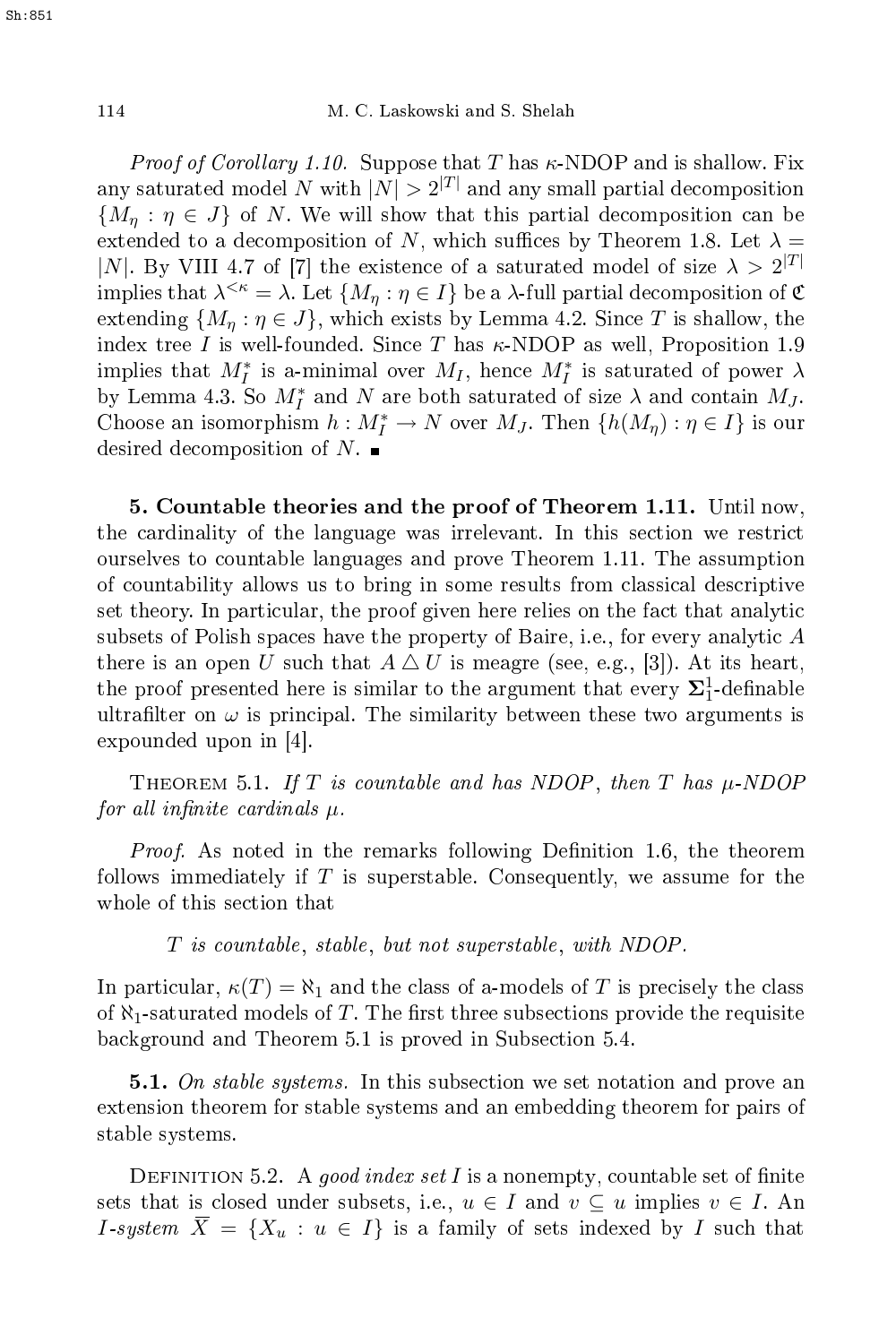$$
X_u \subseteq X_v \text{ whenever } u \subseteq v. \text{ For any } I\text{-system } \overline{X} \text{ and any } u \in I, \text{ set}
$$

$$
X_{\subsetneq u} = \bigcup \{ X_v : v \subsetneq u \} \text{ and } X_{\supsetneq u} = \bigcup \{ X_v : v \not\supseteq u \}
$$

Throughout this section **J** denotes the set of finite subsets of  $\omega$  and  $K =$  ${u \in J : |u| \leq 1}.$ 

The following notion is the major theme of Section XII.2 of [7].

DEFINITION 5.3. A stable system  $\overline{M}$  of models indexed by I is an Isystem  $M = \{M_u : u \in I\}$  of models such that  $M_u \underset{M \subsetneq u}{\cup} M_{\mathbb{Z}u}$  for all  $u \in I$ .

As a simple special case, note that  $\{M_u : u \in K\}$  is a stable system of models if and only if  $M_{\emptyset} \subseteq M_{\{i\}}$  for each  $i \in \omega$  and  $\{M_{\{i\}}: i \in \omega\}$  are independent over  $M_{\emptyset}$ .

The following lemma is our primary tool for constructing stable systems.

LEMMA 5.4. Suppose that I is a good index set, u finite,  $u \notin I$ , but every proper subset of  $u$  is an element of  $I$ . If  $\{M_v : v \in I\}$  is a stable system of a-saturated models and  $M_u$  is a-prime over  $M_{\subsetneq u}$ , then  $\{M_v : v \in I \cup \{u\}\}\$ is a stable system of a-saturated models. Moreover, if  $M_u$  is the union of an a-construction sequence  $\overline{a} = \langle a_{\alpha} : \alpha < \beta \rangle$  over  $M_{\subsetneq u}$ , then  $\overline{a}$  is also an *a*-construction sequence over  $\bigcup \{M_v : v \in I\}$ .

*Proof.* Let  $I_u = \{v \in I : v \subseteq u\}$ . Then  $I_u$  is a finite, good index set, so by XII, Conclusion 2.11 of [7],  $M_u$  is  $\ell$ -isolated over  $M_{\subset u}$ . Also, by XII, Lemma 2.3(2) of [7], the pair  $(M_{\subsetneq u},\bigcup\{M_v: v \in I\})$  satisfies the Tarski-Vaught property, hence  $tp(M_u/M_{\subseteq u})$  has a unique (nonforking) extension to a type in  $S(\bigcup \{M_v : v \in I\})$  (see, e.g., XII, Lemma 1.12(2) of [7]). In particular,  $M_u \underset{M \subsetneq u}{\downarrow} M_{\mathbb{Z}^u}$  and the "moreover" clause follows immediately. In order to complete the proof that  $\{M_v : v \in I \cup \{u\}\}\$ is a stable system it suffices to show that

$$
M_v \underset{M_{\subsetneq v}}{\cup} M_{\mathbb{Z}v} M_u,
$$

where  $M_{\bar{Z}v} = \bigcup \{M_r : r \in I, v \nsubseteq r\}$  for every  $v \in I$  satisfying  $v \nsubseteq u$  (for  $v \subseteq u$  the appropriate requirement is satisfied since  $\{M_v : v \in I\}$  is a stable system). So fix  $v \not\subseteq u$ , hence  $M_{\subseteq u} \subseteq M_{\supseteq v}$ . From above,

$$
M_u \underset{M \subsetneq u}{\cup} M_v M_{\subsetneq v} M_{\not\supseteq v}
$$

so  $M_v$   $\bigcup_{M \subsetneq u} M_{\mathbb{Z}v} M_{\mathbb{Z}v}$ . Thus  $M_v$   $\bigcup_{M \subsetneq v} M_{\mathbb{Z}v} M_{\mathbb{Z}v}$  and the result follows by the transitivity of nonforking.

PROPOSITION 5.5. Suppose  $\overline{M}_K = \{M_u : u \in K\}$  is a stable system of a-saturated models indexed by K and M is a-prime over  $\bigcup \overline{M}_K$ . Then there is a stable system  $M_J = \{M_u : u \in J\}$  indexed by J such that: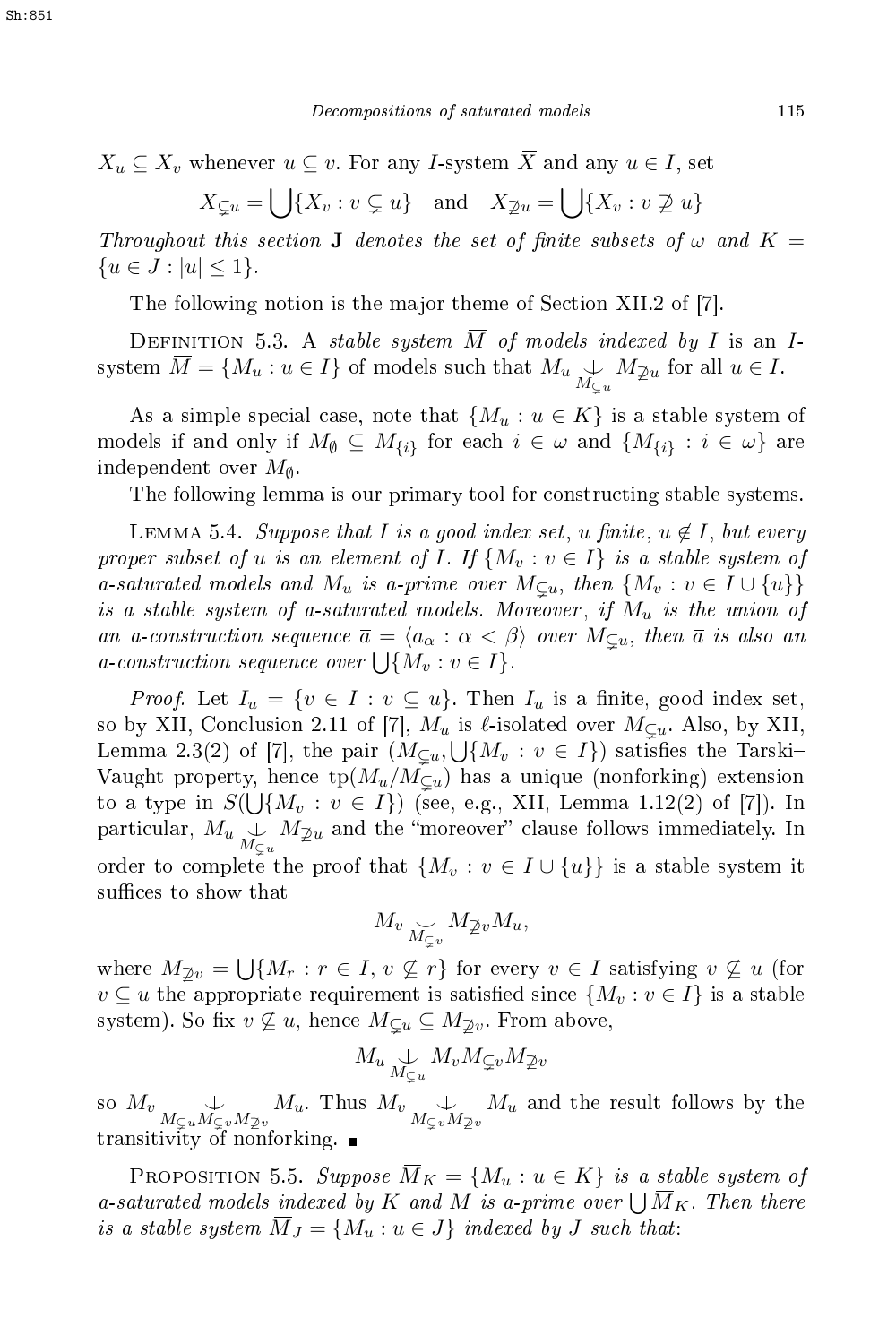- (i) Each  $M_u \subseteq M$  and the uth entry of  $\overline{M}_J$  = the uth entry of  $\overline{M}_K$  for  $each u \in K;$
- (ii) M is a-prime over  $\bigcup \overline{M}_J$ ;
- (iii) For each  $u \in J \setminus K$ ,  $M_u$  is a-prime over  $\bigcup \{M_v : v \subsetneq u\};$
- (iv) For all pairs of good index sets  $I \subseteq I^* \subseteq J$ ,  $\bigcup \{M_u : u \in I^*\}$  is the union of an a-construction sequence over  $\bigcup \{M_u : u \in I\}.$

*Proof.* Let  $\langle u_j : j \in \omega \rangle$  be an enumeration of  $J \setminus K$  such that for every  $j \in \omega, \text{ if } v \subseteq u_j, \text{ then } v \in K \cup \{u_\ell : \ell < j\}. \text{ Define } J_j = K \cup \{u_\ell : \ell < j\} \text{ for }$ each  $j \in \omega$ . Note that each  $J_j$  is a good index set. We construct  $\mathcal{N}_J = \{N_u :$  $u \in J$  as follows. First, let  $N_u = M_u$  for each  $u \in K$ . Then for each  $j \in \omega$ inductively choose  $N_{u_j}$  to be any a-prime model over  $\bigcup \{N_v : v \subsetneq u\}$ . Let  $N^*$  be any a-prime model over  $\bigcup N_J$ . By successively applying Lemma 5.4 to each of the good index sets  $J_j$  we find that  $\{N_u : u \in J_j\}$  is a stable system indexed by  $J_j$  such that  $N_{u_j}$  is a-constructible over  $\bigcup \{N_v : v \in J_j\}$  for every  $j \in \omega$ . It follows that  $\bigcup \{N_u : u \in J\}$  is a-constructible over  $\bigcup \{N_u : u \in K\}$ . Since  $N_u = M_u$  for all  $u \in K$ , this implies that  $N^*$  is a-constructible (hence a-prime) over  $\bigcup \{M_u : u \in K\}$ . By the uniqueness of a-prime models there is an isomorphism  $h: N^* \to M$  fixing  $\bigcup \{M_u : u \in K\}$  pointwise. Define  $M_u = h(N_u)$  for each  $u \in J$ . It is easy to see that  $\overline{M}_J = \{M_u : u \in J\}$ satisfies clauses  $(i)$ – $(iii)$ .

As for (iv), fix good index sets  $I \subseteq I^* \subseteq J$ . Let  $\langle u_j : j < \alpha \leq \omega \rangle$ be an enumeration of  $I^* \setminus I$  such that for every  $j < \alpha$ , if  $v \subseteq u_j$ , then  $v \in I \cup \{u_\ell : \ell < j\}$ . Write  $I_j^* = I \cup \{u_\ell : \ell < j\}$  for each  $j < \alpha$ . Each  $I_j^*$  is a good index set, so it follows from Lemma 5.4 and induction on  $j < \alpha$  that  $\overline{N_{u_j}}$  is a-constructible over  $\bigcup \{N_v : v \in I_j^*\}$  for each j. Clause (iv) follows from this by the transitivity of a-constructibility.  $\blacksquare$ 

The next definition is not given explicitly in  $[7]$ , but the notion is inherent in the proof of Lemma XII 2.3 there.

DEFINITION 5.6. Given a good index set I and  $* \notin \bigcup I$ , let  $I^* = I \cup$  ${u \cup \{*\} : u \in I\}$ . A linked pair of stable systems  $(\overline{A}, \overline{B})$  is a stable system  $\overline{C}$  indexed by  $I^*$  where for each  $v \in I^*$ ,  $C_v = A_v$  when  $*\notin v$  and  $C_v = B_u$ when  $v = u \cup \{*\}.$ 

By unraveling the definitions, if  $(\overline{A}, \overline{B})$  is a linked pair of stable systems then both  $\overline{A}$  and  $\overline{B}$  are stable systems indexed by I,  $A_u \preceq B_u$  and  $A_u \underset{A_{\subseteq u}}{\cup} B_{\mathcal{Z}u}$  for all  $u \in I$ . Moreover, within the proof of Lemma 2.3 of Chapter XII of [7], the second author shows that these consequences characterize this notion. More precisely, if  $A, B$  are stable systems indexed by I and for each  $u \in I$ ,  $A_u \preceq B_u$  and  $A_u \underset{A_{\subseteq u}}{\cup} B_{\mathbb{Z}u}$ , then  $(A, B)$  are a linked pair of stable<br>systems systems.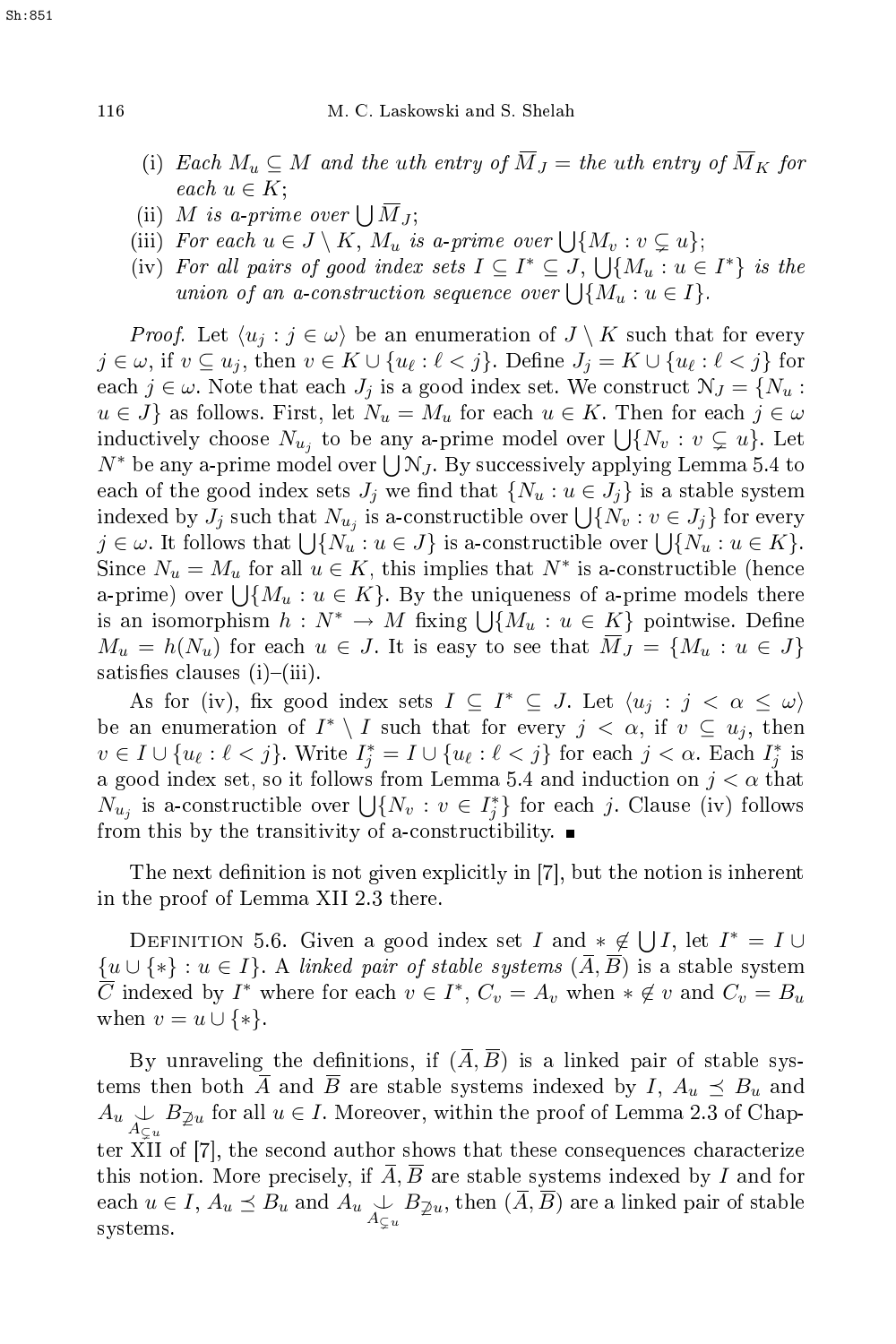By using this hara
terization, the proof of the following lemma is just like the proof of the downward Löwenheim–Skolem theorem and is left to the reader.

LEMMA 5.7. Let  $\overline{M}$  be any stable system of models indexed by I and let  $\overline{X}$  be any I-system of sets in which each  $X_u$  is a countable subset of  $M_u$ . Then there is a stable system A such that for each  $u \in I$ ,  $A_u$  is countable,  $X_u \subseteq A_u \preceq M_u$ , and  $(\overline{A}, \overline{M})$  is a linked pair of stable systems.

More interesting is Proposition 5.9 below. Its proof uses the following  $M_{\rm{max}}$  is Proposition 5.9 below. Its proposition  $P$ very general lemma, whi
h is also left to the reader.

LEMMA 5.8. Suppose M is a-saturated,  $A, C$  are countable,  $A \subseteq M$ , and  $q$  is a type in countably many variables over AC that does not fork over A. Then  $q$  is realized in  $M$ .

PROPOSITION 5.9. Suppose that  $(\overline{A}, \overline{B})$  and  $(\overline{A}, \overline{M})$  are both linked pairs of stable systems such that each  $B_u$  is countable and each  $M_u$  is a-saturated. Then there is an elementary map  $f: \bigcup \overline{B} \to \bigcup \overline{M}$  such that  $f \mid \bigcup \overline{A} = id$  and  $f(B_u) \preceq M_u$  for each  $u \in I$ .

*Proof.* Fix an enumeration  $\{u_j : j < j^* \leq \omega\}$  of I such that  $u_i \subseteq u_j$ implies  $i \leq j$ . To ease notation, write  $B_j$  in place of  $B_{u_j}, B_{\subsetneq j}$  in place of  $B_{\subsetneq u_j}$  and  $B_{\not\supseteq j}$  in place of  $B_{\not\supseteq u_j}.$  Note that the condition on our enumeration ensures that  $\bigcup {\{B_k : k < j\}} \subseteq B_{\mathbb{Z}j}$ . We construct f as the union of a chain of in
reasing elementary maps

$$
f_j: \bigcup \overline{A} \cup \bigcup \{B_k : k < j\} \to \bigcup \overline{A} \cup \bigcup \{M_k : k < j\}
$$

that satisfy  $f_j | \bigcup \overline{A} = id$  and  $f_j(B_k) \preceq M_k$  for all  $k < j$ .

To begin, let  $f_0$  be the identity map on  $\bigcup \overline{A}$ . Now assume that  $0 < j < j^*$ and that  $f_{j-1}$  has been defined. Since  $(\overline{A}, \overline{B})$  is a linked pair of stable systems,

$$
B_j \underset{A_j B_{\subsetneq j}}{\cup} \bigcup \overline{A} B_{\mathbb{Z} j}.
$$

Also,  $A_jB_{\subseteq j} \subseteq \text{dom}(f_{j-1}),$  so  $f_{j-1}(A_jB_{\subseteq j}) \subseteq M_j$ . Since  $M_j$  is a-saturated, Lemma 5.8 ensures the existence of an elementary map  $f_j \supseteq f_{j-1}$  with  $f_i(B_i) \preceq M_i$ , and our proof is complete.

**5.2.** Pseudo  $\ell$ -isolation. If the index set I is finite and  $\overline{M} = \{M_u : u \in I\}$ is a stable system of a-saturated models, then a type  $p \in S(\bigcup \{\stackrel{\cdot}{M}_u: u \in I\})$ is a-isolated if and only if it is  $\ell$ -isolated (see XII 2.11 of [7]). When one is analyzing a type over the union of a stable system of models of a superstable theory, the restriction that  $I$  be finite is inconsequential since the type is based on the union of a finite subsystem. However, here our theory is strictly stable, so we need an analogue of this result that holds for stable systems over infinite index sets as well. The notion of pseudo  $\ell$ -isolation satisfies our needs.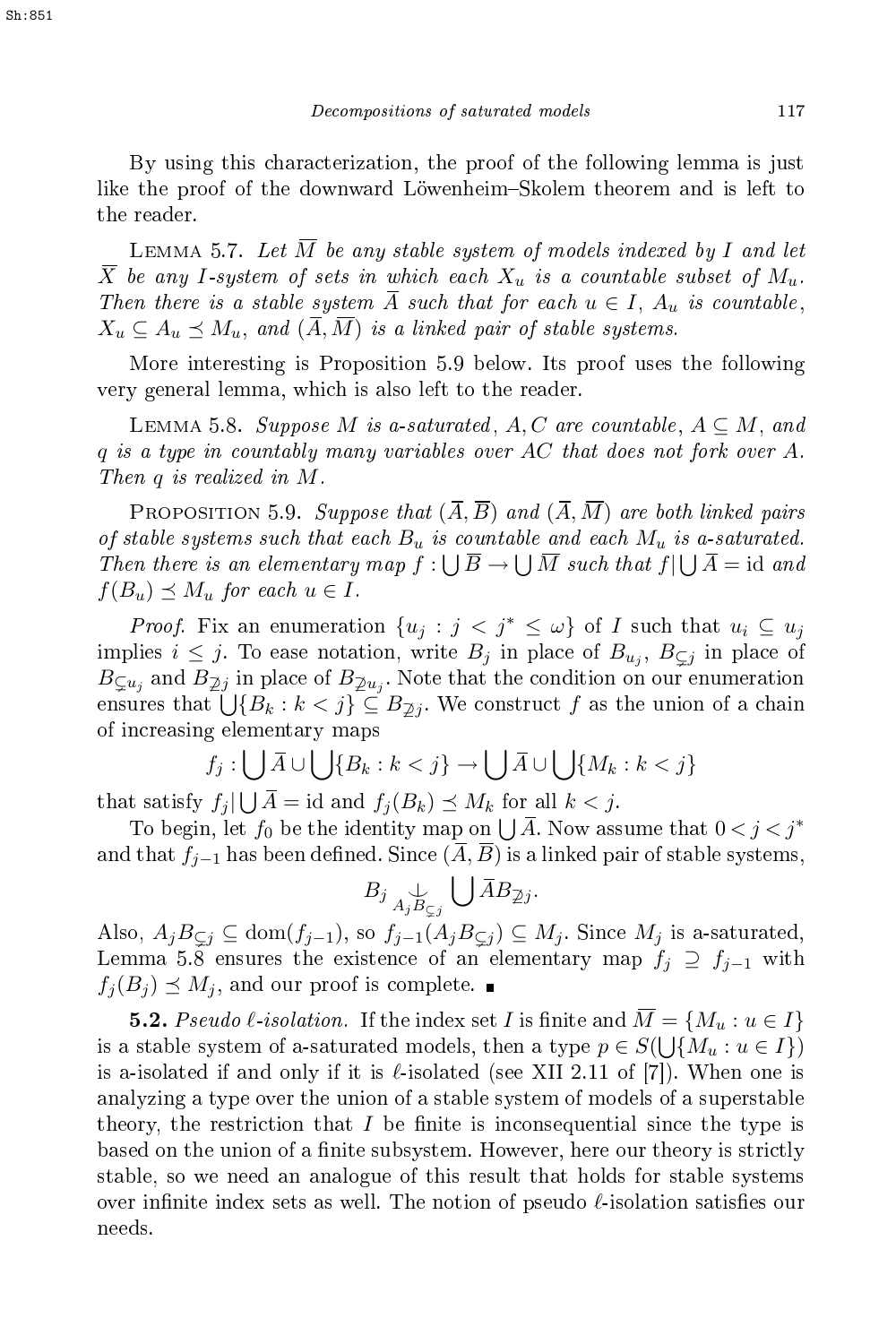DEFINITION 5.10. A formula  $\psi(x)$  (possibly with hidden parameters) decides the formula  $\varphi(x, e)$  if either  $\psi(x) \vdash \varphi(x, e)$  or  $\psi(x) \vdash \neg \varphi(x, e)$ . For any model M,  $\psi(x)$  decides  $\varphi(x, M)$  if  $\psi(x)$  decides  $\varphi(x, e)$  for all  $e \in M$ .

LEMMA 5.11. Suppose  $M \subseteq A$ , M is an a-saturated model, and  $p \in S(A)$ is an a-isolated type. Then for any L-formula  $\varphi(x,y)$  there is  $\psi(x) \in p$  that decides  $\varphi(x,M)$ .

*Proof.* Fix an L-formula  $\varphi(x,y)$ . Since p is a-isolated, we can choose  $q = {\psi_n(x) : n < n^* \leq \omega} \subseteq p$  such that  $q \vdash p$  and  $\psi_n \vdash \psi_{n-1}$  for all  $0 < n < n^*$ . For each  $n < n^*$  let

$$
Z_n = \{ e \in M : \psi_n \text{ decides } \varphi(x, e) \}.
$$

Since T is stable, each  $Z_n$  is M-definable. Furthermore, since  $q \vdash p$  and  $p \in S(A)$  is a complete type,  $\bigcup_{n \in \omega} Z_n = M$ . Since M is a saturated, this implies  $M = Z_m$  for some  $m < n^*$ . That is,  $\psi_m$  decides  $\varphi(x, M)$ .

DEFINITION 5.12. Suppose that M is an I-system of models. A type  $p \in S(\bigcup \overline{M})$  is pseudo l-isolated over  $\overline{M}$  (not over  $\bigcup \overline{M}$ !) if for every  $u \in I$ and every L-formula  $\varphi(x, y)$ , there is  $\psi(x) \in p$  deciding  $\varphi(x, M_u)$ .

A set D is pseudo  $\ell$ -atomic over  $\overline{M}$  if  $\text{tp}(d/\bigcup \overline{M})$  is pseudo  $\ell$ -isolated over  $M$  for all finite tuples  $d$  from  $D$ .

The following lemma connects these notions with a-atomicity.

LEMMA 5.13. Let  $\overline{M}$  be an I-system of a-saturated models. For any set D, D is a-atomic over  $\bigcup \overline{M}$  if and only if D is pseudo  $\ell$ -atomic over  $\overline{\tilde{M}}$ .

Proof. Left to right is immediate by Lemma 5.11. For the onverse let  $p \in S(\bigcup \overline{M})$  be pseudo  $\ell$ -isolated over  $\overline{M}$ . For each L-formula  $\varphi(x, y)$  and each  $u \in I$ , choose  $\psi_{\varphi,u}(x) \in p$  that decides  $\varphi(x, M_u)$ . Then  $q = \{\psi_{\varphi,u}(x) :$  $\varphi, u$  witnesses that p is a-atomic over  $\bigcup \overline{M}$ .

LEMMA 5.14. Suppose that  $I$  is a good index set that is closed under unions, i.e.,  $u, v \in I$  implies  $u \cup v \in I$ . Let  $\overline{M}$  and  $\overline{M}'$  be I-systems such that  $M_u \subseteq M'_u$  and  $\text{tp}(M'_u/\bigcup \overline{M})$  is finitely satisfiable in  $M_u$  for all  $u \in I$ . If  $p \in S(\bigcup \overline{M})$  is pseudo l-isolated over  $\overline{M}$  then p has a unique extension to  $p' \in S(\bigcup \overline{M}')$  (which is pseudo  $\ell$ -isolated over  $\overline{M}'$ ).

*Proof.* For each  $\varphi(x, y)$  and  $u \in I$  choose  $\psi(x) \in p$  that decides  $\varphi(x, M_u)$ . We argue that  $\psi(x)$  decides  $\varphi(x, M'_u)$  as well. To see this, choose  $v \in I$  such that  $\psi(x)$  is over  $M_v$ . By our constraint on I we may assume that  $u \subseteq v$ . If  $\psi(x, a_v)$  did not decide  $\varphi(x, M'_u)$  then for some  $b \in M'_u$ ,  $\theta(a_v, b)$  would hold, where  $\theta(y, z)$  is  $\exists x_1 \exists x_2 [\psi(x_1, y) \wedge \psi(x_2, y) \wedge (\varphi(x_1, z) \leftrightarrow \varphi(x_2, z))].$ But then finite satisfiability would imply that  $\theta(a_v, a_u)$  would hold for some  $a_u \in M_u$ , which would contradict the fact that  $\psi(x)$  decides  $\varphi(x, M_u)$ . Thus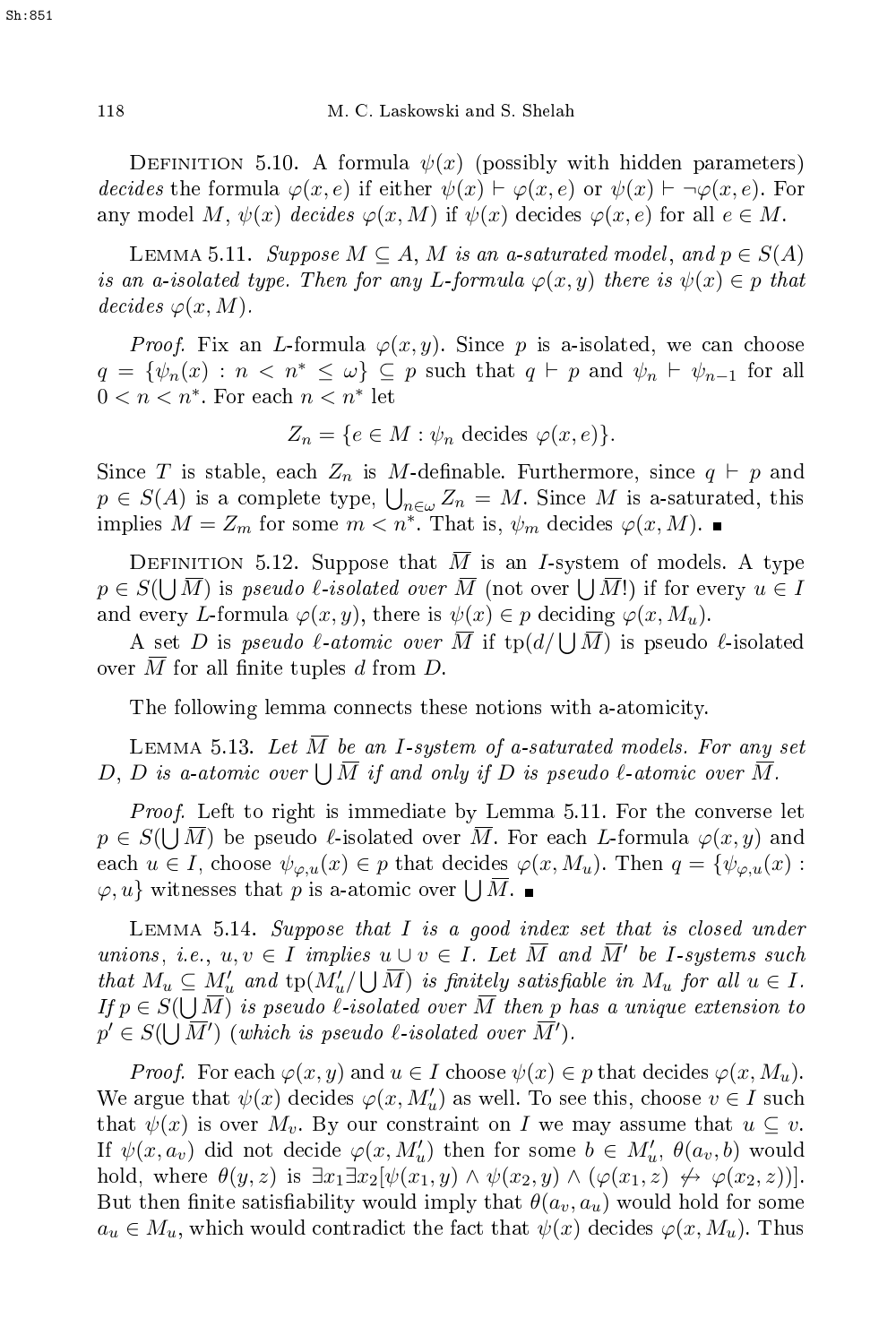$\{\psi_{\varphi,u}(x) : \varphi, u\}$  has a unique extension to  $p' \in S(\bigcup \overline{M}')$  and the same formulas witness the pseudo  $\ell$ -isolation of  $p'$ .

If  $\overline{M} = \{M_u : u \in J\}$  is a stable system of models indexed by J and  $X \subseteq \omega$ , let  $\overline{M}_X$  be the stable system (also indexed by J)  $\{M_{u\cap X} : u \in J\},$ while  $M_X$  denotes the model with universe  $\bigcup \{M_u : u \in J \cap \mathcal{P}(X)\}\)$ . The fact that  $M_X$  is a model follows from the fact that the index set  $J$  is closed under finite unions. It is readily checked that  $M_X = \bigcup \overline{M}_X$ . In particular,  $M_{\omega} = \bigcup \overline{M}$ . The following lemma is a stable system analogue of Lemma 3.1.

LEMMA 5.15. Let  $\overline{M}$  be any stable system of a-saturated models indexed by J, let  $X \subseteq \omega$  and let  $Y = \omega \setminus X$ .

- (i) If D is pseudo  $\ell$ -atomic over  $\overline{M}_X$  then  $tp(D/M_X)$  has a unique extension to a type over  $M_\omega$ , and  $D$  is also pseudo  $\ell$ -atomic over  $M$ .
- (ii) Every a-construction sequence  $\overline{a} = \langle a_{\alpha} : \alpha < \beta \rangle$  over  $M_X$  is an aconstruction sequence over  $M_\omega$  and  $\mathrm{tp}(\overline{a}/M_\omega)$  does not fork over  $M_X$ .
- (iii) If  $N_X, N_Y$  are a-prime over  $M_X, M_Y$  respectively, then
	- (a)  $\text{tp}(N_X/M_X)$  ⊢  $\text{tp}(N_X/M_{\omega}N_Y)$ ,
	- (b)  $\text{tp}(M_{\omega}/M_XM_Y)$  ⊢  $\text{tp}(M_{\omega}/N_XN_Y)$ .

*Proof.* (i) Since M is a stable system,  $\text{tp}(M_u/M_X)$  is finitely satisfiable over  $M_{u\cap X}$ , so we can apply Lemma 5.14 to the stable systems  $M_X$  and M. Using (i) and Lemma 5.13, (ii) follows by induction on  $\beta$ .

For both parts of (iii) choose  $\varphi(x, y, z)$  and tuples  $c_1$  from  $N_X$ ,  $c_2$  from  $N_Y$ , and d from  $M_\omega$  such that  $\varphi(c_1, c_2, d)$  holds.

We first show that there is  $\psi(x,e) \in \text{tp}(c_1/M_X)$  such that  $\psi(x,e)$   $\vdash$  $\varphi(x, c_2, d)$ . Choose a finite u such that d is from  $M_u$ . Since  $\overline{M}_X$  is a stable system and  $N_X/M_X$  is a-atomic, tp( $c_1/M_X$ ) is pseudo  $\ell$ -isolated over  $M_X$ . So there is  $\psi(x,e) \in \text{tp}(c_1/M_X)$  such that  $\psi(x,e) \vdash \text{tp}_{\varphi}(c_1/M_{u\cap X})$ . We argue that this  $\psi(x, e) \vdash \varphi(x, c_2, d)$ .

Let  $Z = Y \cup u$ . Since  $X \cap Z = u \cap X$  and since  $\overline{M}$  is a stable system,  $\text{tp}(M_Z/M_X)$  does not fork over  $M_{u\cap X}$ . As well,  $\text{tp}(c_2/M_Y)$  is a-isolated, hence tp( $c_2/M_Z$ ) is a-isolated as in (ii). Since  $M_{u\cap X}$  is an a-model,  $c_2M_Z$ is dominated by  $M_Z$  over  $M_{u \cap X}$ , hence  $M_X \underset{M_{u \cap X}}{\cup} M_Zc_2$  follows by symmetry. Since  $M_{u\cap X}$  is a model, the pair  $(M_{u\cap X}, M_Zc_2)$  has the Tarski-Vaught property, hence  $tp_{\varphi}(c_1/M_{u\cap X})$  has a unique extension  $q_{\varphi} \in S_{\varphi}(M_Zc_2)$  and  $\psi(x, e) \vdash q_{\varphi}$ . In particular,  $\psi(x, e)$  decides  $\varphi(x, c_2, d)$ . But since  $\varphi(c_1, c_2, d)$ holds, it decides it positively, i.e.,  $\psi(x, e) \vdash \varphi(x, c_2, d)$ . Thus, (iii)(a) holds.

To establish (iii)(b) choose d' such that  $\text{tp}(d'/M_XM_Y) = \text{tp}(d/M_XM_Y)$ . It suffices to show that  $\varphi(c_1, c_2, d)$  holds. So choose  $\psi(x, e)$  as above and let

$$
\theta(y, d, e) := \forall x [\psi(x, e) \to \varphi(x, y, d)]
$$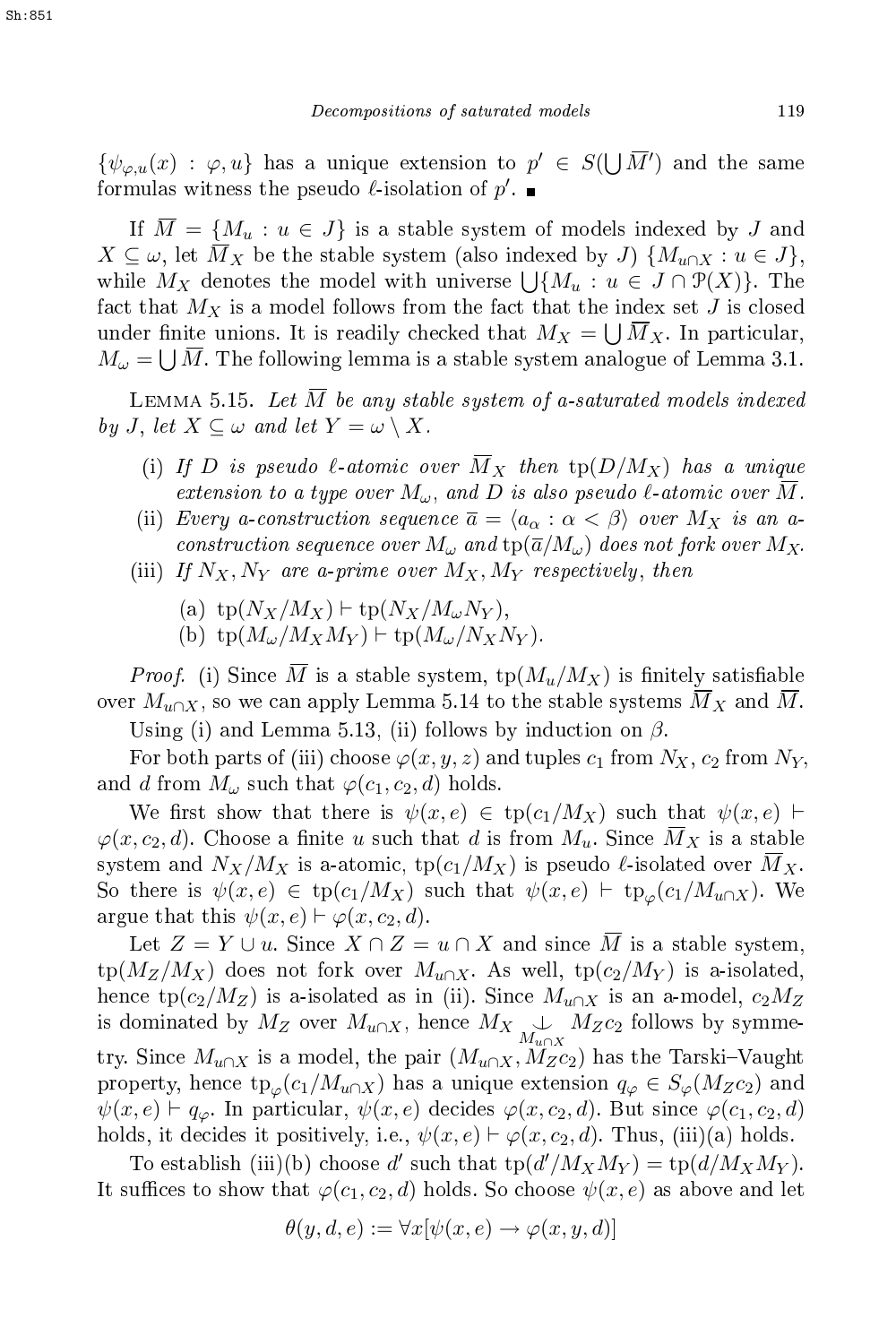By our choice of  $\psi(x, e), \ \theta(y, \overline{d}, e) \in \text{tp}(c_2/M_\omega)$ . By (i),  $\text{tp}(c_2/M_Y)$   $\vdash$  $tp(c_2/M_\omega)$ , so there is  $\delta(y, e') \in tp(c_2/M_Y)$  such that  $\delta(y, e') \vdash \theta(y, d, e)$ . Since  $e, e' \in M_X \cup M_Y$ , it follows that  $\delta(y, e') \vdash \theta(y, d', e)$ , hence  $\theta(c_2, d', e)$ . Thus,  $\varphi(c_1, c_2, d')$  holds as required.

**5.3.** The standard topology on  $\mathcal{P}(\omega)$ . The standard topology on  $\mathcal{P}(\omega)$  is obtained by positing that the sets

 $U_{F,G} = \{X \in \mathcal{P}(\omega) : F, G \text{ are finite subsets of } \omega, F \subseteq X, X \cap G = \emptyset\}$ 

form a basis of open sets. Topologized in this way, the natural mapping between subsets of  $\omega$  and characteristic functions is a homeomorphism between  $\mathcal{P}(\omega)$  and the Cantor set  $\omega_2$ .

Note that  $U_{FG} = \emptyset$  if and only if  $F \cap G \neq \emptyset$ . Let  $\mathcal{D} = \{(F, G) : F, G\}$ are finite subsets of  $\omega$  and  $F \cap G = \emptyset$ . For  $(F, G), (F', G') \in \mathcal{D}$  we write  $(F, G) \leq (F', G')$  if and only if  $F \subseteq F'$  and  $G \subseteq G'$ .

It is easily checked that a set  $R \subseteq \mathcal{P}(\omega)$  is nowhere dense if and only if for every  $(F, G) \in \mathcal{D}$  there is  $(F', G') \in \mathcal{D}$  such that  $(F', G') \geq (F, G)$  and  $U_{F',G'} \cap R = \emptyset$ . Recall that a set  $Z \subseteq \mathcal{P}(\omega)$  is meagre if it is a countable union of nowhere dense subsets.

The following lemma is routine, but is in
luded for ompleteness.

LEMMA 5.16. Let Z be any meagre subset of  $\mathcal{P}(\omega)$ . Then:

- (i) There is  $X \in \mathcal{P}(\omega)$  such that  $X, \omega \setminus X \notin Z$ .
- (ii) There are  $\{X_i : i \in \omega\} \subseteq \mathcal{P}(\omega) \setminus Z$  with  $X_i \cap X_j = \emptyset$  when  $i < j < \omega$ .

*Proof.* Suppose that  $Z = \bigcup_{n \in \omega} R_n$ , where each  $R_n$  is nowhere dense.

(i) Using the characterization of nowhere denseness given above, inductively construct a sequence  $\langle (F_n, G_n) : n \in \omega \rangle$  from D that satisfies  $(F_n, G_n) \leq (F_{n+1}, G_{n+1}), U_{F_{2n}, G_{2n}} \cap R_n = \emptyset$ , and  $U_{G_{2n+1}, F_{2n+1}} \cap R_n = \emptyset$ . Take  $X = \bigcup_{n \in \omega} F_n$ . Then  $X \in U_{F_n, G_n}$  for all n, so  $X \notin Z$ . Furthermore,  $\omega \setminus X \in U_{G_n,F_n}$  for all  $n,$  so  $\omega \setminus X \not\in Z$  as well.

(ii) Fix a bijection  $\Phi : \omega \to \omega \times \omega$ . Call an  $\omega$ -sequence  $\mathcal{F} = \langle F_i : i \in \omega \rangle$  of (finite) subsets of  $\omega$  an *approximating sequence* if  $\{F_i : i \in \omega\}$  are pairwise disjoint and  $\bigcup \{F_i : i \in \omega\}$  is finite. We say that an approximating sequence  $\mathcal{F} = \langle F_i : i \in \omega \rangle$  satisfies Condition k if, writing  $\Phi(k) = (i, j)$ , we have

$$
U_{F_i,G_i} \cap R_j = \emptyset \quad \text{where} \quad G_i = \bigcup \{F_l : l \neq i\}.
$$

We inductively construct approximating sequences  $\mathcal{F}^n = \langle F_i^n : i \in \omega \rangle$  for each  $n \in \omega$  such that  $F_i^n \subseteq F_i^m$  for all i and all  $n < m < \omega$  and  $\mathcal{F}^n$  satisfies Condition  $k$  for all  $k < n$ .

To start, define  $\mathcal{F}^0 = \langle F_i^0 : i \in \omega \rangle$ , where each  $F_i^0 = \emptyset$ . Now assume that  $\mathcal{F}^n$  has been defined and let  $\Phi(n) = (i^*, j^*)$ . Let  $G = \bigcup \{F_l^n : l \neq i^*\}$ . Since  $R_{j^*}$  is nowhere dense, there is  $(F', G') \geq (F_{i^*}^n, G)$  such that  $U_{F', G'} \cap R_{j^*} = \emptyset$ . Let m be any integer  $\neq i^*$  such that  $F_m^n = \emptyset$ . Let  $F_{i^*}^{n+1} = F', F_m^{n+1} = G' \setminus G$ ,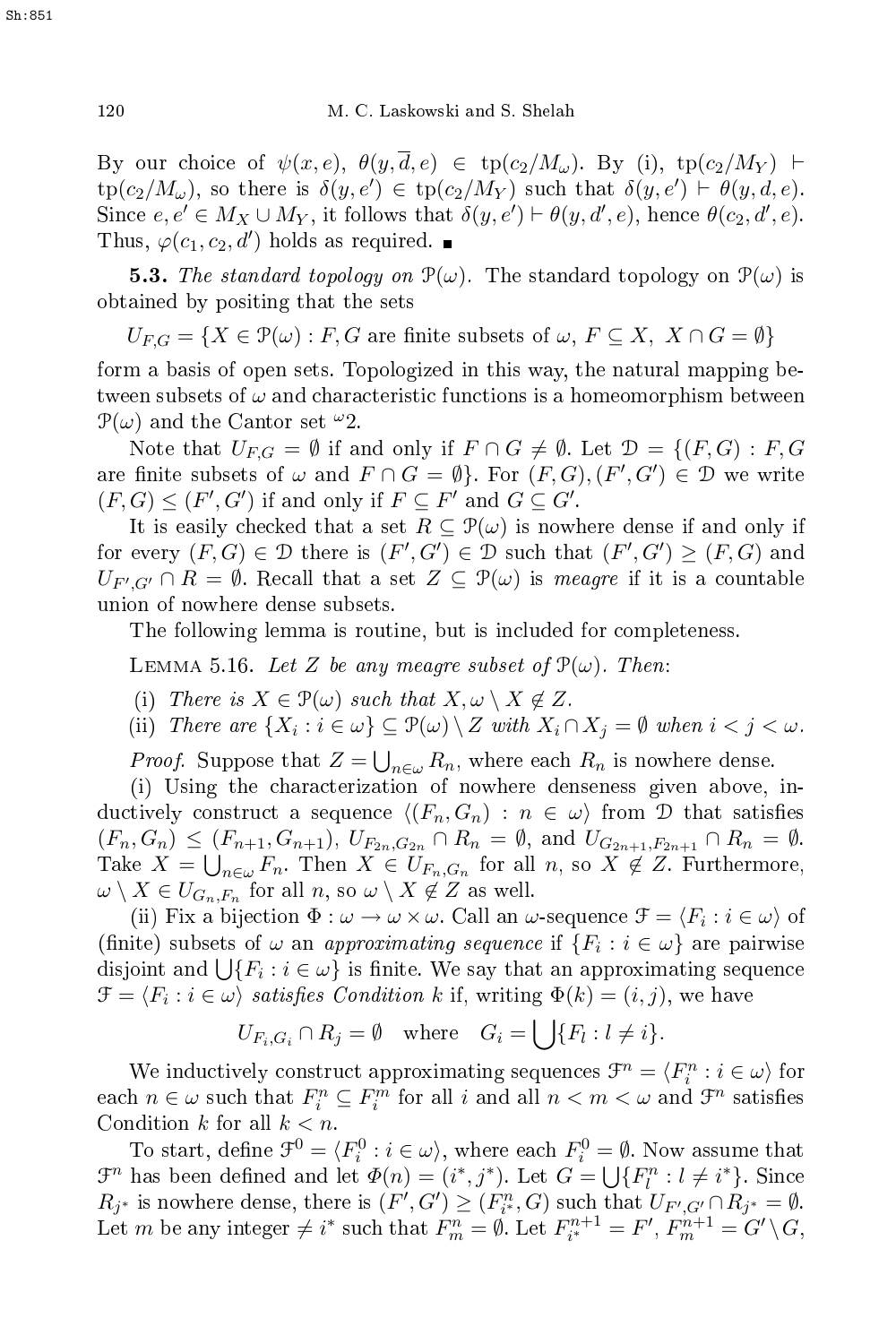and  $F_l^{n+1} = F_l^n$  for all  $l \neq i^*, m$ . Then  $\mathcal{F}^{n+1} = \langle F_i^{n+1} : i \in \omega \rangle$  satisfies Condition k for all  $k \leq n$ .

Finally, for each  $i \in \omega$  take  $X_i = \bigcup \{F_i^n : n \in \omega\}.$ 

**5.4.** Proof of Theorem 5.1. By the remarks following Definition 1.6, it suffices to show that T has  $\omega_1$ -NDOP. Choose a family  $\{M_i : i < \omega\}$  of a-saturated models that ontain and are independent over a ommon asaturated model  $M_{\emptyset}$ , and let M be a-prime over  $\bigcup \{M_i : i < \omega\}$ . Fix a nonalgebraic type  $p \in S(M)$ . We will eventually show that p is nonorthogonal to some  $M_i$ , which suffices by Theorem 1.3.

Let  $\overline{M}_K$  denote the stable system indexed by K, where  $M_{\{i\}} = M_i$  for each  $i \in \omega$ . Choose a stable system  $\overline{M}_J = \{M_u : u \in J\}$  extending  $\overline{M}_K$ satisfying clauses  $(i)$ – $(iv)$  of Proposition 5.5.

We adopt the notation prior to Lemma 5.15 for the whole of this section, not only for the stable system  $\overline{M}$  in the claim below, but also for the related systems  $\overline{A}$  and  $\overline{B}$  that follow. For each  $X \subseteq \omega$  let

 $\mathcal{N}_X = \{ N \leq M : N \text{ is a-prime over } M_X \text{ and } M \text{ is a-prime over } N \cup M_\omega \}.$ For each finite  $\Delta \subseteq L$ , let  $W_{\Delta} = \{ X \subseteq \omega : p \nleq^{\Delta} N \text{ for some } N \in \mathbb{N}_X \}$  and let  $W = \bigcup \{W_{\Delta} : \Delta \subseteq L \text{ finite}\}.$ 

CLAIM 5.17. For all  $X \subseteq \omega$ , at least one of  $X, \omega - X$  is in W.

*Proof.* Fix  $X \subseteq \omega$  and let  $Y = \omega \setminus X$ . Let  $N_X, N_Y$  be a-prime models over  $M_X, M_Y$  respectively. Let  $M^*$  be a-prime over  $N_X \cup N_Y \cup M_\omega$ . We argue that  $M^*$  is also a-prime over *each of the four* sets  $M_\omega$ ,  $N_X \cup M_\omega$ ,  $N_Y \cup M_\omega$ , and  $N_X \cup N_Y.$ 

To see this, first note that by applying Proposition 5.5(iv) with  $I =$  $(\mathcal{P}(X) \cup \mathcal{P}(Y)) \cap J$  and  $I^* = J$ ,  $M_{\omega}$  is a-constructible over  $M_X \cup M_Y$ . By Lemma 5.15(iii)(b),  $M_{\omega}$  is a-constructible over  $N_X \cup N_Y$ . Thus,  $M^*$  is a-constructible (hence a-prime) over  $N_X \cup N_Y$ . As well, by Lemma 5.15(ii),  $N_X$  is a-constructible over  $M_\omega$ . By Lemma 5.15(iii)(a),  $N_Y$  is a-constructible over  $M_{\omega}\cup N_X$ . Hence  $M^*$  is a-prime over  $M_{\omega}$  as well as over  $M_{\omega}\cup N_X$ . That  $M^*$  is a-prime over  $M_\omega \cup N_Y$  is symmetric.

But now, recall that M is also a-prime over  $M_{\omega}$ . So there is an isomorphism  $h: M^* \to M$  fixing  $M_\omega$  pointwise. Since  $\overline{M}$  is a stable system,  $M_X \underset{M_\emptyset}{\cup} M_Y.$  Also,  $h(N_X)$  is a-prime over  $M_X,$  hence dominated by  $M_X$  over  $M_{\emptyset}$  and dually,  $h(N_Y)$  is dominated by  $M_Y$  over  $M_{\emptyset}$ . Thus  $h(N_X) \underset{M_{\emptyset}}{\downarrow} h(N_Y)$ . But  $p \in S(M)$  and M is a-prime over  $h(N_X) \cup h(N_Y)$ . By NDOP, either  $p \not\perp h(N_X)$  or  $p \not\perp h(N_Y)$ . As the cases are symmetric, assume  $p \not\perp h(N_X)$ , Finally, since M is a-prime over  $h(N_X) \cup M_\omega$ ,  $h(N_X) \in N_X$ , so  $X \in W$ . ■

CLAIM 5.18. Each  $W_{\Delta}$  is a  $\Sigma_1^1$ -subset of  $\mathcal{P}(\omega)$ .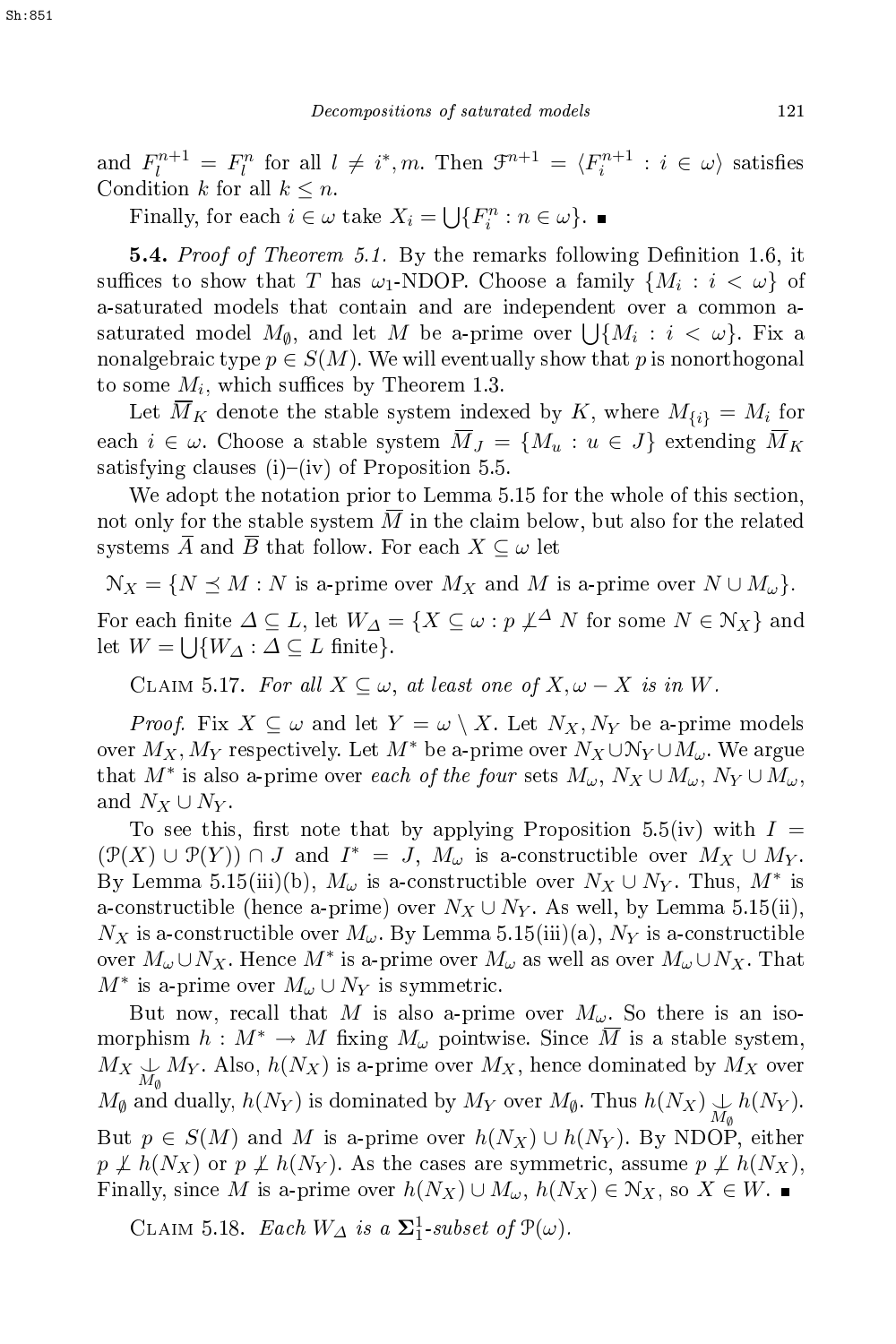*Proof.* Fix  $\Delta \subseteq L$  finite. Choose  $C \subseteq M$  countable such that p is based and stationary over C. Since M is a-atomic over  $M_{\omega}$ , we can choose a countable set  $Z \subseteq M_\omega$  such that  $\text{tp}(C/Z) \vdash \text{tp}(C/M_\omega)$ . Using Lemma 5.7 find a stable system  $\overline{A}$  indexed by J in which every  $A_u$  is countable,  $Z \subseteq A_\omega$ , and  $(A, M)$  is a linked pair of stable systems. Note that  $\text{tp}(C/M_\omega)$  does not fork over  $A_{\omega}$  by transitivity.

SUBCLAIM 5.19.  $X \in W_{\Delta}$  if and only if there exist a countable  $\overline{B}$  such that  $(A, B)$  is a linked pair of stable systems and  $\text{tp}(C/B_\omega)$  does not fork over  $A_\omega,$  a countable model  $N'$  that is pseudo  $\ell\textrm{-}atomic$  over  $\overline{B}_X,$  a countable set  $D \supseteq N'C$ , a tuple d from D, a formula  $\varphi(x,yz) \in \Delta$ , and a type  $q \in S(D)$ that does not fork over N' such that  $R_{\Delta}((p|D) \cup {\varphi(x, db)} )$  <  $R_{\Delta}(p)$  for some (every) b realizing  $q$ .

It is easily verified that

$$
\{(N', \overline{B}, X) : N' \text{ is pseudo } \ell\text{-atomic over } \overline{B}_X\}
$$

is a Borel subset of a product of Polish spaces projecting onto  $\mathcal{P}(\omega)$  so the  $\Sigma^1$ -ness of  $W_\Delta$  is an immediate consequence of the subclaim.

To establish the subclaim (and hence the claim) first suppose that  $X \in$  $W_{\Delta}$ . Choose  $N \in \mathcal{N}_X$  such that  $p \nleq^{\Delta} N$ . Choose  $D_0, d, \varphi$ , and  $q_0 \in S(D_0)$ from Definition 2.15 witnessing this. Choose a countable  $N' \leq N$  such that  $q_0$  is based on  $N'$ . Since  $N', C$  and the language  $L$  are countable, we can find a countable subset  $D \subseteq D_0$  containing  $N'Cd$  and  $q \in S(D)$  parallel to  $q_0$  such that  $R_{\Delta}(p|D) \cup {\varphi(x, db)} > R_{\Delta}(p)$  for any b realizing q. Since N' is a-atomic over  $M_X$ , it is also pseudo  $\ell$ -atomic over  $\overline{M}_X$  by Lemma 5.13. Choose  $E \subseteq M_X$  countable so that for all finite tuples e from  $N'$ , all  $\varphi(x, y)$ and all  $u \in J \cap \mathcal{P}(X)$  there is an  $L(E)$ -formula  $\psi(x) \in \operatorname{tp}(e/M_X)$  that decides  $\varphi(x, M_u)$ .

Now arguing as in Lemma 5.7 there is a stable system  $\overline{B}$  indexed by J such that each  $B_u$  is countable,  $E \subseteq B_X$ ,  $A_u \preceq B_u \preceq M_u$ , and  $(\overline{A}, \overline{B})$  is a linked pair of stable systems. Since  $C\!\!\downarrow_{A_\omega}\! M_\omega$ , we have  $C\!\!\downarrow_{A_\omega}\! B_\omega$ . By our choice of E,  $N'$  is pseudo  $\ell$ -atomic over  $\overline{B}_X$ .

Conversely, fix  $X \in \mathcal{P}(\omega)$  and assume  $\overline{B}$ , N', D, d,  $\varphi$ , and q are as in the subclaim. It follows immediately from Definition 2.15 that  $p \not\perp^\Delta N'.$  By Proposition 5.9 there is an elementary map  $f : \overline{B} \to \overline{M}$  such that  $f|A_{\omega} = id$ and  $f(B_u) \subseteq M_u$  for each  $u \in J$ . Since  $tp(C/M_\omega)$  does not fork over  $A_\omega$ and since  $A_{\omega}$  is a model,  $\text{tp}(B_{\omega}/CA_{\omega}) = \text{tp}(f(B_{\omega})/CA_{\omega})$ . Let  $\sigma$  be an automorphism of  $\mathfrak C$  extending f that fixes  $CA_{\omega}$  pointwise. Since p is based and stationary over C, its parallelism class is invariant under the action of  $\sigma.$ Thus, by replacing the given  $\overline{B}$  by  $f(\overline{B})$ , p by  $\sigma(p)$ , and N' by  $\sigma(N')$ , we may assume that  $B_u \subseteq M_u$  for all  $u \in J$  while preserving  $p \not\perp^{\Delta} N'$ .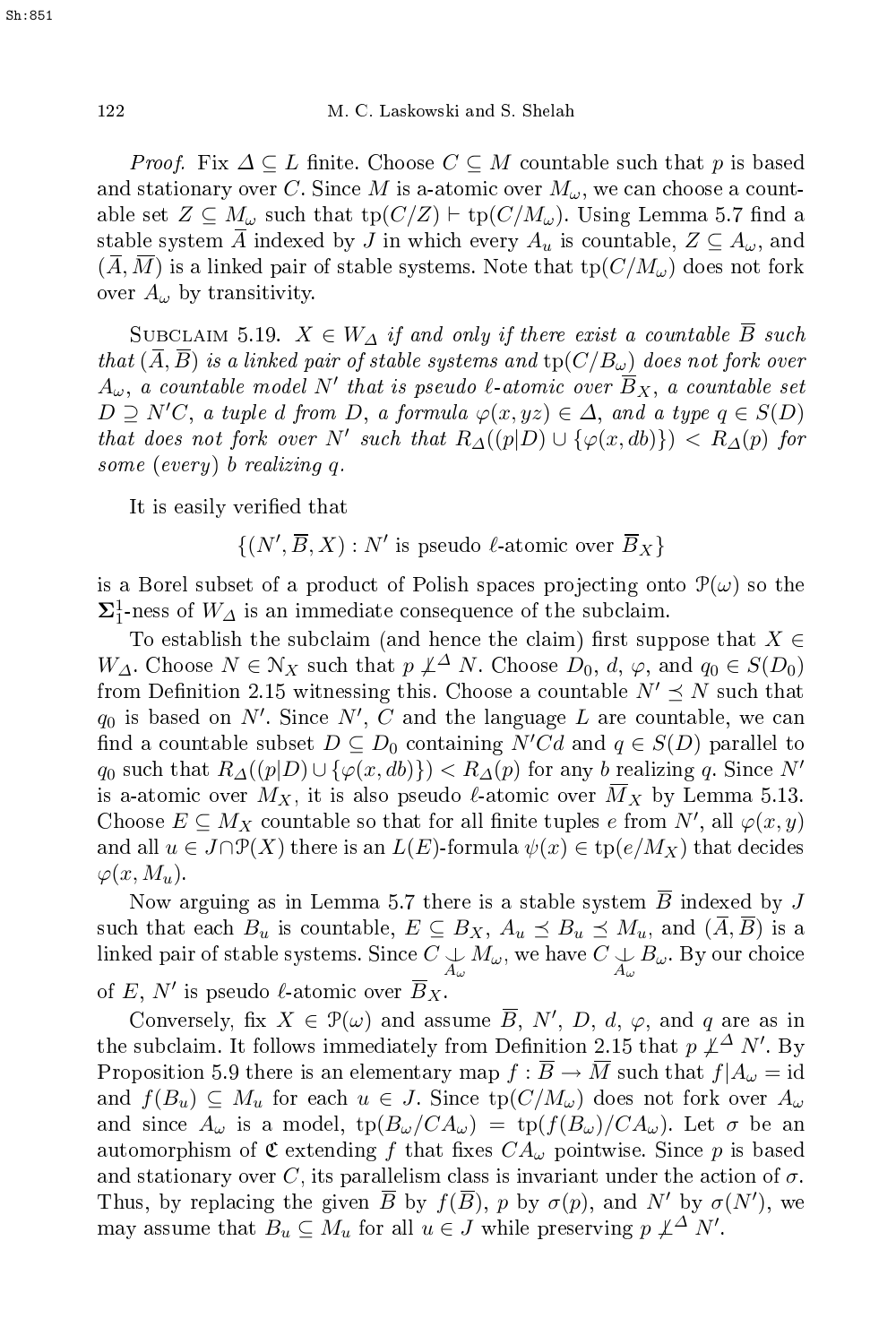Now fix an enumeration  $\langle a'_n : n \in \omega \rangle$  of N'. Since both N' and  $B_X$ are countable and since M realizes every a-isolated type over  $M_X$ , the existence theorem for a-isolated types allows us to find  $N'' = \langle a_n'' : n \in \omega \rangle$ from M such that  $\langle a''_n : n \in \omega \rangle$  is an a-construction sequence over  $M_X$ with  $\text{tp}(N'/B_X) = \text{tp}(N''/B_X)$ . Since both N' and N'' are pseudo l-atomic over  $\overline{B}_X$ , Lemma 5.15(i) implies that  $\text{tp}(N'/B_\omega) = \text{tp}(N''/B_\omega)$ . Since M is  $\aleph_1$ -homogeneous, there is  $C'' \subseteq M$  such that  $\text{tp}(N'C/B_\omega) = \text{tp}(N''C''/B_\omega)$ . Thus  $p'' \not\perp^{\Delta} N''$ , where  $p'' \in S(C'')$  is conjugate to p over  $B_{\omega}$ . Note that  $\mathrm{tp}(C''/M_{\omega}) = \mathrm{tp}(C/M_{\omega})$  since  $\mathrm{tp}(C/B_{\omega})$   $\vdash \mathrm{tp}(C/M_{\omega})$ . Since M is  $\aleph_1$ homogeneous over  $M_{\omega}$ , there is  $N_0 = \langle a_n : n \in \omega \rangle$  from M such that

$$
C''\langle a_n'' : n \in \omega \rangle \equiv_{M_\omega} C\langle a_n : n \in \omega \rangle
$$

Summarizing all of this,  $N_0$  is a countable subset of M,  $p \not\perp^{\Delta} N_0$ , and  $N_0$  is a-constructible over  $M_X$ .

Next, let  $\hat{N} = \langle a_n : n \leq \beta \rangle$  be an a-constructible model over  $M_X$ , whose construction sequence end extends  $N_0 = \langle a_n : n \in \omega \rangle$ . By Lemma 5.15(ii),  $\widehat{N}$ is an a-construction sequence over  $M_{\omega}$ . Let  $\widehat{M}$  be a-prime over  $\widehat{N}M_{\omega}$ . Note that  $\widehat{M}$  is also a-prime over  $N_0M_{\omega}$ . But recall that M is a-prime over  $M_{\omega}$ and  $N_0$  is a countable subset of M. Thus M is also a-prime over  $N_0M_\omega$ . So, by the uniqueness of a-prime models, there is an isomorphism  $h : \widehat{M} \to M$ over  $N_0 M_\omega$ . Finally, take  $N = h(\widehat{N})$ . Since  $N_0 \subseteq N$ ,  $p \not\perp^{\Delta} N$  and M is a-prime over  $NM_\omega$ . Thus, N witnesses that  $X \in W_\Delta$ , which completes the proof of Claim 5.18.

CLAIM 5.20.  $p \not\perp M_F$  for some finite  $F \subseteq \omega$ .

*Proof.* We first argue that  $W$  is not meagre. If it were, then by Lemma 5.16(i) there would be  $X \subseteq \omega$  such that X and  $\omega \setminus X \notin W$ , which would ontradi
t Claim 5.17.

Since  $W$  is not meagre, some  $W_{\varDelta}$  is not meagre. Fix such a  $\varDelta$ . Since  $\Sigma^1_1$ -subsets of a Polish space have the property of Baire (see, e.g., Theorem 7 of XII.8 of  $\vert 3 \vert$ , it follows from Claim 5.18 that there is a nonempty open subset  $U_{F,G}$  of  $\mathcal{P}(\omega)$  such that  $U_{F,G} \setminus W_{\Delta}$  is meagre. But  $U_{F,G}$  is naturally homeomorphic to  $\mathcal{P}(\omega)$ , so the translation of Lemma 5.16(ii) is that there are sets  $\{X_i : i \in \omega\} \subseteq W_{\varDelta}$  such that  $X_i \cap X_j = F$  for all  $i < j < \omega$ . For each  $i \in \omega$  choose  $N_i \in \mathcal{N}_{X_i}$  such that  $p \not\perp^{\Delta} N_i$ . Since  $\overline{M}$  is a stable system,  $\{M_{X_i} : i \in \omega\}$  is independent over  $M_F$ . Since each  $N_i$  is a-prime over  $M_{X_i}$ and since  $M_F$  is a-saturated, it follows that  $\{N_i : i \in \omega\}$  is independent over  $M_F$ . Since  $p \not\perp^{\Delta} N_i$  for each i, Proposition 2.16 entails that  $p \not\perp M_F$ .

To complete the proof of the theorem, fix a finite  $F \subseteq \omega$  such that  $p \not\perp M_F$ . Taking  $I = \{\emptyset\} \cup \{\{i\} : i \in F\}$  and  $I^* = \mathcal{P}(F)$  in clause (iv) of Proposition 5.5, we see that  $M_F$  is a-prime over  $\bigcup \{M_i : i \in F\}$ . As F is finite, it follows from NDOP that  $p \not\perp M_i$  for some  $i \in F$  and we finish.  $\blacksquare$